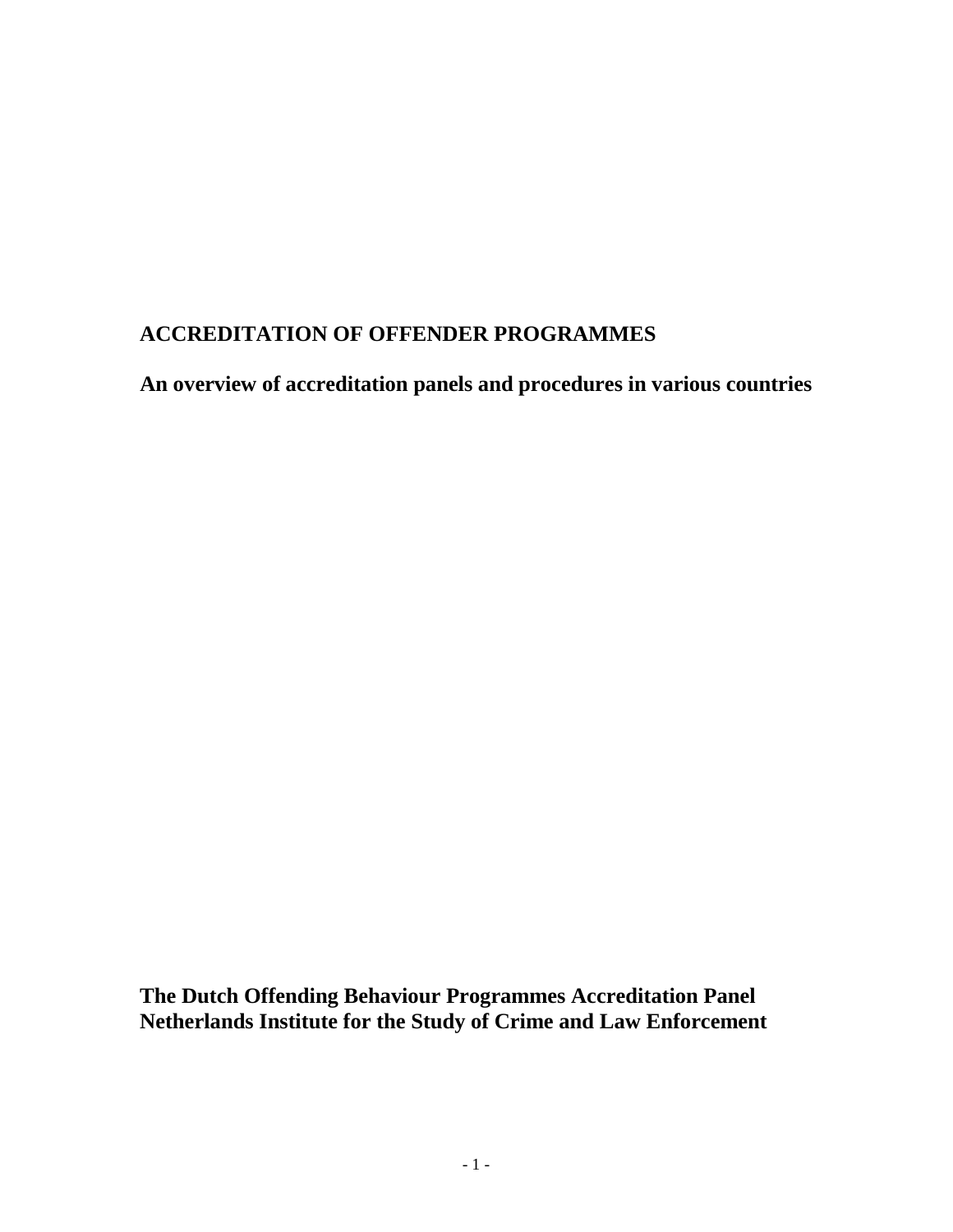**Accreditation of offender programmes**

**An overview of accreditation panels and procedures in various countries**

**Amsterdam, The Hague, 2011**

**The Dutch Offending Behaviour Programmes Accreditation Panel Netherlands Institute for the Study of Crime and Law Enforcement**

**Pauline Aarten Thijs van der Heijden Peter van der Laan**

**Contact: [erkenningscommissie@minvenj.nl](mailto:erkenningscommissie@minvenj.nl)**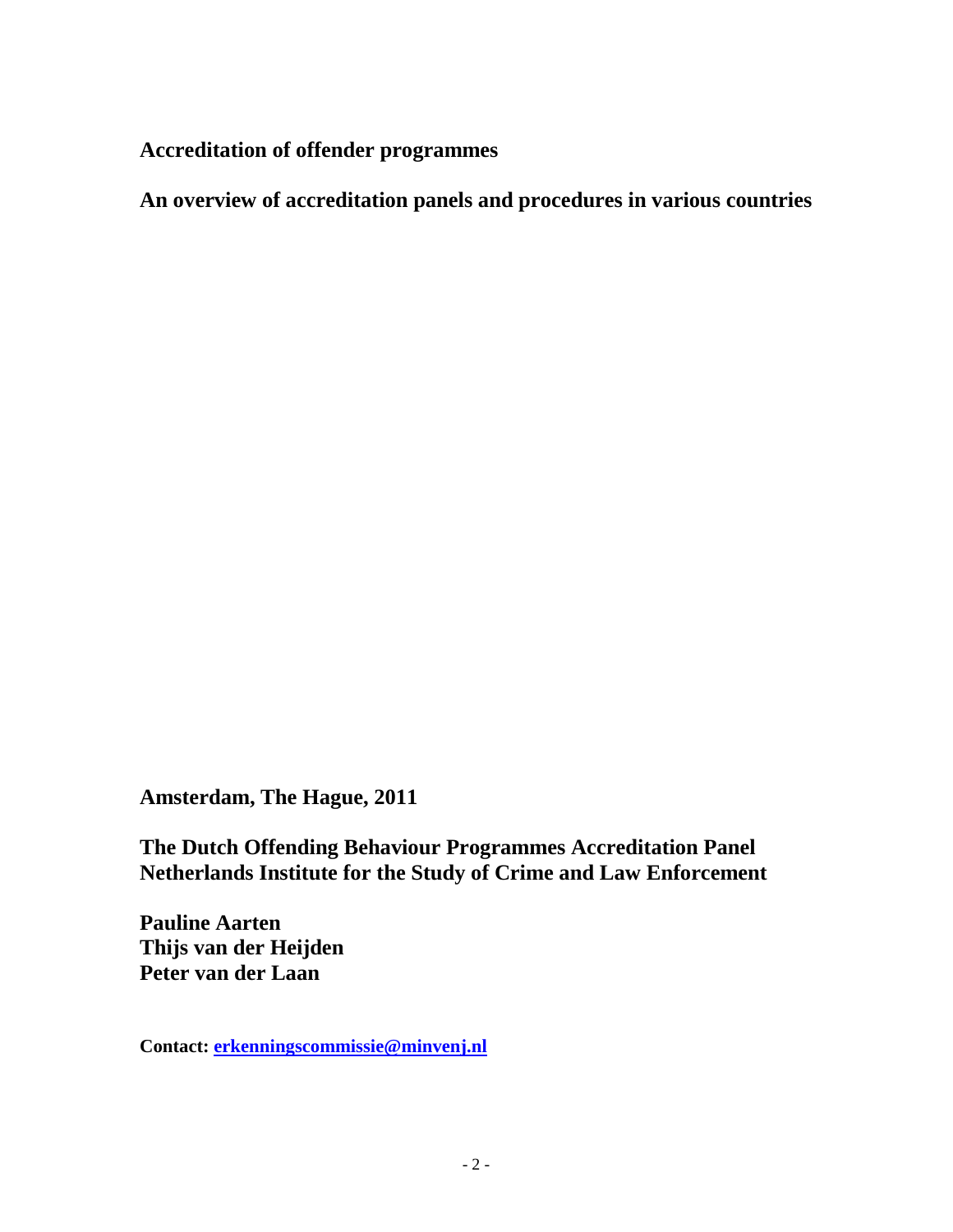# **Contents**

| 1. Introduction               |    |
|-------------------------------|----|
| 2. Short history              |    |
| 3. Panel                      | 9  |
| 4. Organization               | 16 |
| 5. Scope of assessment        | 21 |
| 6. Accreditation              | 23 |
| 7. Criteria                   | 28 |
| 8. Applying for accreditation | 32 |
| 9. Summary and conclusions    | 40 |
| Appendix A                    |    |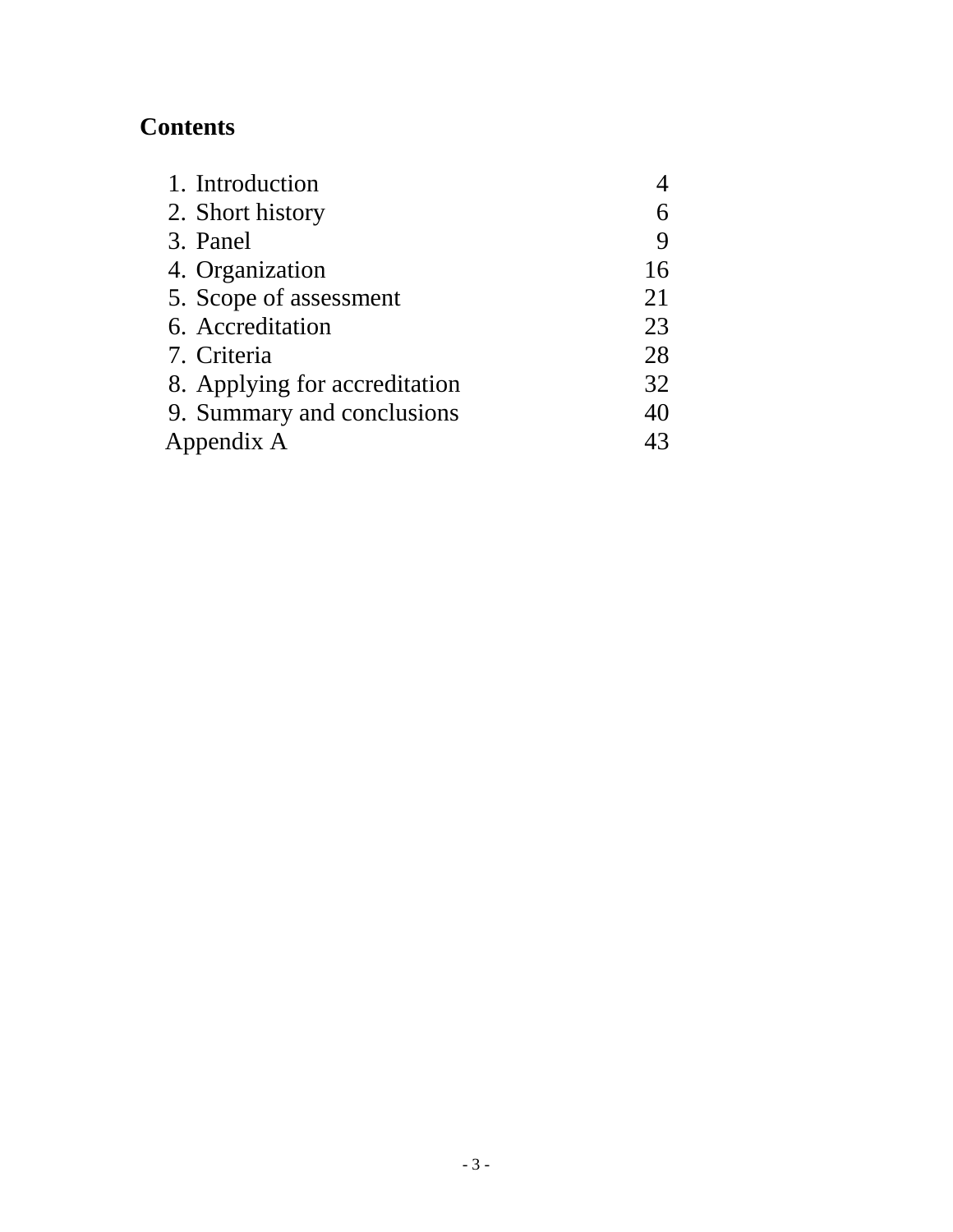# **1. Introduction**

In many countries, official crime rates are causing concern and public fear for some time. Therefore, much attention is devoted on how to deal with offenders. Penal interventions, in particular custody, have not been proven effective in reducing crime and re-offending. Recidivism rates are relatively high.<sup>[1](#page-3-0)</sup> For this reason, many countries have been looking for intervention methods showing more promising outcomes with regard to re-offending. Some countries in particular were inspired by the socalled *What Works* approach. *What Works* seemed to be the answer to a rather pessimistic view dominating in the 1970s and 1980s. The criminal justice system was not considered very successful. 'Nothing works', as it was suggested.<sup>[2](#page-3-1)</sup> It took another 20 years before this view changed more positively. Several meta-analyses identified a number of principles or criteria, the so-called *What Works* principles.<sup>[3](#page-3-2)</sup> Programmes incorporating these principles showed better results, reducing reoffending by up to  $40\%$  $40\%$ <sup>4</sup>. In order to stimulate and enhance the development and use of more promising offender programmes and at the same time to limit ineffective programmes, some countries developed procedures of formally accrediting the more promising programmes. For that purpose accreditation panels have been set up. The assessment or accreditation criteria used by these panels are similar to the *What Works* principles.

This report provides an overview of accreditation panels and procedures in eight Western countries: Canada, England and Wales, Denmark, Finland, the Netherlands, Norway, Sweden, Scotland.<sup>[5](#page-3-4)</sup> Topics addressed in this report include panel membership, organizational infrastructure, scope of assessment and assessment criteria. The information presented here is comprised of several sources of information:

**-** A review of the literature: the information gathered consists of research papers and reports, either printed or from the internet;

- A survey among panels: accreditation panels were invited several times to give additional information;

<span id="page-3-0"></span><sup>&</sup>lt;sup>1</sup> Wartna, B.S.J., Beijersbergen, K.A., Blom, M., Tollenaar, N., Weijters, G., Essers, A.A.M., Alma, S.M. & Alberda, D.L. (2008). Recidivebericht 1997-2004: Ontwikkelingen in de strafrechtelijke recidive van Nederlandse justitiabelen. Den Haag: WODC [Electronic Version]. Retrieved September 26, 2008 from http://www.wodc.nl/onderzoeksdatabase/recidive-in-nederland.aspx.

<span id="page-3-2"></span><span id="page-3-1"></span>

<sup>&</sup>lt;sup>[2](http://www.wodc.nl/onderzoeksdatabase/recidive-in-nederland.aspx)</sup> Martinson, R. (1974). What works? Questions and answers about prison reform. *Public Interest*, 35, 22-54.<br><sup>3</sup> Andrews, D.A., I. Zinger, R.D. Hoge, J. Bonta, P. Gendreau & F.T. Cullen (1990). Does correctional treatme A clinically relevant and psychologically informed meta-analysis. *Criminology, 28*, 67-75.

Gendreau, P., F.T. Cullen & J. Bonta (1994). Intensive rehabilitation supervision : The next generation in community corrections? *Federal Probation, 58*, 72-78.

Andrews, D.A. (1995). The psychology of criminal conduct and effective treatment. In J. McGuire (red.), *What Works: Reducing reoffending, guidelines from research and practice* (pp. 35-62). Chichester: Wiley.

McGuire, J. & Priestley, P. (1995). Reviewing 'What Works': Past, Present and Future. In J. McGuire, *What Works: Reducing Reoffending. Guidelines from Research and Practice.* Chichester/New York/Brisbane/ Toronto/Singapore: John Wiley & Sons.

<span id="page-3-3"></span>

Andrews, D.A. & Bonta, J. (2003). The Psychology of Criminal Conduct. *Cincinnati: Anderson Publishing co*.<br><sup>4</sup> Lipsey, M.W. & D.B. Wilson (1998). Effective intervention for serious juvenile offenders: A synthesis of resea

<span id="page-3-4"></span> $<sup>5</sup>$  Northern Ireland and Ireland also had a joint accreditation panel, but we were unable to collect sufficient information.</sup>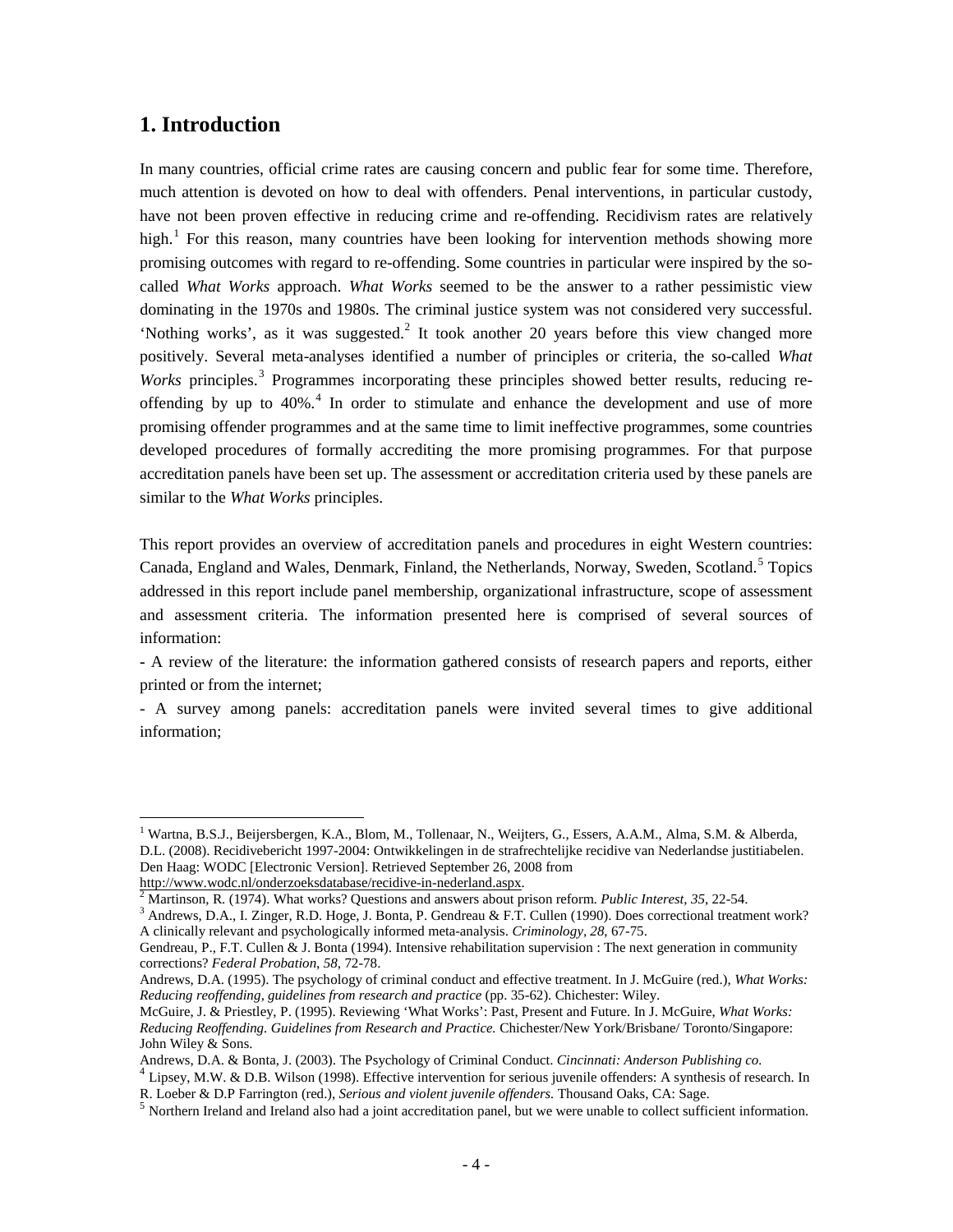- The proceedings of a seminar held in The Hague in October 2008, attended by panel members from eight countries (see Appendix A for a list of participants). At this seminar experiences were shared and several issues and dilemmas related to accreditation panels and procedures were discussed.

Core data for this report were gathered in 2008 and updated since. Even though there is not a fixed model of accreditation and procedures are constantly developing over time, a number of issues remains relevant. Such issues are assessment criteria applied, independence of panels and their proximity to practice, procedures, scope of assessment, and organizational support and resources. These and other issues are discussed in this report. Governments considering the accreditation of offender programmes may find it useful to read about these issues and the various aspects and characteristics of accreditation.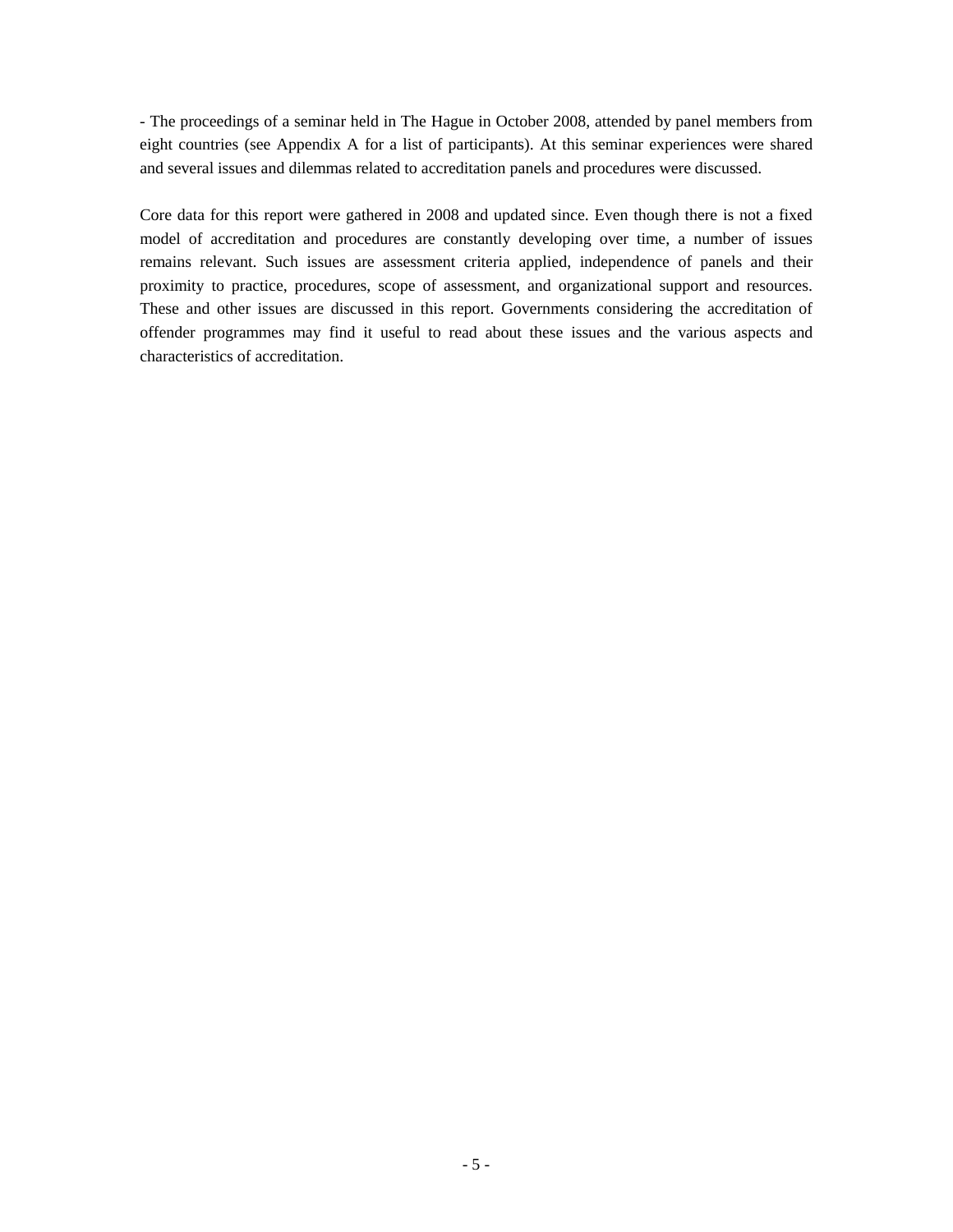# **2. Short history**

England and Wales were first to establish an accreditation panel. In 1996, HM Prison Service set up the General Accreditation Panel and the Sex Offender Treatment Programme Panel. <sup>[6](#page-5-0)</sup> These panels were superseded, in 1999, by the Joint Prison/Probation Accreditation Panel and was later renamed the Correctional Services Accreditation Panel. Its purpose is to reduce re-offending by promoting excellence in programmes dealing with offenders and accrediting and encouraging effective approaches.[7](#page-5-1) The panel also aims to promote closer cooperation between the Prison and Probation Services. Until May 2008, the Correctional Service Accreditation Panel was a fully independent body. Since then the panel has been incorporated in the National Offender Management Services.<sup>[8](#page-5-2)</sup> Panel members are, for the most part, independent experts. However, the Panel is now chaired by a senior official in the Criminal Justice Group. The Panel performs an important function by assisting the Criminal Justice Group to achieve its aim of reducing re-offending through the development and implementation of high quality behaviour programmes. The panel also offers advice in developing strategy and guidance, based on the available evidence, to support Directors of Offender Management in securing what is called excellent services. This includes advice regarding generic and specific work on attitude and behavioural change.

In 1997, inspired by England and Wales, Canada also developed an Accreditation Panel. A report on evaluations of different behaviour programmes for offenders with similar risk profiles concluded that no continuity of care was present and that expensive programmes were carried out without any costbenefit analyses. It suggested the Correctional Service of Canada to initiate the possibility to assess programme effectiveness and funding.<sup>[9](#page-5-3)</sup> Staff of the Service developed research-based programmes that could help reduce recidivism among offenders. Data on offenders collected by the Correctional Service of Canada since 1995 provided information on programme needs and the effectiveness of behaviour programmes implemented to reduce recidivism. The database ensures that behaviour programmes are research-based, that they become part of the accreditation process and are evaluated appropriately for the federal correctional system.<sup>[10](#page-5-4)</sup> As a result Programme Accreditation and Site Accreditation Process of the Correctional Programme Accreditation Panel were developed. The panel was awarded a formal status in the Corrections and Conditional Release Act. This Act states that 'the purpose of the federal correctional system is to contribute to the maintenance of a just, peaceful and safe society by […] assisting the rehabilitation of offenders and their reintegration into the community as law-abiding citizens through the provision of programmes in penitentiaries and in the

<span id="page-5-0"></span> <sup>6</sup> Rex, S., Lieb, R., Bottoms, A. & Wilson, L. (2003). *Accrediting Offender Programmes: A process-based evaluation of the Joint Prison/Probation Services Accreditation Panel.* London: Home Office Research, Development and Statistics Directorate.

<span id="page-5-1"></span><sup>7</sup> Correctional Services Accreditation Panel (2008). *The Correctional Services Accreditation Panel Report 2006-2007.* London: Home Office.

<span id="page-5-2"></span><sup>8</sup> Maguire, M., Grubin, D., Lösel, F. & Raynor, P. (2010). 'What Works' and the Correctional Services Accreditation Panel: Taking stock from an inside perspective. *Criminology and Criminal justice, 10*, 37-58.<br><sup>9</sup> Brittian, D. (2003). Correctional Service Canada: Rehabilitation Programs for Offenders. In: Auditor General of

<span id="page-5-3"></span>Canada, *1996 May Report*. Retrieved July 25, 2008 from http://www.oag-<br>byg.gc.ca/internet/English/parl\_oag\_199605\_10\_e\_5041.html.

<span id="page-5-4"></span><sup>&</sup>lt;sup>10</sup> The Correctional Service of Canada Review Panel (2007). *A Roadmap to Strengthening Public Safety*. Retrieved May 23, 2008 from [http://www.publicsafety.gc.ca./csc-scc/report-rapport/the\\_current\\_environment\\_2-eng.aspx.](http://www.publicsafety.gc.ca./csc-scc/report-rapport/the_current_environment_2-eng.aspx)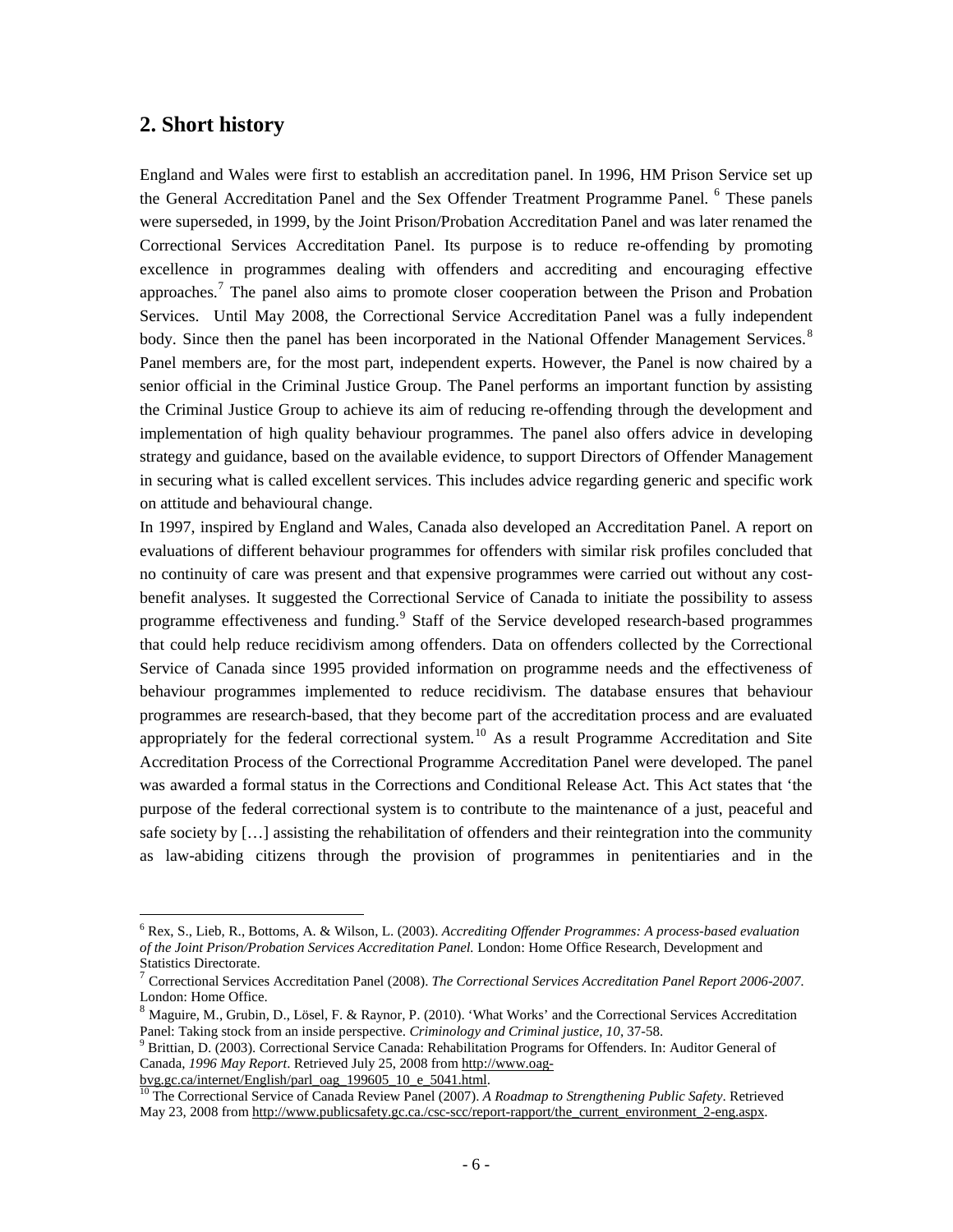community'.<sup>[11](#page-6-0)</sup> This Act acknowledges the importance of effective behaviour programmes that can contribute to a safer environment and a reduction in recidivism. Accreditation, therefore, became part of the Correctional Service of Canada. Specifically, the responsibility lies with the Commissioner. In the Commissioner's Directive the policy objective is to 'ensure the integrity and effectiveness of the correctional programmes offered to offenders'.<sup>[12](#page-6-1)</sup> This Directive also provides the standards which the panel must use when assessing a behaviour programme for accreditation.

During 1996-1997 Scotland also considered the introduction of a series of behaviour programmes in Scottish Prisons. An accreditation process was set up by the Scottish Prison Service. The inaugural meeting of the prison panel took place in 1998. Adopting such a panel demonstrated the Chief's Executive accountability and the intention to increase the quality of offending programmes.<sup>[13](#page-6-2)</sup> In 2003, the establishment followed of a Community Justice Accreditation Panel. In 2005, both panels merged into the Scottish Accreditation Panel for Offender Programmes<sup>[14](#page-6-3)</sup> and found its place in the policy plan *'Working towards a safer Scotland'*. Prison programmes are part of this policy to help offenders turn away from crime.<sup>[15](#page-6-4)</sup> Finland developed an Accreditation Panel in 2001. At the end of the 1990s, the Cognitive Skills Programme was introduced in Finland by its Canadian developers Fabiano and Porporino. Since then, Finland gradually started using cognitive behavioural programmes. An accreditation system was developed to assess the quality of the programmes. A new policy in the Criminal Sanctions System functions as a base for the work of the Finnish Accreditation Panel. The aim of this policy is to set criteria on how programme work should be organized, managed and implemented. Specifically, all behaviour programmes that were used by the Criminal Sanctions System needed to be accredited by 2010. Programmes need to be structured and implemented according to what the panel approved of. Programme participants should be assigned according to their needs. Prisons and probation services are currently working on their long-term plans for programme work.

In 2002, another Scandinavian country – Sweden – began considering accreditation. It was the result of the What Works approach appearing on the Swedish criminal justice agenda. The What Works literature led to a general policy for the Swedish Prison and Probation Service. This policy requires working according to best practices and evidence-based practice. Evidence-based behaviour programmes are believed more effective in reducing re-offending. To strengthen this policy an Accreditation Panel was adopted.<sup>[16](#page-6-5)</sup>

<span id="page-6-0"></span><sup>&</sup>lt;sup>11</sup> Department of Justice Canada (1992). *Corrections and Conditional Release Act c.20*. Retrieved August 3, 2008 from [http://laws.justice.gc.ca/en/showdoc/cs/C-](http://laws.justice.gc.ca/en/showdoc/cs/C-44.6/20080805/en?command=search&caller=SI&fragment=Corrections%20and%20Conditional%20Release%20Act&search_type=all&day=5&month=8&year=2008&search_domain=cs&showall=L&statuteyear=all&lengthannual=50&length=50)

[<sup>44.6//20080805/</sup>en?command=search&caller=SI&fragment=Corrections%20and%20Conditional%20Release%20Act&](http://laws.justice.gc.ca/en/showdoc/cs/C-44.6/20080805/en?command=search&caller=SI&fragment=Corrections%20and%20Conditional%20Release%20Act&search_type=all&day=5&month=8&year=2008&search_domain=cs&showall=L&statuteyear=all&lengthannual=50&length=50) [search\\_type=all&day=5&month=8&year=2008&search\\_domain=cs&showall=L&statuteyear=all&lengthannual=50&l](http://laws.justice.gc.ca/en/showdoc/cs/C-44.6/20080805/en?command=search&caller=SI&fragment=Corrections%20and%20Conditional%20Release%20Act&search_type=all&day=5&month=8&year=2008&search_domain=cs&showall=L&statuteyear=all&lengthannual=50&length=50)\_<br>ength=50.

<span id="page-6-1"></span> $\frac{12}{12}$  Commissioner of the Correctional Service of Canada (2003). *Commissioner's Directive 726*. Retrieved August 3, 2008 from [http://www.csc-scc.gc.ca/text/plcy/doc/726-cd.pdf.](http://www.csc-scc.gc.ca/text/plcy/doc/726-cd.pdf) <sup>13</sup> Concilio, A. (2003). Correctional Program and Site Accreditation in Canada. *Forum on Corrections Research, 15 (2)*

<span id="page-6-2"></span><sup>[</sup>Electronic Version]. Retrieved July 25, 2008, from <u>http://www.csc-scc.gc.ca/text/pblct/forum/e1521-eng.shtml</u>.<br><sup>14</sup> The Scottish Government (2007). *Justice*. Retrieved April 4, 2008, from<br>http://www/scotland.gov.uk/Topi

<span id="page-6-3"></span>

<span id="page-6-4"></span><sup>&</sup>lt;sup>15</sup> The Scottish Office (1999). *A Safer Scotland: Tackling Crime and its Causes.* Retrieved September 4, 2008 from http://www.scotland.gov.uk/library/documents-w6/cp-05.htm.

<span id="page-6-5"></span><sup>&</sup>lt;sup>16</sup> Kriminalvarden (no date). *Treatment Programmes*. Retrieved April 22, 2008, from

http://www.kriminalvarden.se/templates/KVV\_InfopageGeneral\_\_\_4717.aspx.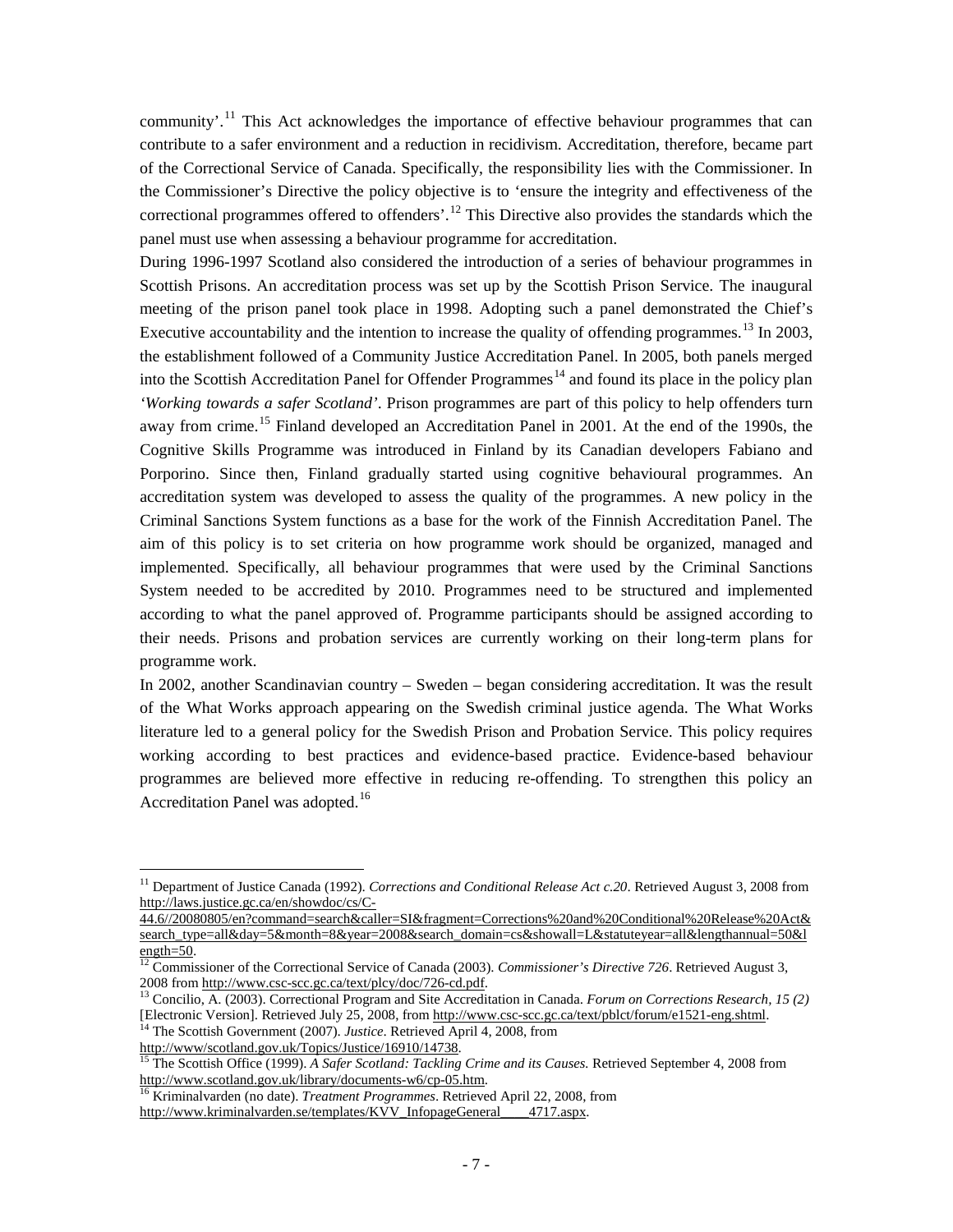In 2004 an Accreditation Panel was initiated in Denmark as a response to the vast amount of behaviour programmes. Since 1990, the Danish Prison and Probation Services have been introducing behaviour programmes to those in custody and on probation. By developing an Accreditation Panel an evaluation culture is established that produces a systematic collection of potentially effective treatment forms and methods of different institutions. The panel's criteria and mandate have followed the accreditation model of the Swedish Prison and Probation Service. Today, behaviour programmes are first and foremost offered to prisoners with serious drug and/or alcohol problems. There are also programmes for distinct target groups such as sex offenders, juveniles, pathological gambling and violent offenders.

Inspired by the Correctional Service Accreditation Panel in England and Wales and as a reaction to report showing high levels of recidivism, the Dutch Ministry of Justice established the Offending Behaviour Programmes Accreditation Panel in the Netherlands in 2005. The panel is incorporated in a more general policy plan called *Reducing Recidivism*. With this policy plan the Dutch government aims at guarding the safety of its citizens as well as reintegrating the offender into society and thereby trying to reduce recidivism.<sup>[17](#page-7-0)</sup>

Norway appointed its advisory panel in 2006. This panel was developed to create more unity in the use of programmes and to gain higher programme integrity. The accreditation system is the result of the policy paper on the professional strategy of the Norwegian Correctional Service for the period 2004-2007. This policy is based on the *What Works* literature and identifies a number of criminogenic factors that need to be the central focus of correctional work. The preferred working method of tackling these risk factors is that of cognitive behavioural and social modeling. The White Paper on Corrections from 1998 states that 'a sentence shall be executed in a way that secures the community and that provides the offender with the best possible conditions for a life without crime'.<sup>[18](#page-7-1)</sup> The development of an advisory panel supported a framework for securing the quality of all behaviour programmes for offenders. The Norwegian panel is not formally called an accreditation panel, since the final decision on accreditation lies with the Ministry of Justice. The panel has a more advisory role. [19](#page-7-2)

<span id="page-7-0"></span> <sup>17</sup> Ministerie van Justitie (no date). *Programma Terugdringen Recidive*. Retrieved May 23, 2008, from [http://www.justitie.nl/onderwerpen/criminaliteit/terugdringen-recidive/index.aspx.](http://www.justitie.nl/onderwerpen/criminaliteit/terugdringen-recidive/index.aspx)<br><sup>18</sup> Norwegian Advisory Panel (2008). *Norwegian advisory panel for the accreditation of programmes in corrections*.

<span id="page-7-2"></span><span id="page-7-1"></span>Retrieved October 1, 2008 fro[m http://www.kriminalomsorgen.no/getfile.php/760075.823.twpufrpbwf/undefined.](http://www.kriminalomsorgen.no/getfile.php/760075.823.twpufrpbwf/undefined) <sup>19</sup> Id.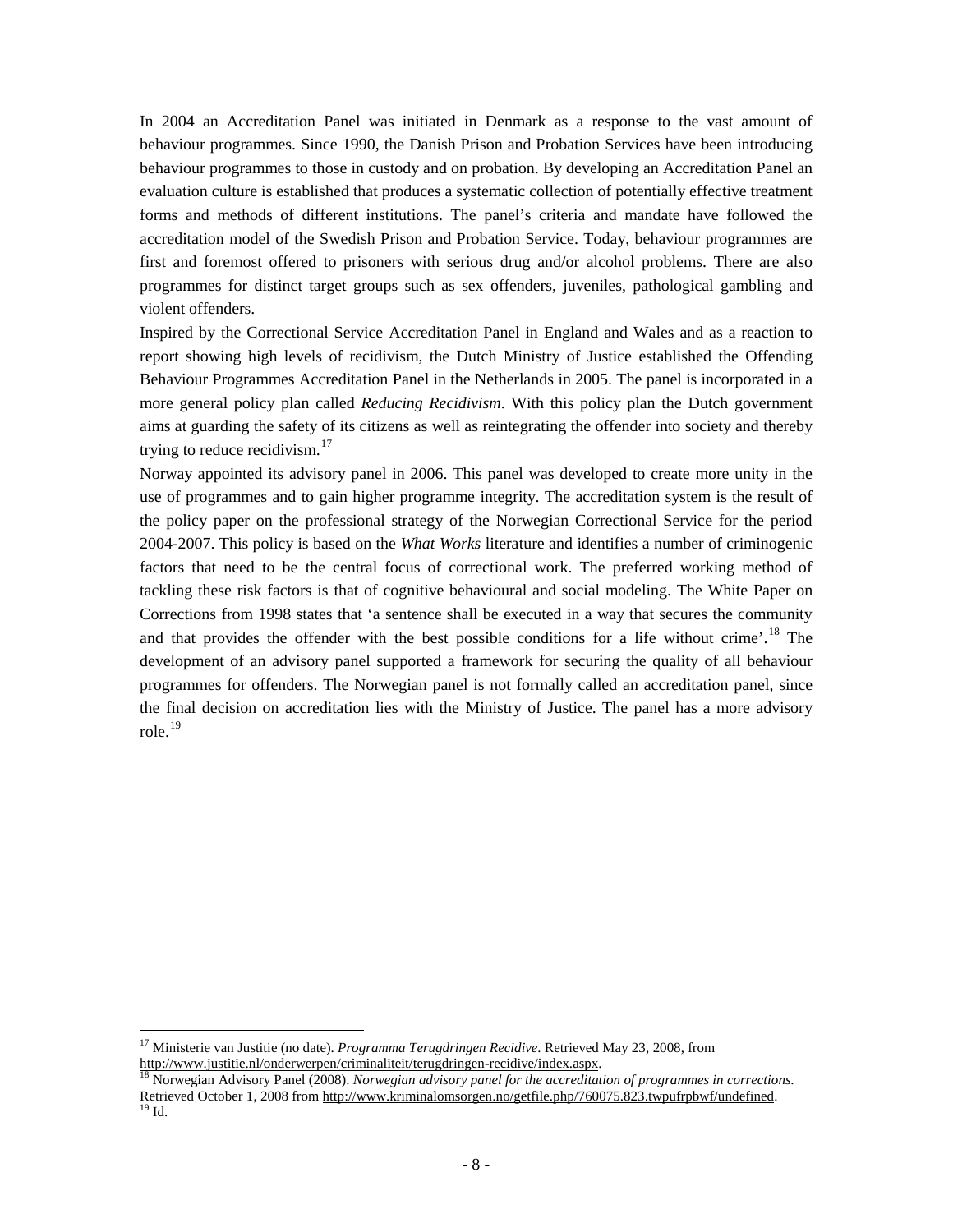# **3. Panel**

Implementing accreditation procedures often starts with the establishment of a panel. In this paragraph, the focus will be on the role of the panel and its members in accreditation. Adopting an Accreditation Panel is not a development that stands on its own. It is linked to a country's standing policies and policy goals. A global description of how accreditation accomplishes these goals is given, followed by an outline of concrete steps taken towards the development of an Accreditation Panel. Panel composition, the selection of panel members and member integrity will be described. Key features of panels are summarized in Table 3.1.

### **3.1 Panel goals and tasks**

The primary role of the Correctional Service Accreditation Panel in England and Wales is to promote behaviour programmes for offenders to reduce the likelihood of their re-offending, and that they are of high quality and effective. The Panel's main task is to accredit programmes for offenders. It also oversees the system of audits and monitoring of programmes and the outcomes of audits of the delivery of programmes in particular establishments.

In Canada, the Correctional Programme Accreditation Panel supports the Correctional Service of Canada by encouraging and assisting offenders to become law-abiding citizens through the use of effective behaviour programmes. Secondly, the panel is initiated to ensure that behaviour programmes are delivered with the highest possible quality.<sup>[20](#page-8-0)</sup> The Correctional Programme Accreditation Panel realizes these goals by undertaking the following tasks. First and foremost, the panel judges whether correctional behaviour programmes are designed and delivered in the way it is intended. This is complemented by undertaking periodic reviews of the design of accredited behaviour programmes to ensure consistency and integrity. Panel members also give advice on the content of the Integrated Correctional Programme Standards. They collectively and individually sign the Programme Accreditation certificates for those behaviour programmes that have attained the accreditation status. The panel also surveys best practices elsewhere and gives advice on how this possibly can be achieved in Correctional Service of Canada practice. Furthermore, the Correctional Programme Accreditation Panel has been asked to apply consistent standards to behaviour programmes designed within and outside the Correctional Service of Canada to keep programmes state of the art.

The goals of the Accreditation Panel in Finland are, first, to reduce recidivism among offenders in the Criminal Sanctions System. Behaviour programmes are accredited to ensure that the effect is reached as intended. The second goal is securing the quality of the behaviour programmes. The Panel has two tasks. The first is accrediting submitted programmes. The second task is helping with the development of programmes.

In Norway, accredited behaviour programmes should stimulate offenders to change their behaviour and motivate them to acquire skills to resist crime and turn into law-abiding citizens. The panel's objectives are to ensure a high level of quality of behaviour programmes, and an efficient use of resources. It provides a framework of evaluation, stimulates the use of existing programmes and ensures the correct use of behaviour programmes. The panel's task is to advice the Ministry on

<span id="page-8-0"></span> <sup>20</sup> Lundström, F. (2002). *The Development of a New Multi-Disciplinary Sex Offender Rehabilitation Programme for the Irish Prison Service.* Dublin: The Irish Prison Service.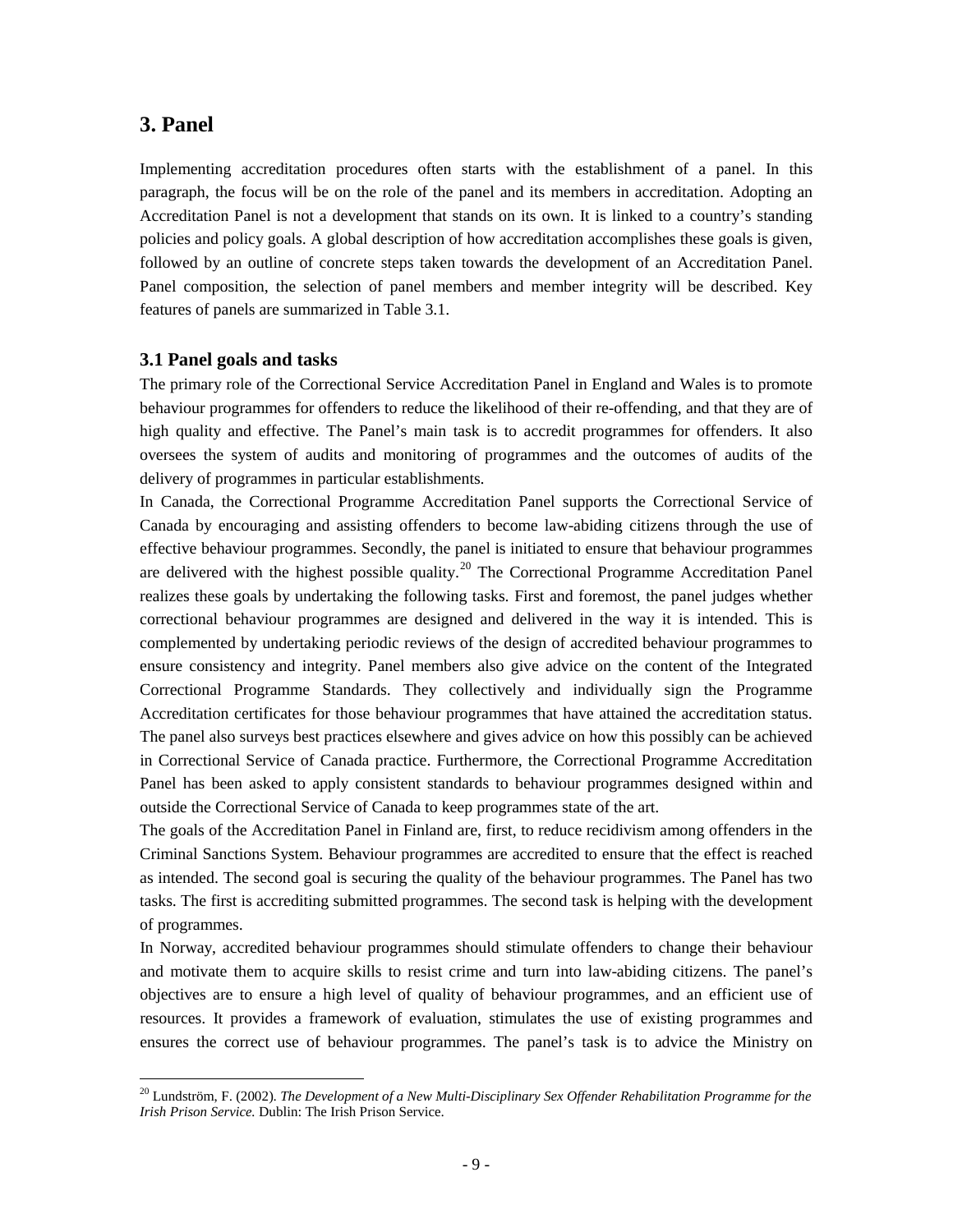whether a programme should receive the accreditation status or not. The panel also gives advice on new behaviour programmes and recommends pilots in order to evaluate programmes as a first step to accreditation at a later stage. The panel only gives advice and does not carry out evaluations.

Similar to the countries mentioned above, the role of the Scottish Accreditation Panel Offender Programmes in Scotland is to reduce recidivism and to encourage effective behaviour programmes to be used nationally.<sup>[21](#page-9-0)</sup> The tasks of the Scottish panel are, first, to accredit behaviour programmes for offenders. Such a decision will always be followed by direct feedback to applicants. The panel develops and applies programme criteria as well criteria for programme delivery.<sup>[22](#page-9-1)</sup> These two sets of criteria are regularly reviewed and modified in light of new research and experience.<sup>[23](#page-9-2)</sup> The panel is expected to comment on best practice and provide advice to Ministers.

The tasks of the Swedish panel are similar to the above mentioned panels. Its task is to accredit submitted behaviour programmes according to its criteria. The panel also gives feedback and advice on what needs to be changed in order to work more effectively.

The situation in Denmark is very similar to Sweden. Since they, too, are seriously involved in *What Works*, accreditation was developed as a tool to ensure the quality in behaviour programmes. The Danish panel's main task is to assess and give direction to submitted behaviour programmes. The panel also gives advice and feedback to programme developers.

The Offending Behaviour Programmes Accreditation Panel in the Netherlands has three main tasks.<sup>[24](#page-9-3)</sup> The first, similar to all other accreditation panels, is to assess programmes. Second, it also gives advise on topics regarding the effectiveness of behaviour programmes for offenders in general. And third, the panel provides public information about its activities and decisions on behaviour programmes. It should be noted that a strict separation between assessment and consultancy to programme developers is maintained in the Netherlands. The Dutch panel concentrates on assessment and not so much on guidance.

### **3.2 Panels and sub-panels**

Denmark, the Netherlands<sup>[25](#page-9-4)</sup>, Finland and Norway have one single panel that deals with all kinds of behaviour programmes. They don't work with sub-panels.

Scotland also has a single accreditation panel that considers conditions for delivery and reviews audits. Programme and site accreditation criteria are defined by this panel, but it does not perform site assessments.

<span id="page-9-0"></span><sup>&</sup>lt;sup>21</sup> The Scottish Government (2008). *Role of the Panel*. Retrieved April 4, 2008, from http://www.scotland.gov.uk/Topics/Justice/criminal/16910/14735/14738.

<span id="page-9-1"></span> $\frac{22}{22}$  Site Accreditation was a term previously used in prison-based settings. Following the joining of the prison and community panels into one panel - the Scottish Accreditation Panel Offender Programmes - the name 'site' was transformed into Delivery Accreditation. A reason for this change is that a programme can be delivered across a variety

<span id="page-9-2"></span><sup>&</sup>lt;sup>23</sup> The Scottish Government (2008). *Role of the Panel*. Retrieved April 4<sup>th</sup>, 2008, from http://www.scotland.gov.uk/Topics/Justice/criminal/16910/14735/14738.

<span id="page-9-3"></span><sup>&</sup>lt;sup>24</sup> Ministerie van Justitie (2006). *Referentiedocument Erkenningscommissie Gedragsinterventies Justitie*. Retrieved<br>April 12, 2008 from <u>http://www.erkenningscommissie.nl</u>.

<span id="page-9-4"></span><sup>&</sup>lt;sup>25</sup> Ministerie van Justitie (2008). *Erkenningscommissie Gedragsinterventies Justitie Jaarverslag 2007*. Retrieved May 25, 2008, fro[m http://www.erkenningscommissie.nl.](http://www.erkenningscommissie.nl/)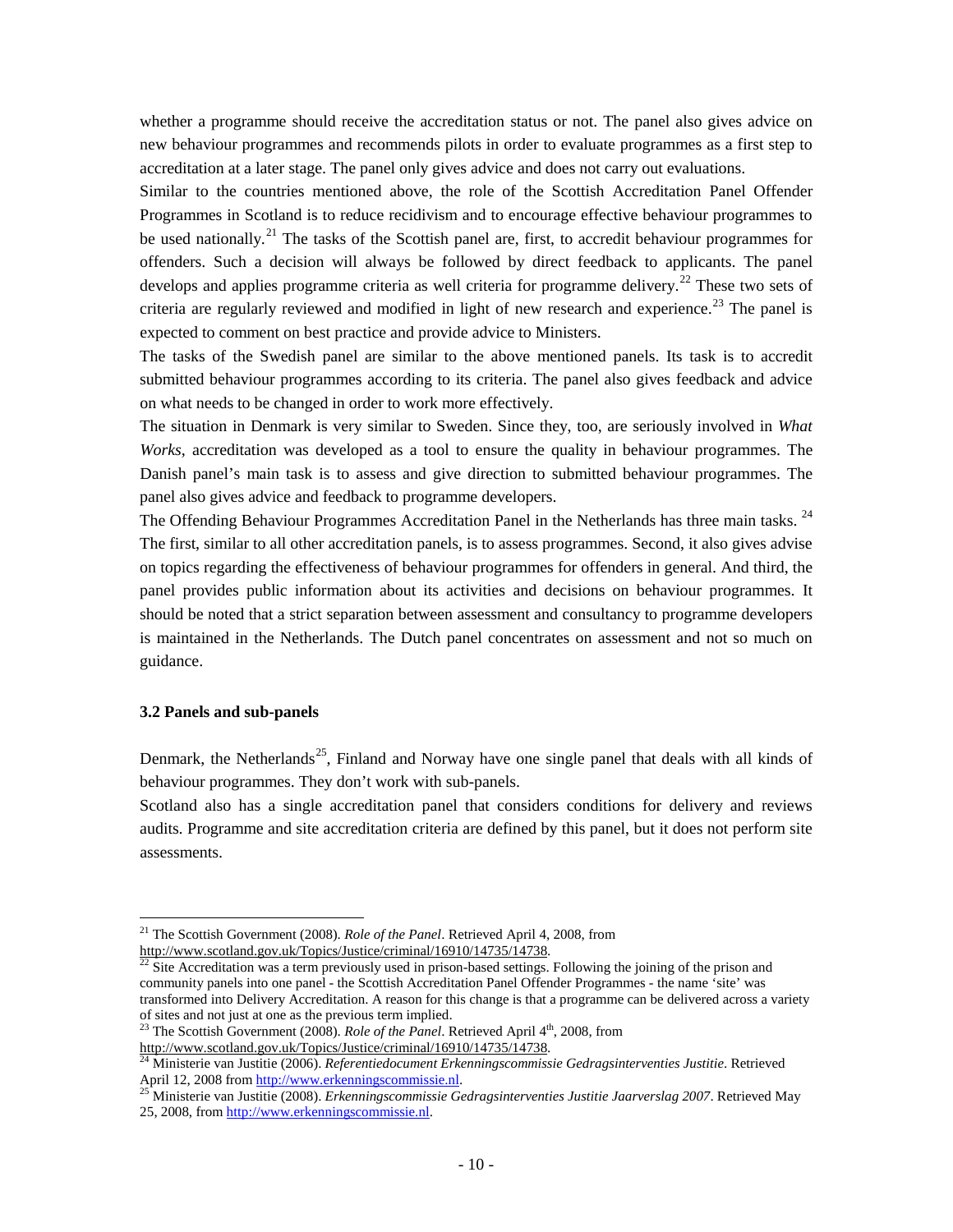In Canada,<sup>[26](#page-10-0)</sup> The Correctional Programme Accreditation Panel consists of sub-panels that are created for each of the largest programme areas: cognitive skills, substance abuse, violence prevention, family violence and programmes for sex offenders. These panels focus on programme accreditation and take care of site accreditation reviews. Canada has spread its responsibilities in assessment to different panels in order to maintain high standards in accreditation and to assure that accredited treatment programmes are 'state of the art' for correctional programming. England and Wales also work with sub-panels. Similar to Canada, sub-panels have been formed to look at programmes aimed at general offending or specific offences or offender groups. In Sweden the attention is divided between programme and site accreditation. The Swedish panel has adopted the criteria used by the Correctional Service Accreditation Panel in England and Wales, and these include criteria for site accreditation. They, too, work with sub-panels.

### **3.3 Panel membership**

### *Professional background of the members*

Panels are comprised of individuals with and without an affiliation with governmental organizations. The Correctional Programme Accreditation Panel in Canada counts seven individuals. The chairperson, the Assistant Commissioner of Correctional Operations and Programmes, comes from the Correctional Service of Canada and is appointed to these panels to maintain consistency and focus.<sup>[27](#page-10-1)</sup> In Sweden, the panel is comprised of staff from the correctional services and from universities, but there is no fixed composition. The number of experts is around six and the Swedish Prison and Probation Services provide three members including the chair and a secretary. England and Wales have fifteen appointed members and three nominated members. Appointed members are independent experts with an academic or other expertise on programme development. Nominated members come from the Prison and Probation Service and from the Analytical Services.<sup>[28](#page-10-2)</sup> The Scottish Panel currently has eight independent members appointed by the Minister, an independent chairman and seven experts on programme design drawn from academics, consultants and practitioners. In addition, two nominated members from community and one from prisons bring experience of programme delivery and its management within their settings. Furthermore, policy advisers from the Justice Ministry and Scottish Prison Service and the secretariat attend panel meetings. The Finnish panel consists of ten members. Five members are not affiliated to the Criminal Sanctions Agency. These members come from universities, non-governmental organizations and private enterprises. The other five members are civil servants working in various units of the Agency. The chairperson of the panel works for the Prison Service in Southern Finland while the two secretaries are staff members of the Criminal Sanctions Agency.

<span id="page-10-0"></span> <sup>26</sup> Lundström, F. (2002). *The Development of a New Multi-Disciplinary Sex Offender Rehabilitation Programme for the Irish Prison Service.* Dublin: The Irish Prison Service.

<span id="page-10-2"></span><span id="page-10-1"></span><sup>27</sup> Rex, S., Lieb, R., Bottoms, A. & Wilson, L. (2003). *Accrediting Offender Programmes: A process-based evaluation of the Joint Prison/Probation Services Accreditation Panel.* London: Home Office Research, Development and Statistics Directorate.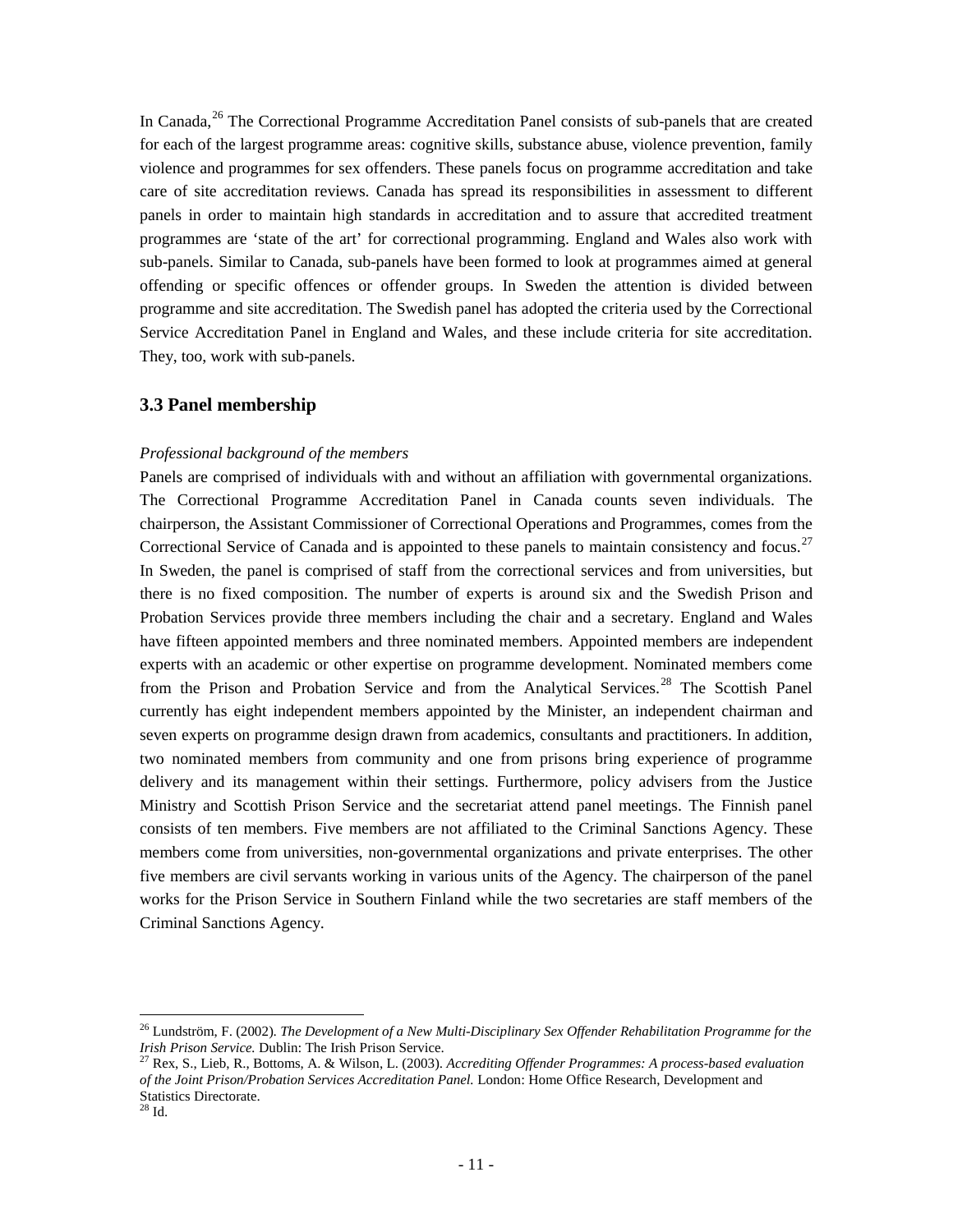In Denmark, Norway and the Netherlands independent panel members are not tied to the Ministry of Justice or Correctional Services. They come from universities, research institutes and forensic treatment centers.

### *Appointing panel members*

In Canada, members are appointed by the Commissioner, based upon nominations from the Assistant Commissioner, Correctional Operations and Programmes. In Norway and the Netherlands, members are appointed by the Minister of Justice. In Sweden it is the Director General who appoints members of a Scientific Council.<sup>[29](#page-11-0)</sup> In England and Wales, the Ministry of Justice runs a recruitment campaign to select members for the Correctional Service Accreditation Panel. Scotland has a similar approach to appointing panel members. The Cabinet Secretary for Justice within the Scottish Government approves of members. The Scottish Accreditation Panel Offender Programmes selects independent members through an open recruitment process. Members are selected in an open procedure by a specially set up selection committee consisting of the chair of the panel, an independent assessor, a member from the Scottish Government and the Scottish Prison Service. If, however, open recruitment does not provide the required areas of expertise, it is also possible to nominate experts for the Accreditation Panel. The chair is also selected through an open selection procedure. In addition, three members are nominated from prisons and community for knowledge of management and delivery. In Finland, the two secretaries of the panel look for suitable outside members. They need to be an expert in his or her field. Qualifications can, for example, consist of having a PhD or scientific publications closely related to the area of behaviour programmes. Possible members are then presented to the Director General who makes the final decision. In Denmark, advice on new members is given by the existing panel to the Prison and Probation Service. This advice involves the expertise new members have that can contribute to the panel. The Prison and Probation Service makes the final decision and appoints members. The panel may hire external expertise when necessary.

### *Expertise*

Members bring specific expertise to the Accreditation Panel. Norway's main focus is on cognitive behavioural programmes Therefore, members should be familiar in this area, its research and interpretation. Members should also have thorough knowledge of the correctional system and the actual programmes with respect to contents, structure and delivery. Finally, members need to know the research on which the criteria are based.

Some panels require a wide scope of expertise. Members of the Scottish Accreditation Panel Offender Programmes have knowledge in a number of areas such as programme design and delivery, psychology, criminology and social work. A similar situation is found in the Netherlands. Members need to have specific expertise in certain areas such as criminology, clinical psychology, sociology, methodology and criminal justice. Panel members must also have knowledge about the implementation process in one of the following policy areas: police, crime prevention, child care and protection, probation, and prisons. Some members are experts in areas such as: social skills training, cognitive skills training, addiction care, programmes focusing on education, family therapy,

<span id="page-11-0"></span> $29$  The Scientific Council gives advice about the research that needs to be done and assesses applications for the funding of researches within the Swedish Prison and Probation Services. The Scientific Council also advices on matters concerning psychiatry, risk assessment and methods concerning drug analyses.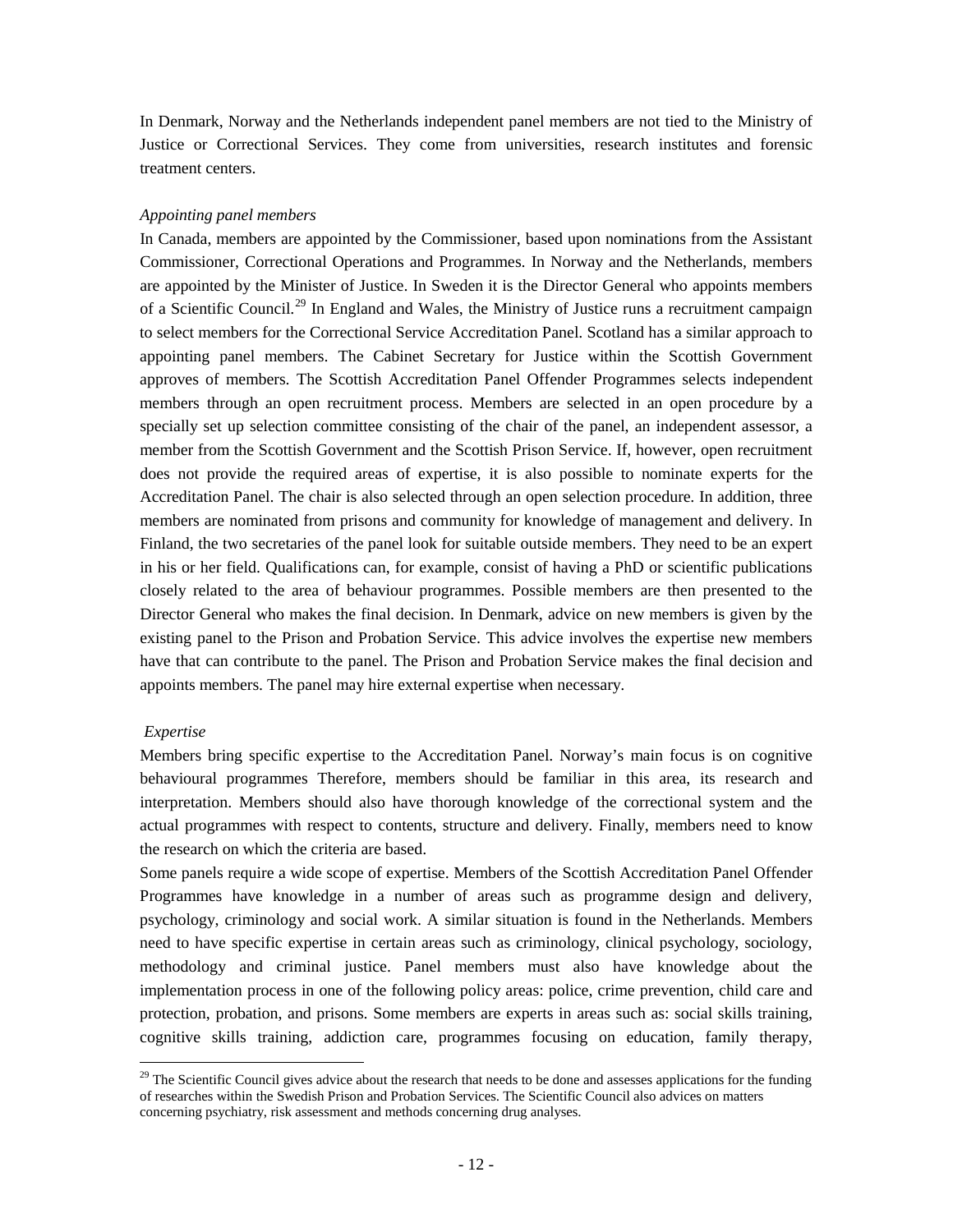programmes for sexual offenders or work therapy.<sup>[30](#page-12-0)</sup> In Denmark, similar to Scotland and the Netherlands, experts have backgrounds in what works, treatment of delinquency/dependency towards drugs, criminology, prisons, probation, and evaluation. Correctional Service Accreditation Panel members have expertise in a range of specific fields of offending, such as substance abuse, sex offending, domestic violence, and violence in general. Members are expected to have some knowledge of other accreditation systems and current academic work in the area of offending. They have a clear understanding of the work prisons and probation do with offenders, the methods of dealing with offenders, and the practical applications of these methods to all offenders. The Finnish panel has four PhD's in psychology, political science or pedagogy and one licentiate. The other members have degrees in relevant disciplines or have acquired their expertise through a long working experience in the field and/or the Agency.

In other panels, expertise may vary depending on the programme that is to be accredited. Canada has specific criteria for selecting members for the Correctional Programme Accreditation Panel. Experts should have internationally recognized expertise in corrections or correctional programmes. They are not allowed to have connections with the development of the Correctional Service of Canada's correctional programmes. Sub-panels consist of specialists and one generalist. Special knowledge is linked to the programmes assessed. Ad hoc expertise can be called in. Preferably, experts have published on the subject. Members of the Swedish Accreditation Panel are primarily PhD's in psychology and psychiatry and to some extent in social work with special knowledge about drug treatment and treatment of violence. However, similar to Canada, the expertise changes according to the behaviour programme that needs to be accredited. When a sex offender treatment programme is assessed, experts in this area are included in the panel. Certain experts stay in the panel and assess most treatment programmes. They need to have a broad knowledge about the prison and probation service and under what circumstances these programmes need to be delivered. In other words, these panel members look after the integrity of the process. Three panel members come from the Swedish Prison and Probation Services and should be well-informed about the service, including sentence planning, quality systems and criteria, and ongoing evaluation. This expertise is necessary to understand under which circumstances programmes can be delivered in the service, its limitations and how evaluations take place using pre- and post-tests and control groups.

# **3.4 Integrity**

### *Independence*

Independence of panel members is seen as condition for strengthening member integrity. There should be no ties or dependencies between the panel and the organizations submitting programmes for approval. In Norway and Denmark, panel members are not allowed to be employed by the correctional services. In addition, members who have been involved in the development or delivery of a programme that has applied for accreditation are excluded from the assessment process. It is up to the member themselves to decide on their own competence in this matter. This is also the case for Canada where independence is defined as autonomy: not being involved in any justice-related organization.

<span id="page-12-0"></span> <sup>30</sup> Ministerie van Justitie (2006). *Referentiedocument Erkenningscommissie Gedragsinterventies Justitie*. Retrieved April 12, 2008 fro[m http://www.erkenningscommissie.nl.](http://www.erkenningscommissie.nl/)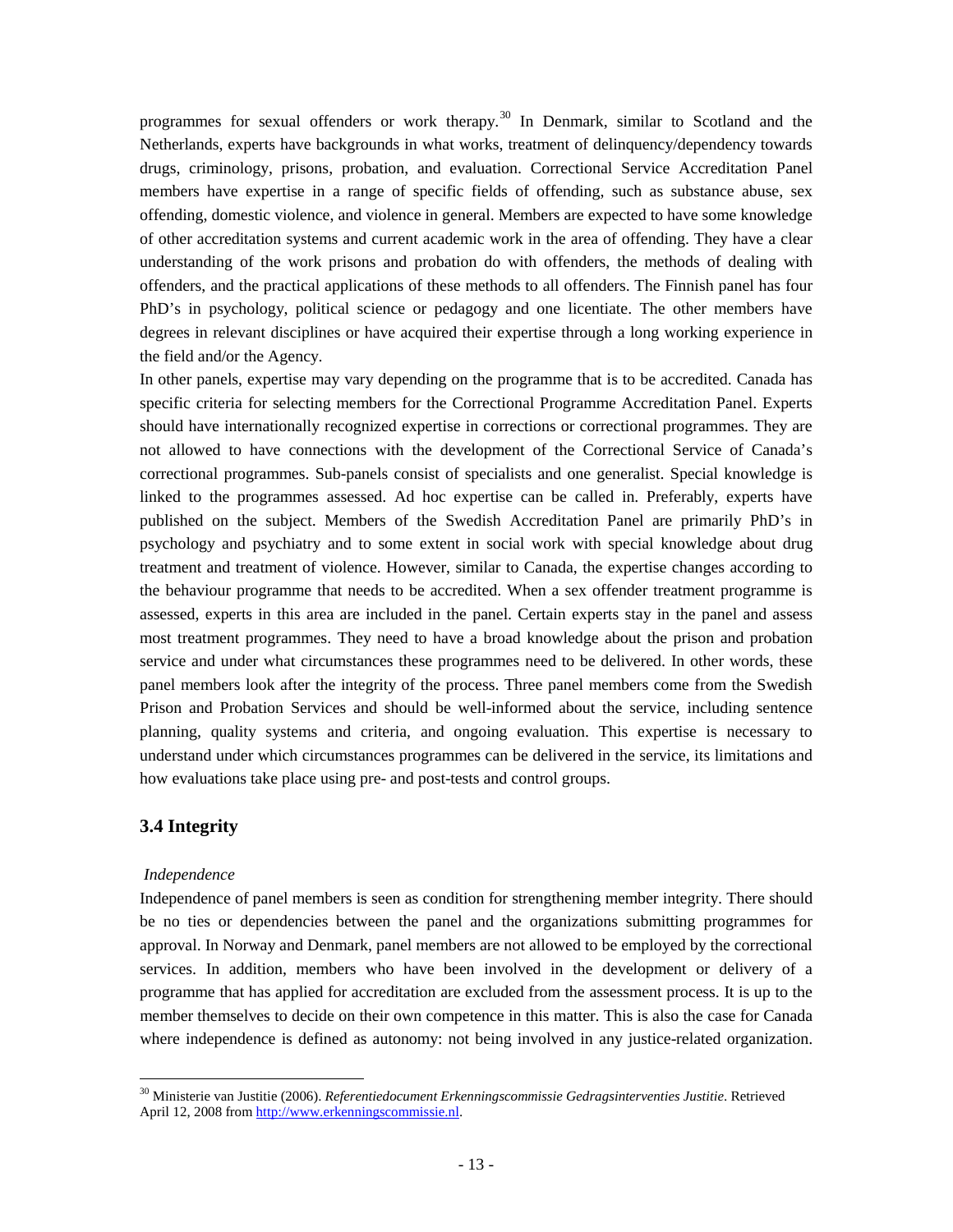Scotland uses a similar definition of independence in order to offer the Scottish government impartial advice on submitted programmes and criteria for accreditation. Finland, England and Wales and the Netherlands also see independence as not basing decisions on someone's interest.

### *Code of conduct*

In some countries, independence of panel members is laid down in a code of conduct. Codes may differ to the extent of which rules and norms are formally written down. The Correctional Service Accreditation Panel in England and Wales has adopted a Code of Practice whereby members are expected to uphold the highest standards of impartiality, integrity, objectivity and impartiality in relation to the advice they give to treatment programmes. Other countries have adopted a more informal kind of code. In Scotland, panel members are required to register annually their interests and involvement in interventions. If a programme is considered for accreditation in which panel members have a stake in, they do not participate in the assessment. The situation in Canada is similar since panel members must list any areas they are or will be working on in the coming year. Sweden does not have a formal Code of Conduct but the general rule is that if a member has an interest that is in conflict with the accreditation of a programme, he or she should not take part in any decisions that need to be made about that particular programme. The Netherlands and Denmark are comparable in this respect. In the Netherlands this rule is laid down in a formal rule of conduct. A similar situation is found in Norway. There is no specific Code of Conduct but a document incorporating the criteria, procedures and a number of rules on conduct for panel members. Finland works with ethical principles similar to a Code. Panel members are not allowed to join the decision making if they have had any interest in a submitted behaviour programme.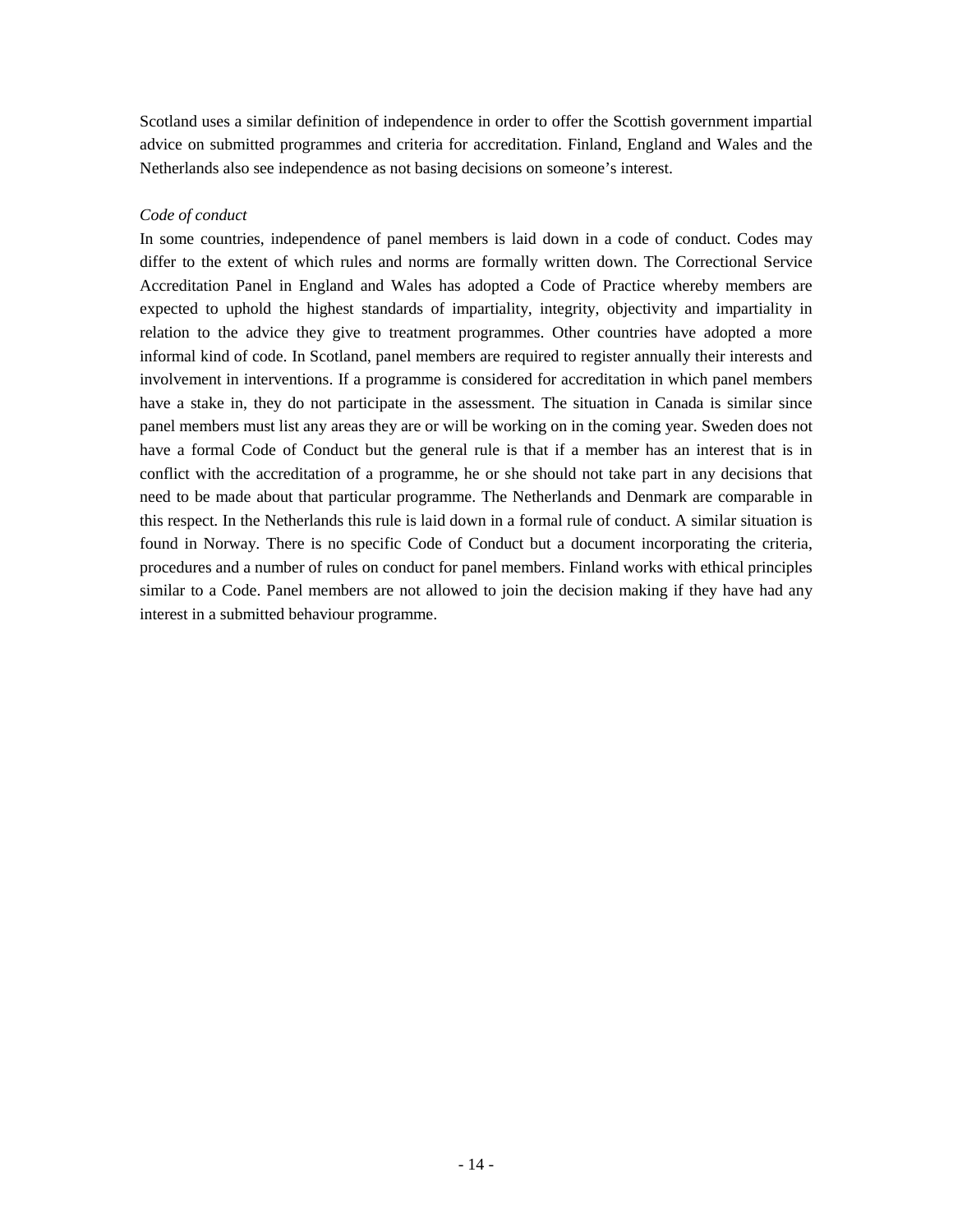## **Table 3.1 Accreditation Panels**

| Country                  | <b>Goals and Tasks</b>                                         | Composition                                                       | <b>Independence/ Code of Conduct</b>       |
|--------------------------|----------------------------------------------------------------|-------------------------------------------------------------------|--------------------------------------------|
| Canada                   | Goal: reducing recidivism                                      | - 1 chairperson from CSC                                          | Independence: yes                          |
|                          |                                                                | - 6 experts from the field                                        |                                            |
|                          | Tasks:                                                         |                                                                   | Code of Conduct: informal                  |
|                          | - Programme and site accreditation                             |                                                                   |                                            |
| Denmark                  | - Advising<br>Goal: standardization of programmes              | - 5 experts from universities and non-governmental agencies       | Independence: yes                          |
|                          |                                                                |                                                                   |                                            |
|                          | Tasks:                                                         |                                                                   | Code of Conduct: informal                  |
|                          | - Programme accreditation                                      |                                                                   |                                            |
|                          | - Evaluation                                                   |                                                                   |                                            |
| <b>England</b> and Wales | Goal: reducing recidivism                                      | - 3 nominated member from the Prison, Probation Service and       | Independence: initially fully independent, |
|                          |                                                                | <b>Analytical Service</b>                                         | later on incorporated in NOMS              |
|                          | Tasks:                                                         | - 15 experts from the field                                       |                                            |
|                          | - Programme accreditation                                      |                                                                   | Code of Conduct: formal                    |
|                          | - Auditing<br>- Advising                                       |                                                                   |                                            |
|                          | - Evaluation                                                   |                                                                   |                                            |
| Finland                  | Goal: reducing recidivism                                      | - 5 experts from the field                                        | Independence: yes                          |
|                          |                                                                | - chairperson from the Prison Service                             |                                            |
|                          | Tasks:                                                         | - 2 secretaries from the Criminal Sanctions Agency                | Code of Conduct: informal                  |
|                          | - Programme accreditation                                      | - 3 members from the Criminal Sanctions Field                     |                                            |
| Norway                   | Goal: reducing recidivism                                      | - 6 experts from universities and non-governmental                | Independence: yes                          |
|                          |                                                                | organizations                                                     |                                            |
|                          | Task:                                                          | - 1 member is a former member of secretariat                      | Code of Conduct: informal                  |
|                          | - Programme accreditation                                      |                                                                   |                                            |
| Scotland                 | - Advising to Ministry of Justice<br>Goal: reducing recidivism | - 1 independent chairperson                                       | Independence: yes                          |
|                          |                                                                | - 7 independent experts                                           |                                            |
|                          | Tasks:                                                         | - 3 members from Community and Prison                             | Code of Conduct: informal                  |
|                          | - Programme and delivery accreditation                         |                                                                   |                                            |
|                          | - Annual evaluation of criteria for accreditation              |                                                                   |                                            |
|                          | - Providing advice to Ministers and on effective practice      |                                                                   |                                            |
| Sweden                   | Goal: reducing recidivism                                      | - 3 members from the Kriminalsvarden                              | Independence: yes                          |
|                          |                                                                | - 7 experts from universities                                     |                                            |
|                          | Tasks:                                                         |                                                                   | Code of Conduct: informal                  |
|                          | - Programme and site accreditation                             |                                                                   |                                            |
| The Netherlands          | - Advising<br>Goal: reducing recidivism                        | - 9 experts from universities and independent research institutes | Independence: yes                          |
|                          |                                                                | - 1 member from Probation Services                                |                                            |
|                          | Tasks:                                                         | - 1 member from an Institute working with offenders and           | Code of Conduct: formal                    |
|                          | - Programme accreditation                                      | forensic patients                                                 |                                            |
|                          | - Advising                                                     |                                                                   |                                            |
|                          | - Reporting of activities to their Ministry                    |                                                                   |                                            |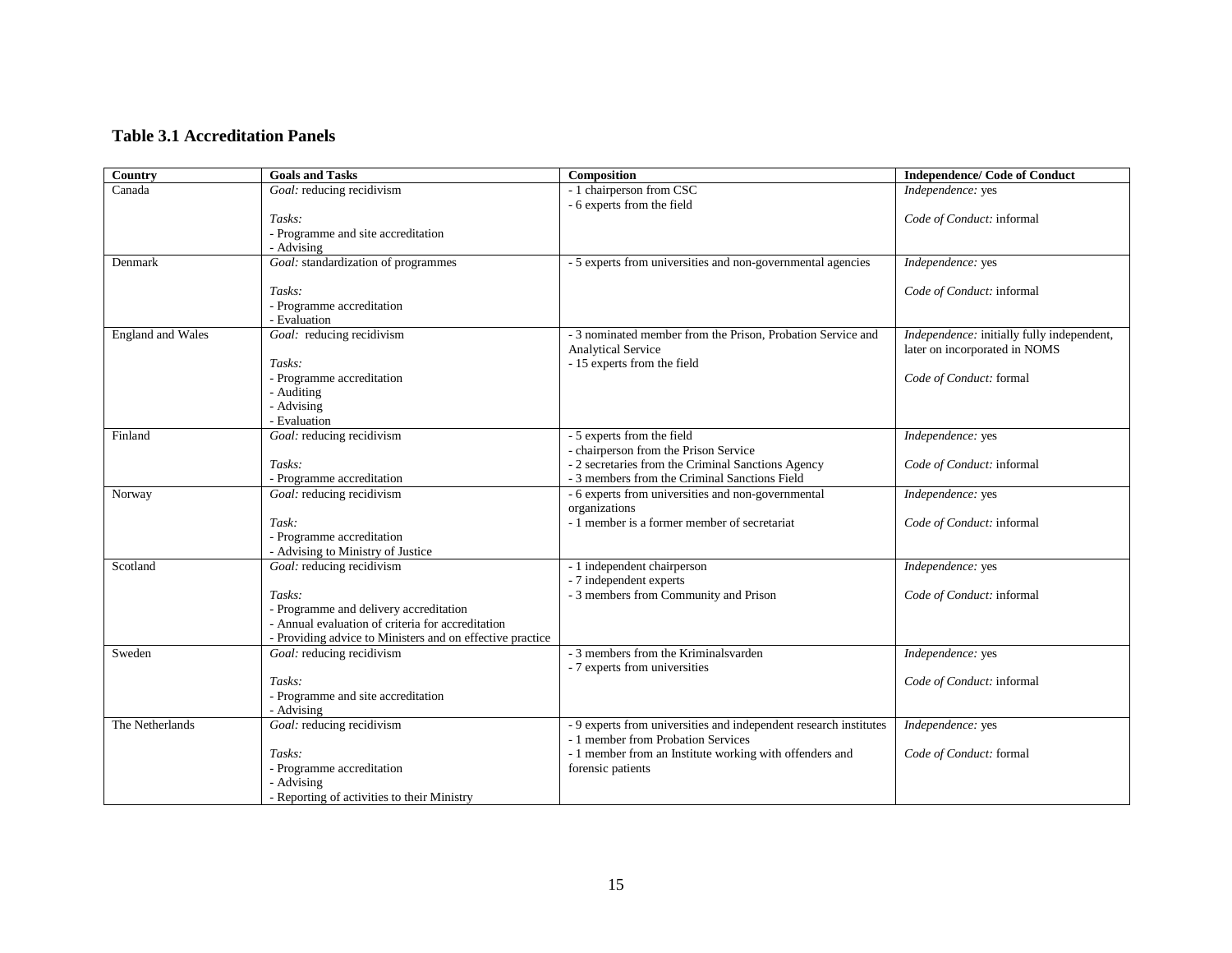# **4. Organization**

The organizational structure and support of a panel seems essential for the credibility of an Accreditation Panel. Society, government and practice should have confidence in the panel and the quality of its decisions on behaviour programmes. Relevant aspects of the organizational structure and support of panels such as accreditation authority, support provided, periodic evaluation of tasks and the relationship with other organizations are discussed in this chapter.

### **4.1 Accreditation authority**

In Canada, the Correctional Programme Accreditation Panel meets on the request of the head of the Correctional Services and submits its decision to him.<sup>[31](#page-15-0)</sup> The Assistant Commissioner, Correctional Operations and Programmes, is responsible for the implementation of programme and site accreditation. Hence, the panel reports decisions on the accreditation of a programme to this Assistant Commissioner. The Commissioner has also allowed the National Correctional Programme Advisory Committee to review Site Accreditation reports.  $32$  The Danish Accreditation Panel is appointed by the Department of Justice and Department of Prisons and Probation to ensure the quality and development of treatment programmes offered by the Prison and Probation Services. The panel, therefore, reports to the Department about its activities and decisions.<sup>[33](#page-15-2)</sup> In England and Wales, the Correctional Programme Accreditation Panel is chaired by a senior member of the Criminal Justice Group. The panel assists the Criminal Justice Group in achieving its aim of reducing re-offending through the development and implementation of high quality offender programmes. In Sweden, the Accreditation Panel is part of the Swedish Prison and Probation Services. In the Netherlands, the Accreditation Panel reports to the Minister of Justice. The Minister has decided which criteria for assessment are to be used and that programmes that are to be implemented in the near future need to be accredited according to these criteria by the Accreditation Panel.<sup>[34](#page-15-3)</sup> The financing of these programmes depends on the accreditation status. The Ministry expects to be kept informed on accredited programmes. In Scotland, the Panel is appointed by, and the work of the Panel is reported to, the Cabinet Secretary for Justice within the Scottish Government. The Norwegian advisory panel reports to the central level of the correctional services, which is located in the Ministry of Justice, department of corrections. The panel's decision is formally an advice to the Ministry. It is the Ministry that makes the final decision on accreditation. The Finnish Accreditation Panel does not report back to any central level. The two secretaries are staff members of the Criminal Sanctions Agency. They take part in the meetings and are therefore constantly on top of the activities of the panel. These meetings document the valid decisions of the panel.

# **4.2 Financial matters**

<span id="page-15-0"></span><sup>&</sup>lt;sup>31</sup> Commissioner of the Correctional Service of Canada (2003). *Commissioner's Directive 726*. Retrieved August 3, 2008 from http://www.csc-scc.gc.ca/text/plcy/doc/726-cd.pdf.

<span id="page-15-1"></span><sup>&</sup>lt;sup>32</sup> Treasury Board of Canada Secretariat (2005).*Report on Plans and Priorities*. Retrieved July 23, 2008 from<br>http://www.tbs-sct.gc.ca/est-pre/20052006/CSC-SCC/CSC-SCCr5603 e.asp.

<span id="page-15-2"></span><sup>&</sup>lt;sup>[33](http://www.tbs-sct.gc.ca/est-pre/20052006/CSC-SCC/CSC-SCCr5603_e.asp)</sup> Kriminalforsorgen (2005). *Kriminalforsorgen Arsberetning 2004; English Summary*. Retrieved April 15, 2008 from<br>http://www.kriminalforsorgen.dk/publika/aarsberetning2004/html/kap11.htm.

<span id="page-15-3"></span><sup>&</sup>lt;sup>34</sup> Ministry of Justice (2008). *The Accreditation Panel for Behavioral Programmes for Offenders in the Netherlands.* Retrieved April 29, 2008, from [http://www.erkenningscommissie.nl.](http://www.erkenningscommissie.nl/)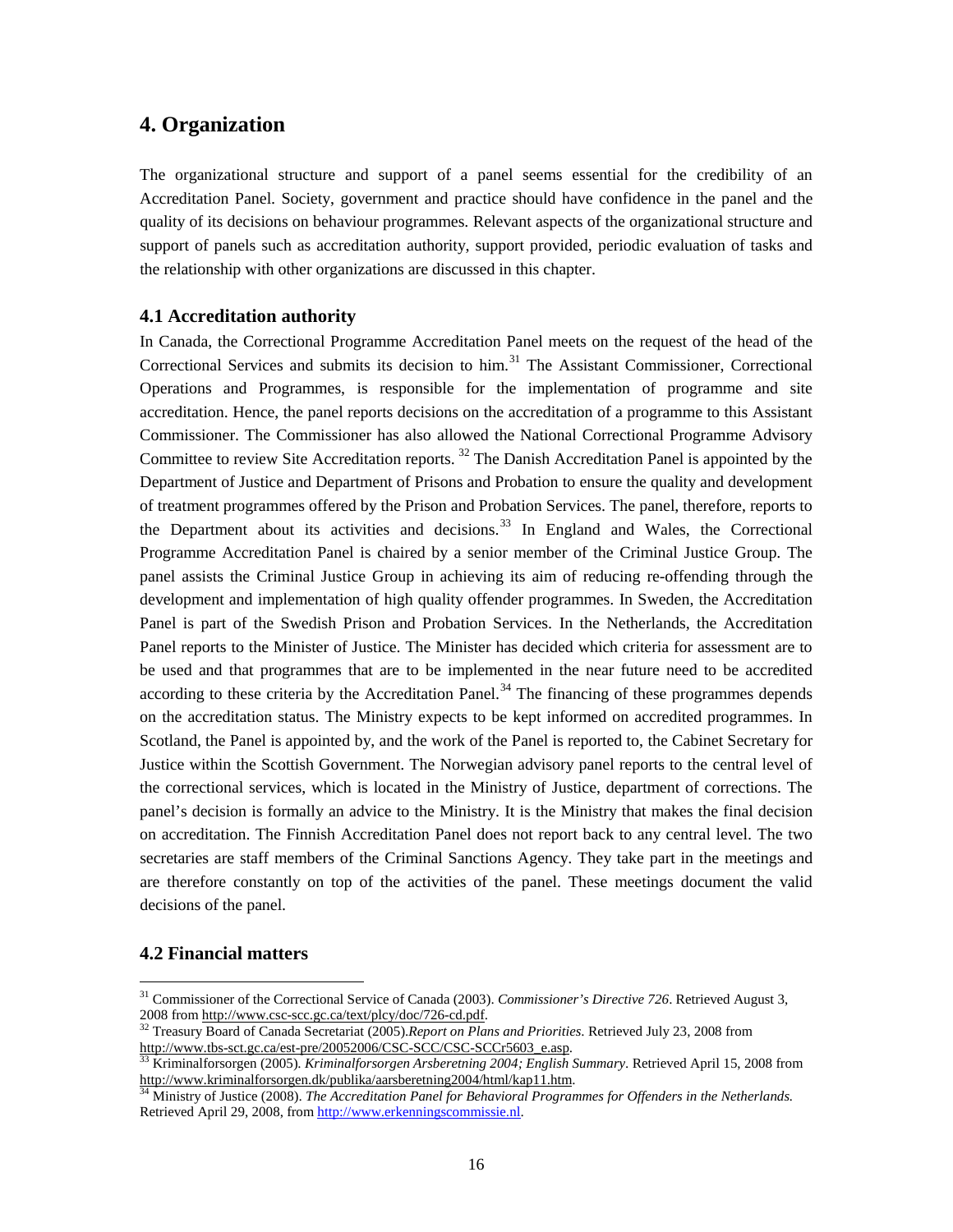In Canada, funds come from the budget portfolio of the Offender Programmes and Reintegration that is part of the Correctional Service of Canada. The budget covers traveling costs of members as well as meeting rooms, site visits and more. The costs for supporting the Accreditation Panel vary according to the number of programmes a panel has to review. For each programme assessment on a four to five day schedule, the cost lies between 12.000 to 35.000 dollars in total. If a panel member would lose income as a result of participation, a small honorarium of up to 500 dollars is available.

The Scottish Accreditation Panel Offender Programmes receives funds from the Scottish Government and the Scottish Prison Service. The costs vary per panel meeting as it depends on the number of programmes submitted for accreditation and number of days worked. Panel members receive 450 pounds per day, usually a day for reading and assessment and a day for discussions at the Panel meeting. Consideration is given to the need for the panel to meet for a total of eight days per year. If this is the case, total costs (all members) are likely to be around 87,000 pounds a year. This includes the costs of accommodation and travel for panel members, venue hiring, and reading and attendance fees. It does not include the costs of recruitment advertisement and secretariat support.

In Sweden, too, the Prison and Probation Service funds the Accreditation Panel. The costs for one meeting are estimated around 12.000 Euros including preparation by six members. About 2000 Euros are allocated for each panel member. This amount is for one day's reading and another day for the meeting. However, the process of accreditation also includes suggestions for further programme developments to reach accreditation status. Usually a few members from the Scientific Council are asked for this work and includes a written opinion about the programme. This is estimated at two days work for which they receive around 2000 Euros. This early opinion given by the Scientific Council is warranted to let programme developers know whether they are on the right track before applying for accreditation. Special funding is granted from the Head Office for each programme that needs to be implemented. This money is meant for programme delivery only.

The Finnish Accreditation Panel receives financial support from the Criminal Sanctions Agency. The expert members receive a fee for each meeting of approximately 350 Euros. This fee includes preparation and assessment of two behaviour programmes. Panel members are also paid for any other costs that they may have, for example traveling.

In Norway, panel members are paid by the Ministry of Justice. An annual budget of 125.000 Euros is available for accreditation activities. Panel members receive approximately 1,250 Euros for preparation and for the actual meeting. Other expenses, such as travel expenses, are reimbursed additionally. Moreover, Norway takes financing a step further by allowing submitters of a programme to apply for financial support. This support comes from the Ministry and can be up to 9.500 Euros.

The Dutch Accreditation Panel is also paid for by the Ministry of Justice. The annual costs of this panel are around 350.000 Euros. This includes fees for all ten panel members and their chairperson. It also covers the secretariat and any other administration costs.

The Correctional Service Accreditation Panel in England and Wales is funded by the Ministry of Justice. Its budget for 2008/2009 is around 150,000 pounds. It covers the panel's programme of work, including members' fees and traveling costs.

The Danish panel receives funds by the Prison and Probation Service. Panel members receive a fee for one day's preparation and for one day's meeting. The costs of supporting this panel is around half million Danish crowns every year.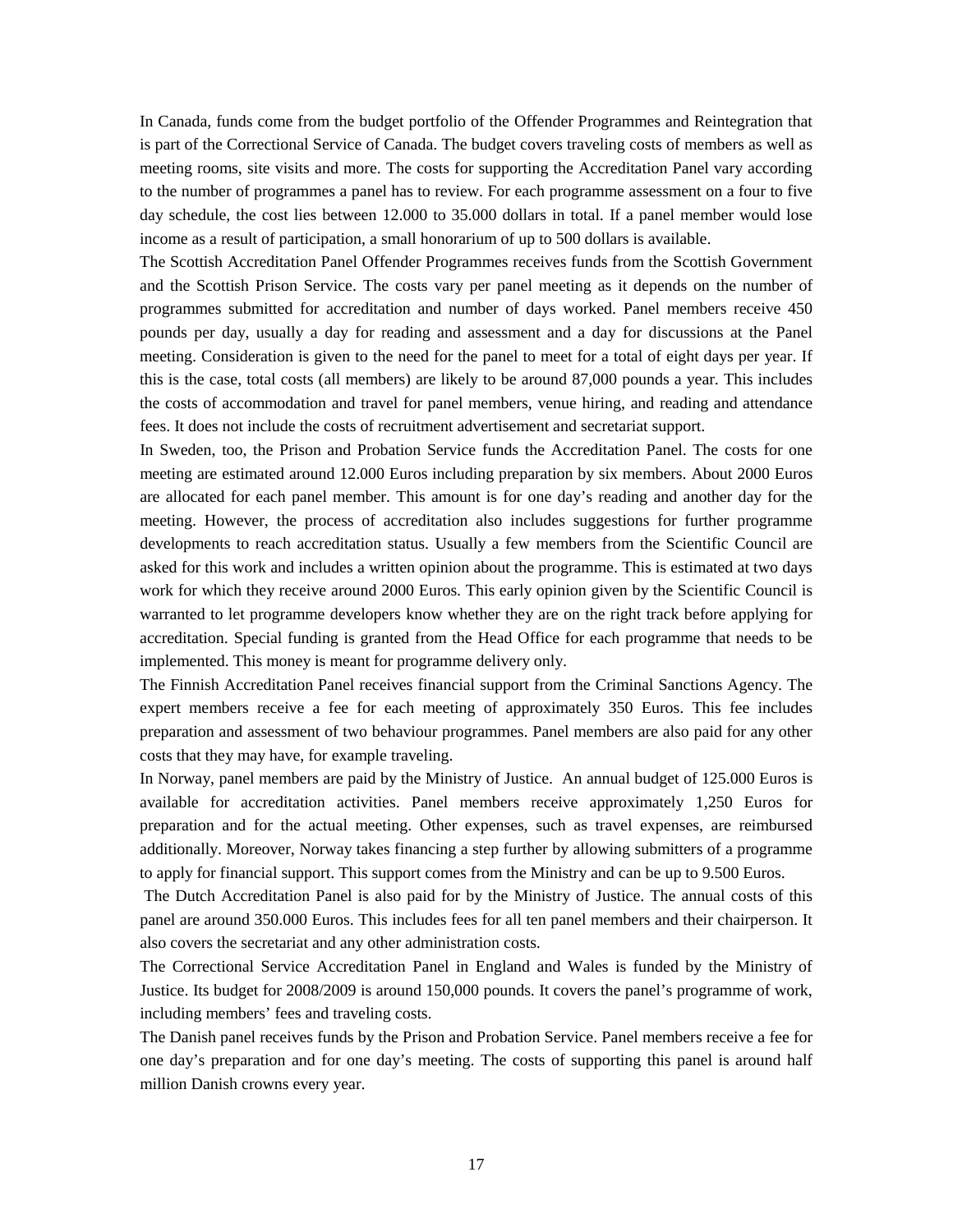#### **4.3 Administrative support**

In some countries administrative support is provided by separate organizational units. In Canada, at the National Headquarters in the Correctional Operations and Programmes Branch, the Programme and Site Accreditation Section provides administrative support to the panel. National Headquarters is responsible for the Correctional Service of Canada's planning, policy and administration and also supports the Accreditation Panel. There are managers for programme accreditation and for site accreditation. The first provides administrative support as she is responsible for coordination, logistics, implementation and the follow-up of all Correctional Programme Accreditation Panels. The Scottish Government Effective Practice Unit and the Scottish Prison Service Accreditation Unit provide for administrative support to panel members. This involves receiving, copying and issuing all materials in relation to behaviour programmes submitted for accreditation. They organize site visits, write minutes and communicate the outcome of each application to programme sponsors and/or developers. In addition, all domestic arrangements, financial aspects and updating the website are done by the secretariat. In contrast to Norway and the Netherlands, they have no further formal involvement the applications themselves. In Sweden, the Swedish Prison and Probation Service provides the administrative support by preparing panel meetings and ensuring that the application and its manuals are complete and written according to the specified criteria. Members receive the full application from one month before the meeting. A similar situation is found in Denmark. The Prison and Probation Service provides administrative support. Not only will panel members receive support through the arrangement of meetings and documents that need to be read, but applicants are also helped. The Service explains the criteria to them and how application works.

In other countries, support to the Panel is given by its secretariat. In Finland, administrative support is provided by the secretaries of the panel who are employees of the Criminal Sanctions Agency. Next to searching for promising panel members, they also organize the programme of the panel. This includes setting up meetings, writing the minutes of the meetings, receive and clear the bills of the panel members. The secretaries also send the behaviour programmes that are ready for accreditation to members. Norway shows a similar picture. The Norwegian secretariat provides administrative support to the Accreditation Panel. The secretariat consists of five members working in the Correctional Services. Two of them work at the Correctional Service of the Norway Staff Academy and lead the secretariat. The secretariat does a preliminary reading of the application and decides whether the programme is ready for accreditation. The secretariat checks if a submission has fulfilled all formalities regarding application and reports back to the applicants, if necessary with comments and recommendations. They also provide assistance to submitters if the application is not complete. Feedback and requests on additional information will be given. This is done to prevent unfounded applications for accreditation. When an application is complete, the secretariat sends the material to the panel. They can also be invited in the discussion of a programme, depending on their specific expertise. Their contribution, as an additional source of information, is greatly valued by the panel members. They do not take part in the formal decision. Finally, the secretariat is responsible for writing reports on the meetings held by the panel. Other administrative work, such as the organization of meetings, takes place at the Ministry. It is also the Ministry that appoints the chair of the panel. This chairperson leads the meeting and can participate in discussions, yet he does not take part in making the final decision. This is done to protect the independence of the panel. In the Netherlands the staff of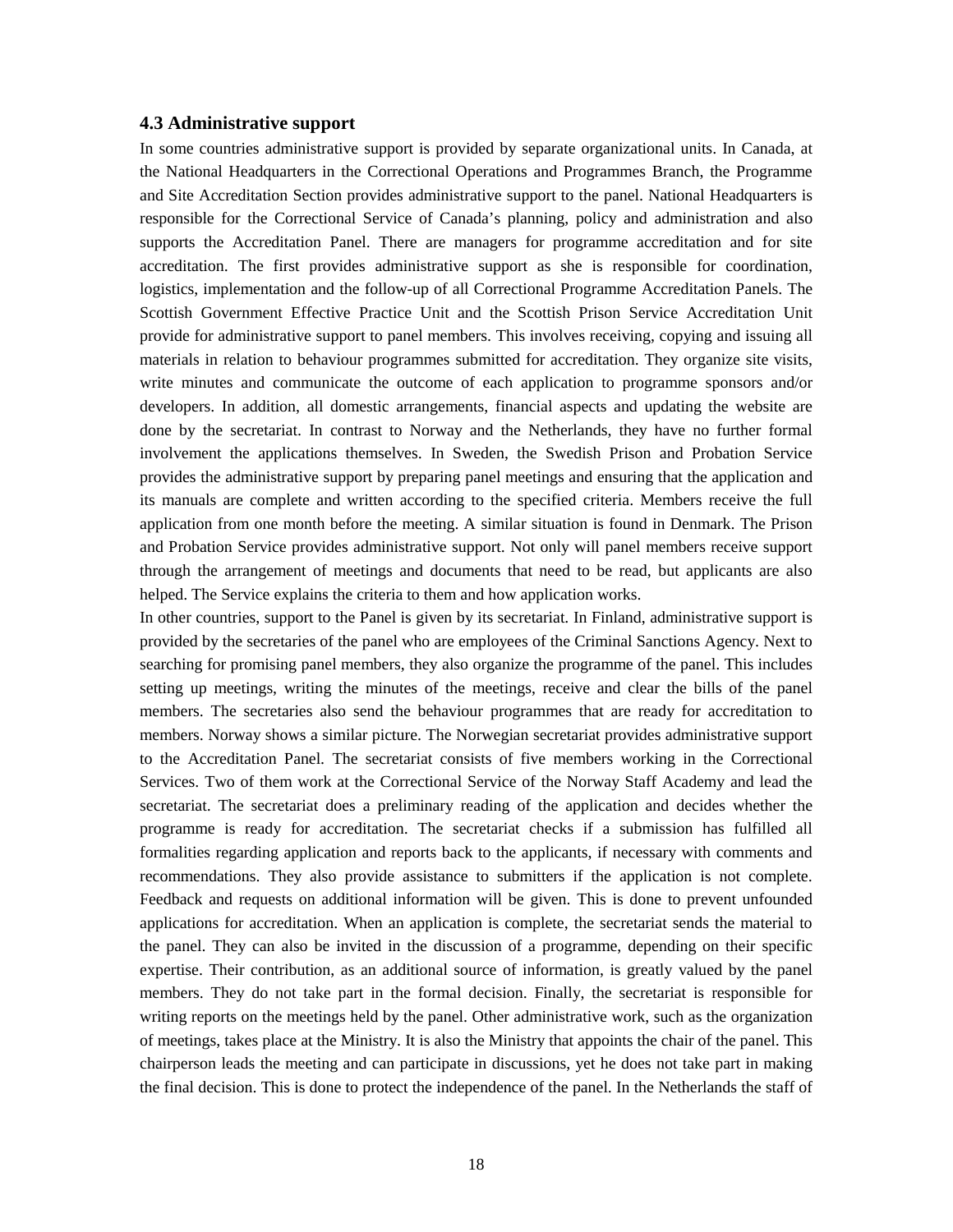the accreditation panel provides the administrative support to the Accreditation Panel. Similar to Norway, its goal is to make the procedures more successful by informing submitters about the procedures they need to follow in order for the programme to be accredited. The Bureau reviews submissions and prepares the meetings of the panel. They also take care of the reports and publish the annual reports on the panel. In addition, the Bureau communicates the outcomes of assessments to the submitters.<sup>[35](#page-18-0)</sup> In England and Wales, the Correctional Service Accreditation Panel secretary, who works for the Ministry of Justice, provides administrative support to the panel. She manages the panel's programme of work and budget.

### **4.4 Evaluation of the panel**

In some countries Accreditation Panels are evaluated in terms of their activities, criteria and outcomes to keep up with new research on effective treatments. In the Netherlands, the Accreditation Panel is evaluated by an external organization after a period of three years. In Canada, the evaluation branch of the Correctional Service of Canada is responsible for evaluating the panel, its activities, process and results when required. The work of the Correctional Service Accreditation Panel in England and Wales also adheres to an evaluation. In 2002-2003 the Panel's work and processes were evaluated. The outcome was published.<sup>[36](#page-18-1)</sup> Recommendations were made for the Panel's future development and changes to working methods. An internal review of the Panel was carried out in 2004. In Scotland a model of evaluation does exist, but the focus of assessment is different compared to the Netherlands, Canada and England and Wales. The Deputy Director of the Scottish Government's Community Justice Service Division undertakes an evaluation of the Accreditation Panel with the Chair on an annual basis. The Chair of the Panel evaluates member's performance by undertaking performance appraisals. Countries like Denmark, Finland, Norway and Sweden do not have plans yet for evaluating their panel but this may change in the future.

### **4.5 Annual reports**

In two countries panels write annual reports. The Correctional Service Accreditation Panel in England and Wales publishes an annual report recording the outcomes of the panel's meetings during the year, including advice and decisions on programmes seeking accreditation, and information on its work in safeguarding the quality of programme delivery.<sup>[37](#page-18-2)</sup> Annual reports are available in hard copy and electronically. The Dutch Accreditation Panel also publishes annual reports which contain all behavioural programmes that have been assessed the past year.<sup>[38](#page-18-3)</sup> Main reason for publishing annual reports is to actively disseminate information on evidence-based intervention programmes.<sup>[39](#page-18-4)</sup> All decisions are mentioned in the report, including negative decisions ones. Other countries do not (yet)

<span id="page-18-0"></span> <sup>35</sup> Ministerie van Justitie (2006). *Referentiedocument Erkenningscommissie Gedragsinterventies Justitie*. Retrieved April 12, 2008 from http://www.erkenningscommissie.nl.

<span id="page-18-1"></span>http://www.erken.commission.commission.commission.commission.commission.commission.commission.commission.commis *of the Joint Prison/Probation Services Accreditation Panel.* London: Home Office Research, Development and Statistics Directorate.

<span id="page-18-2"></span><sup>37</sup> For example: Correctional Services Accreditation Panel (2008). *The Correctional Services Accreditation Panel* 

<span id="page-18-3"></span>*Report 2006-2007.* London: Home Office.<br><sup>38</sup> For example: Ministerie van Justitie (2008). *Erkenningscommissie Gedragsinterventies Justitie Jaarverslag 2007.*<br>Retrieved May 25, 2008, from http://www.erkenningscommissie.nl

<span id="page-18-4"></span><sup>&</sup>lt;sup>39</sup> Ministerie van Justitie (2006). *Referentiedocument Erkenningscommissie Gedragsinterventies Justitie*. Retrieved April 12, 2008 fro[m http://www.erkenningscommissie.nl.](http://www.erkenningscommissie.nl/)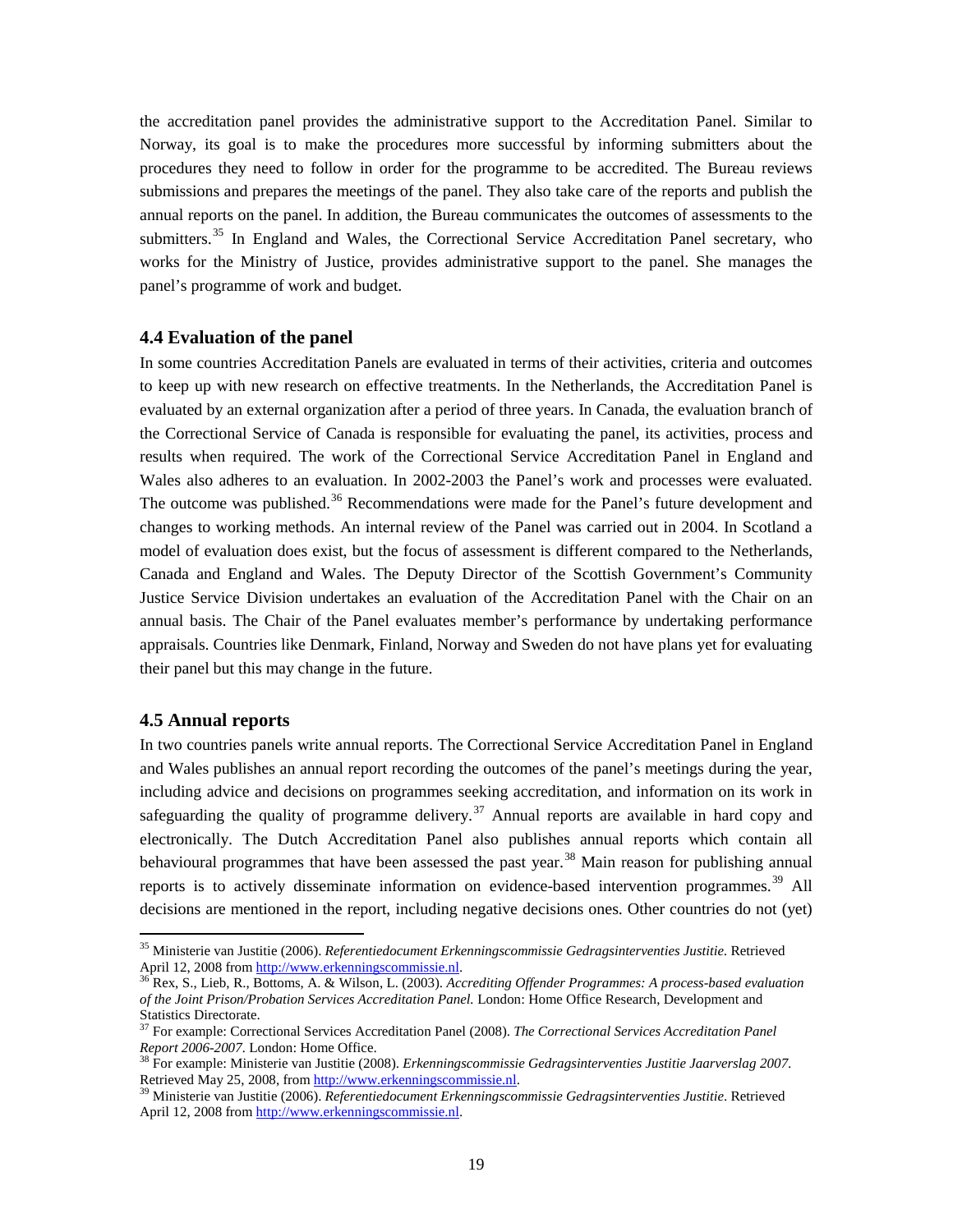have annual reports but internal evaluation of panels' activities is forwarded to Justice Departments. The Canadian Programme Accreditation Panel provides an update of its activities to the executive members of the Correctional Service of Canada. These updates are not made public. There are also plans to submit an annual report to the Executive Committee at the end of a fiscal year. In Finland, a short account of the activities of the panel is written annually for the Annual Report of the Agency. Every three years a report on the work and achievements of the panel is prepared. Scotland has, in the past few years, not kept itself busy with annual reports. Nonetheless, a draft report is under review and will be made available on the Scottish Government website. The Swedish Accreditation Panel does not write annual reports due to a lack of resources. The secretary keeps track of all the meetings and informs Swedish Prison and Probation Service. Similarly, the financial situation of the Danish Accreditation Panel does not allow publishing annual reports discussing its activities and achievements. Norway expects to publish annual reports soon.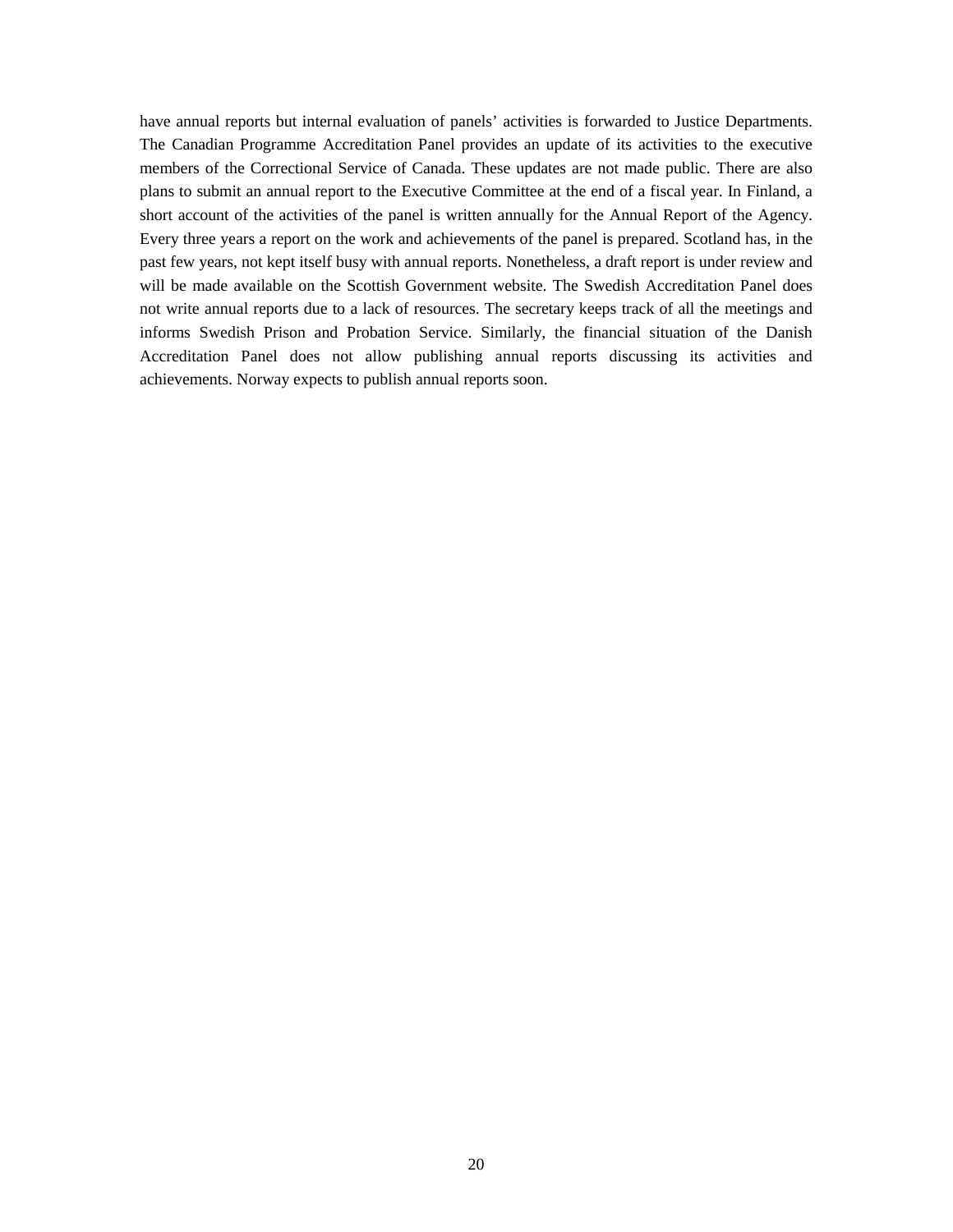# 5**. Scope of assessment**

Accreditation Panels regard behaviour programmes for offenders in a judicial context. Four aspects can be distinguished:

- Assessment of preventive or repressive treatment programmes
- Assessment of general or specific treatment programmes
- Assessment of prison- or community based programmes
- Focus on treatment programmes for minors and/or adults

An overview of the assessment domains per country can be found in table 5.1.

### *Repression or prevention*

As can be expected most Accreditation Panels focus on repressive and (tertiary) preventive behaviour programmes. In all countries it was the Justice department that instigated and supports the accreditation process. The focus is primarily on reducing recidivism of offenders. They have committed a crime and, therefore, the interventions have passed the stage of primary prevention. Reducing recidivism is important as these are the goals stated by nearly all Accreditation Panels (chapter 3). Primary prevention programmes are not taken into account by panels. However, the Netherlands developed in 2007 an Accreditation Panel for youth interventions. Its focus is on the development of the child.  $40$  Even though there is no specific focus on preventing crime, the panel assesses programmes that intend to improve the quality of life of children (and as such indirectly preventing crime).

### *Prison-based or community-based programmes*

Nearly all panels accredit both prison-based and community-based behaviour programmes. In Denmark only prison-based programmes are assessed.

### *General or specific programmes*

Nearly all Accreditation Panels concentrate on assessing both general and specific crime programmes. Many behaviour programmes are developed, some of them focusing on a specific type of crime that they would like to 'treat' such sex offences or violent offences. Most countries have just one panel assessing all types of programmes. In Canada, the Correctional Programme Accreditation Panel has sub-panels that are created for each of the largest programme areas: cognitive skills, substance abuse, violence prevention, family violence and programmes for sex offenders. A similar situation is found in England and Wales.

### *Minors or adults*

All Accreditation Panels assess behaviour programmes for adults. Yet the Netherlands, Denmark and Finland also deal with behaviour programmes for juveniles. Scotland has considered assessing programmes but for now only looks at programmes for offenders aged over 16.

<span id="page-20-0"></span> <sup>40</sup> Rijksinstituut voor Volksgezondheid en Milieu (2008). *Certificeren*. Retrieved August 29, 2008 from [http://www.rivm.nl/gezondleven/Certificeren/.](http://www.rivm.nl/gezondleven/Certificeren/)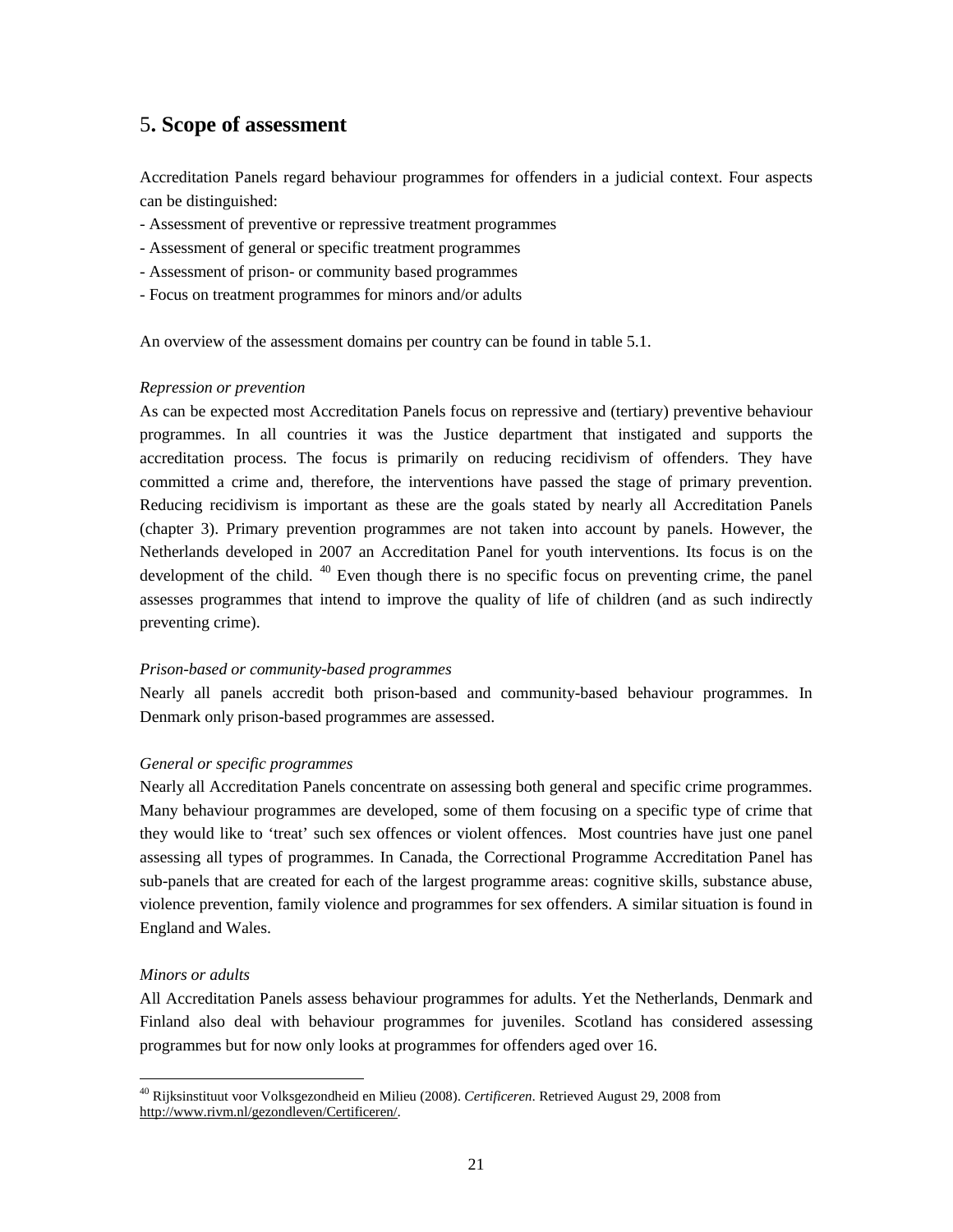# **Table 5.1 Assessment Domains per country**

|                            | Prison | <b>Community</b> | <b>General</b> | <b>Specific</b> | <b>Minors</b> | <b>Adults</b> |
|----------------------------|--------|------------------|----------------|-----------------|---------------|---------------|
| Canada                     |        |                  |                |                 |               |               |
| <b>Denmark</b>             |        |                  |                |                 |               |               |
| <b>England &amp; Wales</b> |        |                  |                |                 |               |               |
| <b>Finland</b>             |        |                  |                |                 |               |               |
| <b>Norway</b>              |        |                  |                |                 |               |               |
| <b>Scotland</b>            |        |                  |                |                 |               |               |
| Sweden                     |        |                  |                |                 |               |               |
| <b>The Netherlands</b>     |        |                  |                |                 |               |               |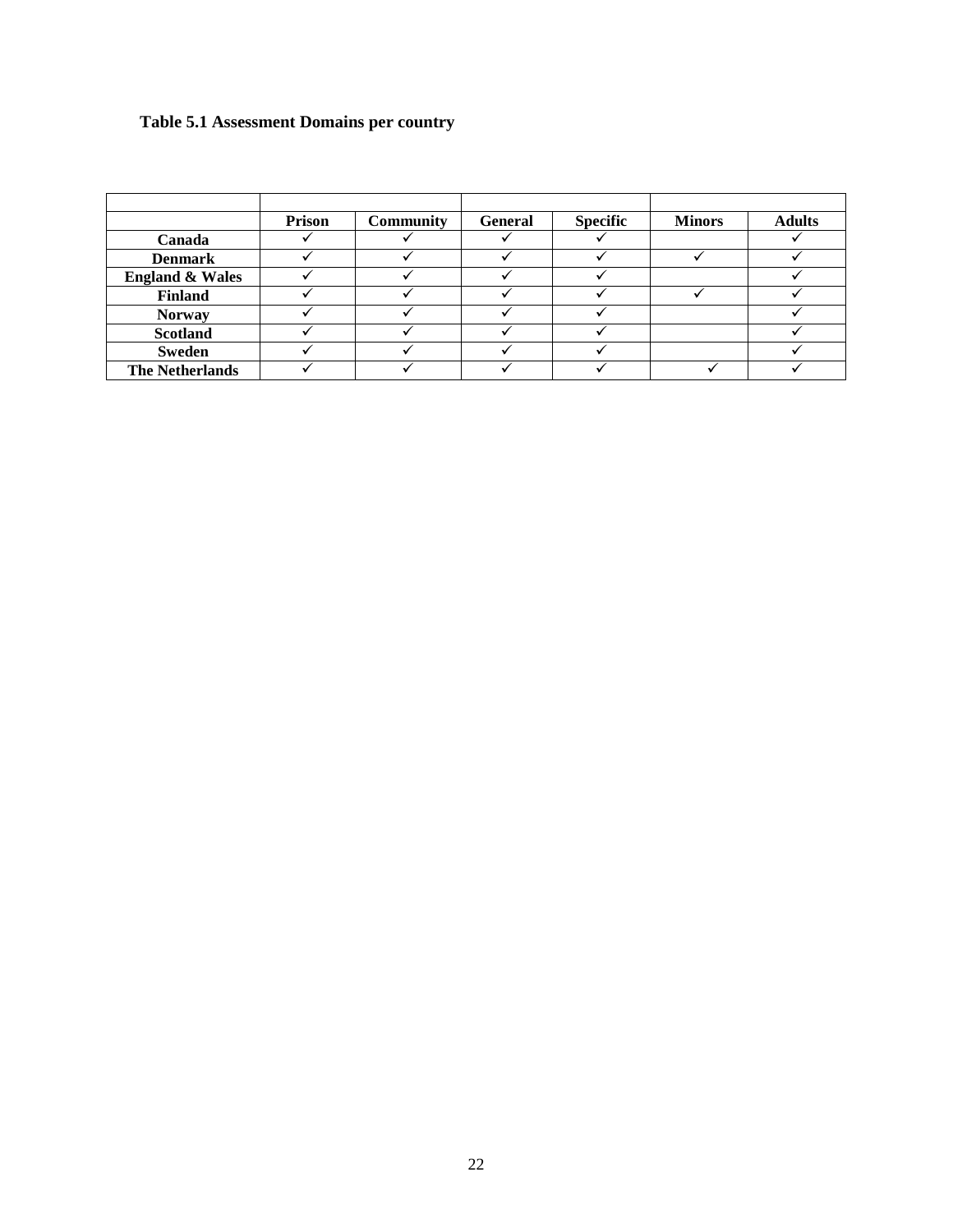# **6. Accreditation**

Accrediting behaviour programmes comes in different forms. The two most distinct types are programme and site accreditation. This chapter focuses on the procedures of these forms and the meetings held. An overview of the proximity to practice will be given to understand the contact panel members have with programme developers and submitters.

### **6.1 Procedures**

The Canadian Accreditation Panel focuses on programme accreditation since 1998 and delivery site accreditation a half year later. Programme accreditation is done to provide an account of a programmer's scientific basis. A programme sponsor or developer submits a case file two weeks before the review by the panel. On the day of the meeting, additional documents like manuals, instruments used, charts or videos are provided. Case files are reviewed by the Correctional Programme Accreditation Panel and is judged against eight criteria. Only programmes that have already been implemented or piloted are accredited. A 'Question and Answer period' is taken with the sponsor where he can present his programme in a nutshell. Panel members also visit a site of one of the programmes that is being reviewed. They write a short report on their findings and submit it to the panel. Finally a decision is reached by the panel members. The Chairperson gives an oral summary of the decision to the programme sponsors. Sponsors will be given clear motivations for the decision and improvements that could be made. The final report with the programme certificate is sent to the Commissioner. The Canada Programme Accreditation Panel is also involved in site accreditation in order to restrain programmes from deviating from the original model and to encourage the adoption of 'best practices'. First results of site accreditation were rather disappointing. Staff was not trained well and programme integrity was not always present. Furthermore, pre- or post-test evaluation was absent, as was follow up training, and sometimes offenders were put in the wrong programmes. As a result not one site was accredited. The Panel was blamed for this disappointing result of site accreditation and was believed to be too strict on sites. Site accreditation was then put on hold. As the new government was more focused on keeping offenders out of society, instead of reintegrating them, the process of site accreditation was stopped and expected to commence again in 2009. Re-accreditation also has certain procedures that need to be followed. Programme sponsors need to provide panel members with an updated case file. It should include indications that concerns raised in the previous accreditation have been worked on. This also counts for site accreditation. The case file also needs to contain evaluations that have been done during the accreditation period.

The Correctional Service Accreditation Panel in England and Wales focuses on programme design and up till recently on maintenance of programme integrity. Before accreditation programmes need to show they have already been implemented or were piloted. The panel, specifically the sub-panels, assesses applications for advice or accreditation using a set of ten accreditation criteria. The panel has an audit team, focusing on therapeutic communities, offending behaviour programmes and drug treatment programmes. Members give advice on the effectiveness of the procedures for audit of programme delivery. Currently, the Correctional Service Accreditation Panel does not undertake site visits.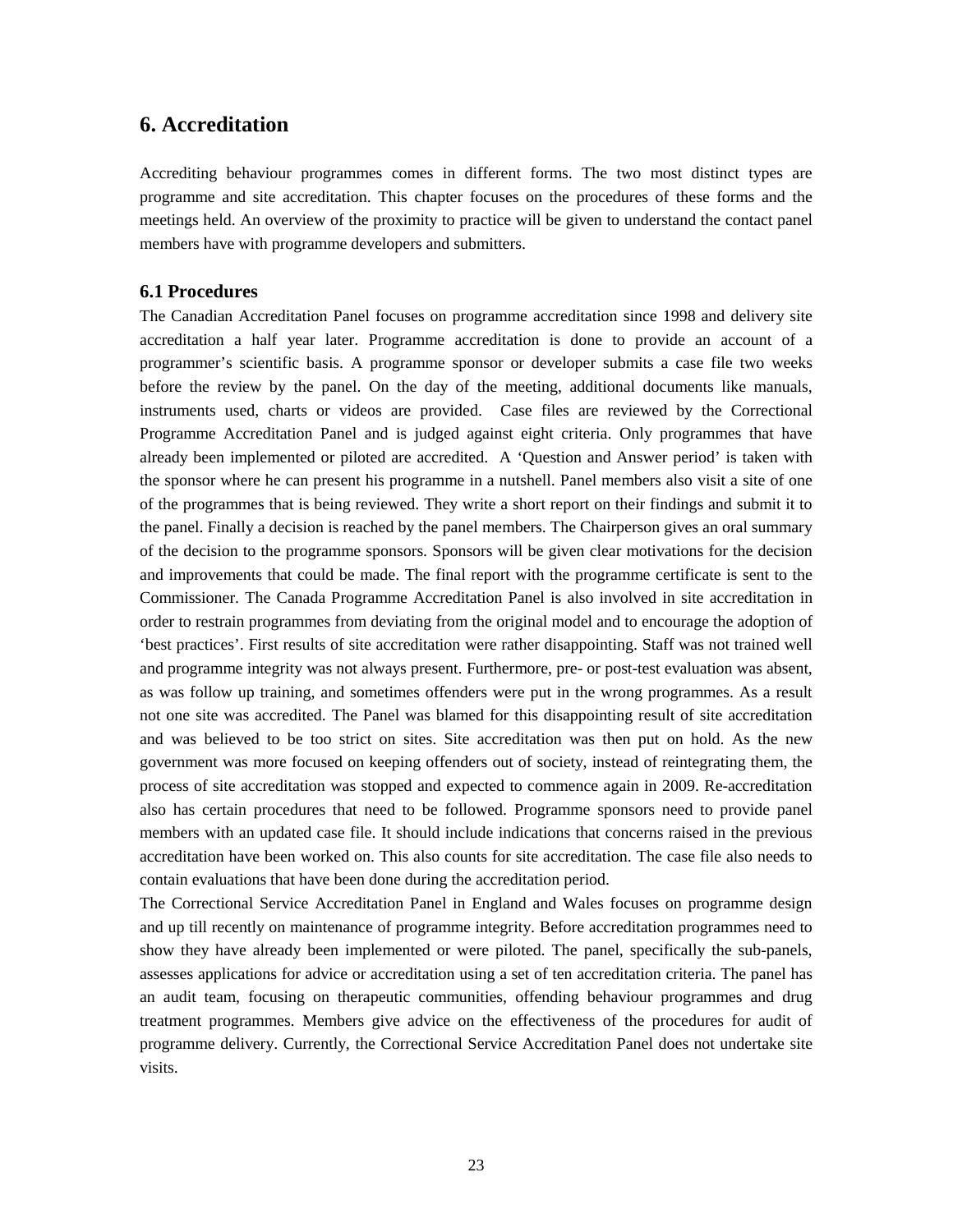The Scottish Accreditation Panel Offender Programmes in Scotland is involved in programme design, content, maintenance of programme integrity and, to a lesser extent, delivery accreditation. This dual focus is to ensure program integrity. Programmes are assessed by using the Standards of Programme and Delivery Accreditation. Behaviour programmes are assessed against seven programme standards. Delivery accreditation is under development and differs in a prison or community setting. The proposed delivery accreditation model within the community involves the assessment of organizational readiness for delivery. There is also an annual self assessment form filled out by programme managers to inform performance improvement plans and to assure the panel of the quality of the programme. The panel is involved in considering whether programmes delivered within the prison setting has met the criteria, but are not involved in approving the delivery of programmes within the community. Scotland is not involved in the actual implementation and delivery of programmes. The panel devises and approves the nine delivery standards but play no role in the monitoring of the actual standard of delivery in community setting other than receiving reports on implementation and delivery accreditation issues. The Scottish Accreditation Panel Offender Programmes audits programme integrity. They find it important to know how the programme has been delivered.

In Sweden, the assessment criteria are for programme and site accreditation. However, the focus is mostly on programme accreditation. A separate part of the Swedish Prison and Probation Service focuses on site assessment within the framework of a special quality system built upon ISO 9000. The outcome of each site assessment is reported annually to the regional as well as to the head office. The panel does not receive these annual reports. The procedure for programme application is quite demanding for the submitter. Manuals are handed in together with the application form. These manuals elaborate on the ten criteria set by the panel. An oral presentation is given by the submitter followed by questions from the panel. In a closed session, the panel deliberates and decisions are made. These are written down in a protocol by the secretary. If the programme is given the status of accreditation it is up to the Swedish Prison and Probation Services where and to what extent the programme shall be used. If the programme is not accredited it keeps its pilot status and improvements need to be made before applying for accreditation again.

Where the above countries include site accreditation to their procedures, Finland does not, as they do not have the authority to implement a programme. The Finish Panel had site accreditation in the beginning whereby special attention was paid to programmes that came from abroad. Due to a lack of budget and lack of political support, site accreditation was abolished. Instead the Panel focuses on programme accreditation. There are two rounds in which programme accreditation takes place. In the first round a global view of a submitted programme is made. Thereafter, two members are appointed to take a closer look at the behaviour programme. This is done before the start of the second round. These members are experts on the specific area of the programme. The Finish Accreditation Panel finalizes the procedure by giving recommendations to the Criminal Sanctions System.

Norway too, focuses exclusively on programme accreditation. The Accreditation Panel considers the provision of the right material conditions, facilitation and support by management at different levels, registration and documentation, training of programme staff, guaranteeing ethical and human rights aspects to be the responsibility of the different administrative departments within the Correctional Service. The panel's attention is exclusively on programme contents and form and not on conditions for execution of a programme. The procedure for programme accreditation is as follows. An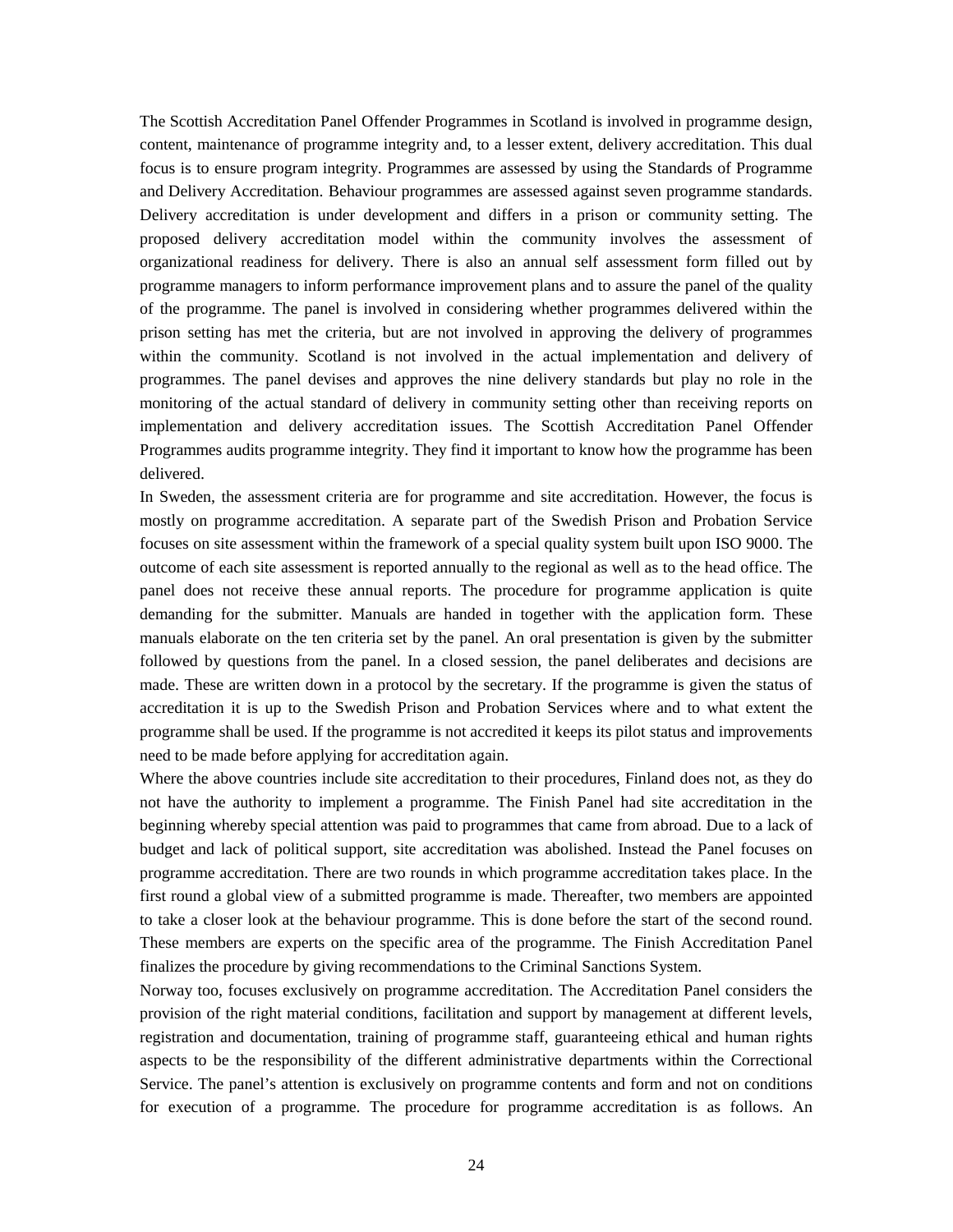application of a programme is sent to the panel's secretariat. The secretariat decides whether the application is complete. If it is not complete, it is sent back to the submitter with feedback. If complete, panel members receive a copy of the application, at the latest, two weeks before their meeting. The panel must reach a unanimous decision. The reasons for the decision are stated clearly so that improvements can be made to the programme if necessary. Once the panel has reached its decision, the secretariat draws up a draft of the conclusion and is sent back to the panel members for approval. If approval is given, the conclusion is passed on to the Ministry who takes the final decision on accreditation. The panel may also postpone its decision when it sees the potential of a submitted programme, but is in need of improvement in certain areas. The submitters will be given feedback on the improvements that need to be made so that they can apply again with an improved application within a given period of time.

The Dutch Accreditation Panel for Behavioural Programmes for Offenders focuses strictly on programme accreditation. It is neither involved in site accreditation nor in auditing. An application is submitted to the Bureau of the Panel. The Bureau checks every submission to make sure it is complete. Incomplete applications are sent back to the submitter with feedback. Several weeks before the meeting panel members receive the complete application. They are expected to read the manuals before each meeting as on the day itself a decision will be reached regarding accreditation. Feedback will be given during this meeting. The Bureau writes reports this down and sends these to programme submitters. If accredited, programmes can be implemented. If not accredited, submitters are given the time to rewrite some aspects of their programme and re-apply for accreditation. The decision of the panel is passed on to the Ministry and made public through annual reports.<sup>[41](#page-24-0)</sup> Auditing is done by other government bodies.

The Danish Accreditation Panel does not do site accreditation but only programme accreditation. An application for accreditation is sent to the members of the Accreditation Panel through the Danish Prison and Probation Services, Sentence Enforcement Division two weeks before an assessment meeting. The members note their assessment scores for the individual criteria prior to the meeting. On the day of the meeting the panel members discuss the application and establish themes of questions for a question session with the programme developers. An employee of the Danish Prison and Probation Services chairs the meeting. Thereafter, panel members discuss whether the programme meets the individual criteria. When the decision is made, the programme developers are called in for a brief presentation of the overall assessment and follow-up on potential areas of development. Recommendations for quality improvement of the submitted programme are also made. The decisions made by the Accreditation Panel are only guiding for the Service. It is the Service that makes the final decision.

### **6.2 Meetings**

As the Canadian Programme Accreditation Panel focuses on programme and site accreditation separate meetings are organized. Programme Accreditation Panels meet once a year with the meetings lasting up to five days. Two days are needed to assess one programme. The panel takes five days to review three to four programmes and consults on one or more new behaviour programmes. With

<span id="page-24-0"></span> <sup>41</sup> Erkenningscommissie (2007). *Interne Werkwijze van de Erkenningscommissie*. Retrieved July 3, 2008 from [http://www.erkenningscommissie.nl.](http://www.erkenningscommissie.nl/)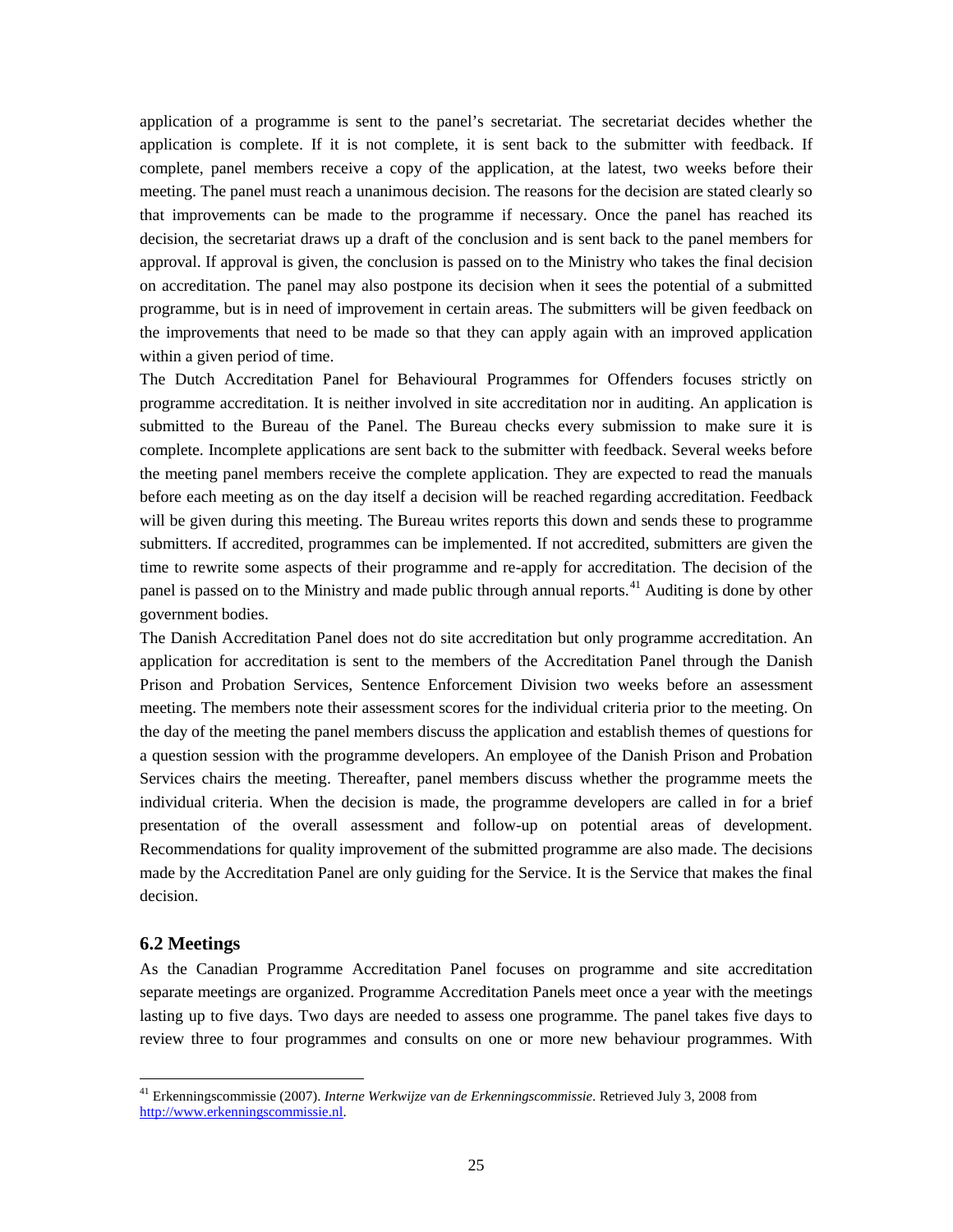respect to site accreditation, site accreditation reports are submitted to the Director, Reintegration Programmes no later than twenty working days after the site visit. Upon review, the Director, Reintegration Programmes recommends site accreditations to the Director General, offender Programmes and Reintegration who grants the accreditation of the specific site. The site report as well as the decision is then presented at the National Correctional Programme Advisory Committee that meets once a year. They confirm the decision. The results are then shared with the National Correctional Programme Accreditation Panel.

The Scottish Accreditation Panel Offender Programmes in Scotland meets twice a year, usually in February and September, with each meeting lasting up to four or five days. Deliberations on each submitted programme take one day. This also includes a question and answer session with the programme developers when clarification is needed. At the meetings also receive reports are received on programme roll-out, policy of government and prisons, future work load and information on delivery.

Denmark meets four times a year to assess treatment programmes. Programme deliverers need to hand in their application two weeks before each meeting in order to be assessed. This application is sent to the Department's accreditation secretariat at the Sentence Enforcement Division. It takes the panel up to three hours to assess and advice on a submitted programme. Similar to Denmark the Accreditation Panel in Finland also meets four times a year, but the process of accreditation varies. If changes to a behaviour programme are substantial and/or the developers are too busy or unable to make the required changes the process can take as long as a few years. However, usually the process takes about a year. Panel members have a month to prepare themselves for the meeting. During the meeting discussion and feedback are given to programme developers. It is not unusual for programmes to be on the panel's agenda three times. In the Netherlands, the panel meets three to four times a year. Full assessing one behaviour programme is estimated on fifty hours in total.

While the above countries have set meetings, England and Wales, Norway and Sweden are more flexible. The Correctional Service Accreditation Panel in England and Wales works in sub-panels to consider applications for advice or accreditation. These meetings are very flexible as it depends on the nature and number of applications. Generally, one day is needed to assess a behaviour programme. The panel meets collectively once or twice a year to discuss panel business. Norway is also more flexible in their meetings. They do not have set data on when to meet. It all depends on the number of applicants. Usually two applications will be assessed per meeting. Two days are reserved for reading the manuals and one day for the actual meeting. Sweden usually meets twice a year, but they too are flexible. It depends on how many treatment programmes need to be assessed. The Accreditation Panel generally assesses one per day.

### **6.3 Proximity to practice**

An important aspect to the process of accreditation is how close panels and panel members are involved with programme developers and practitioners. Proximity to practice relates to different aspects of the accreditation process. All panels support programme developers by providing feedback when their programme does or does not get accredited. However, some countries advice and guide programme submitters through the accreditation procedures before and after the programme is formally assessed. Developing programmes in order to get accreditation or to meet recommendations after first assessment is not only time-consuming but also a complicated enterprise. Discussions with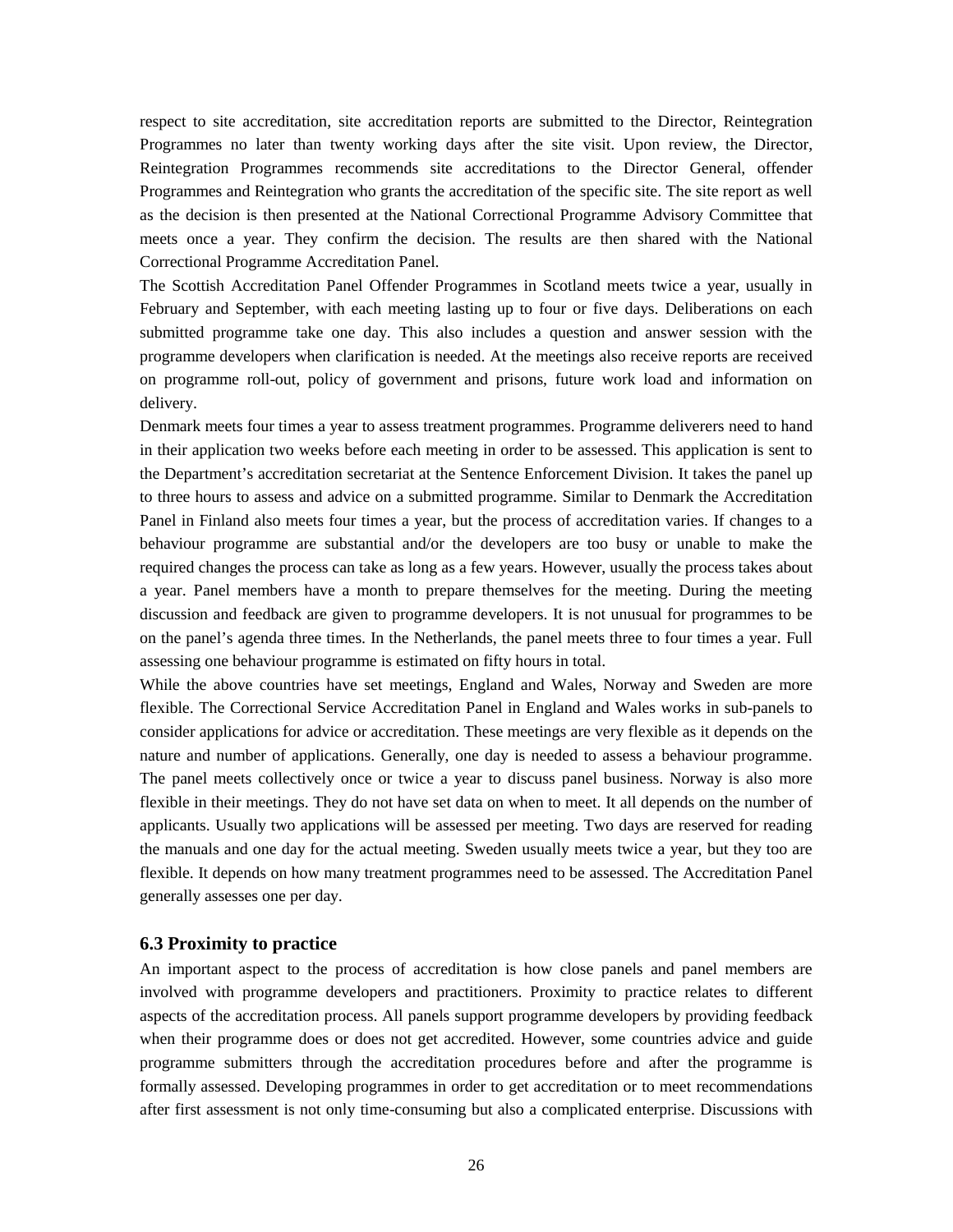panels and panel members may be helpful in that process. Scotland is a good example since panel members give directions during the development of a programme. Panel members may visit sites that are delivering programmes in the community or in prison settings in order to foster the connection with delivery standards. Sub-panels of the Correctional Service Accreditation Panel in England and Wales work closely with programme developers throughout the process providing advice and guidance when and where needed. This helps to ensure that the programme meets the Panel's recommendations when it is resubmitted. The Panel is not involved in the development itself but panel members may give their views when developers ask for it. In Sweden, some panel members give advice to programme developers to ensure better quality of behaviour programmes. In Finland, some of the panel members come from organizations that co-operate with local prisons or probation officers. They have close contacts with the field. Canada is also in close proximity to practice. Programme developers can submit their programme to the panel for consultation only. The panel will provide advice and guidance where required.

The Panels in Denmark, Norway and the Netherlands are positioned further away from practice; they keep a certain distance. Too close proximity is perceived as threatening independence. The Dutch panels keep a strong distinction between information and advice. Contacts with programme developers are dealt with by the secretariat.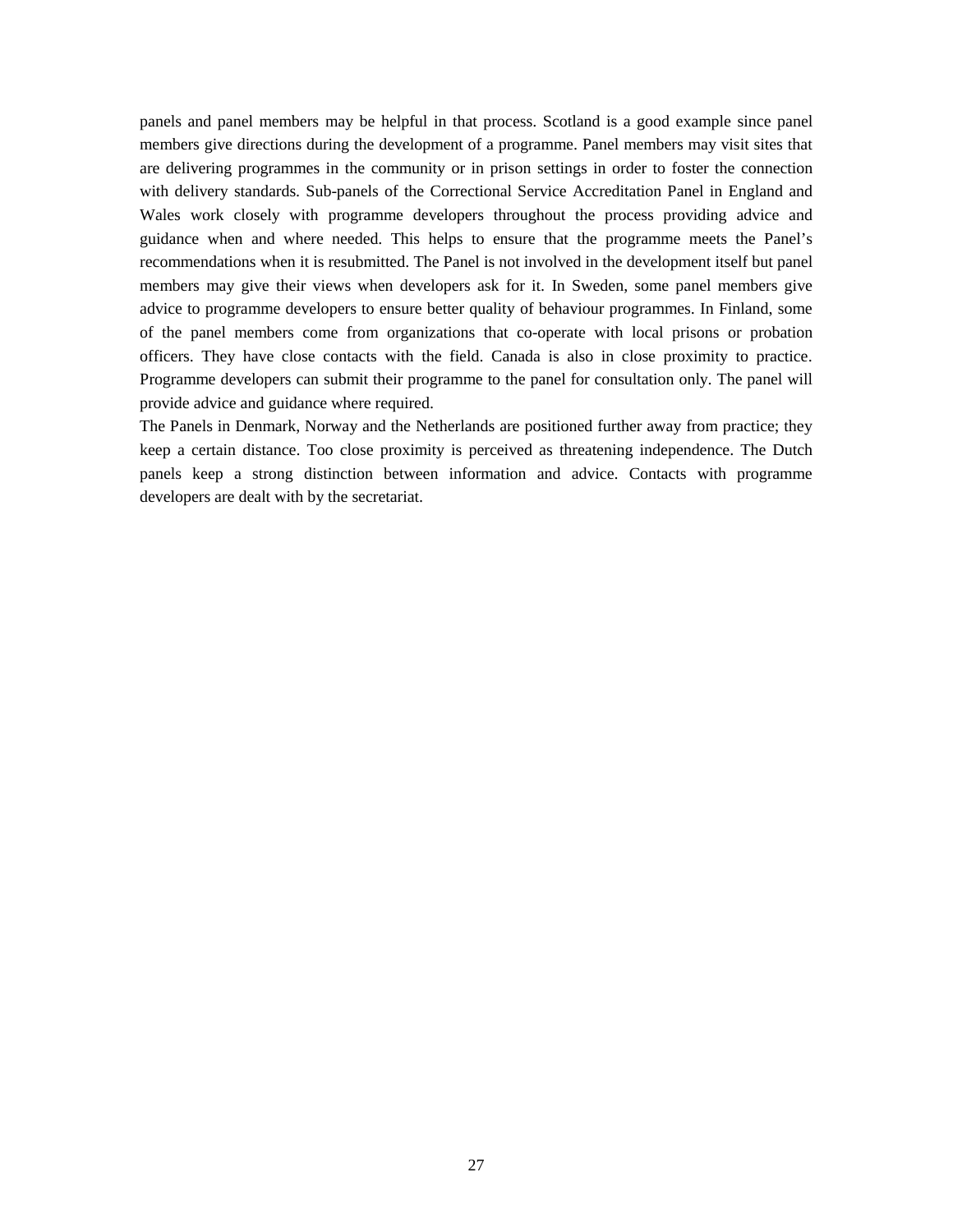# **7. Criteria**

England and Wales were the first to start their Accreditation Panel and, therefore, also the first to formulate criteria for assessing behavioural programmes. By conducting a meta-analysis standards were identified that were associated with effective interventions<sup>[42](#page-27-0)</sup>: *effective risk management*, *targeting offender behaviour*, *addressing the specific factors linked with offending*, *relevance of intervention to offenders' learning style*, *promoting community reintegration* and *maintaining the quality and integrity of service*. These standards are similar to the *What Works* principles. From these principles, ten assessment criteria were formulated. Most countries with an Accreditation Panel have incorporated the accreditation criteria developed by England and Wales (see Table 7.1). Criteria for site accreditation were also developed.

### **7.1 Programme accreditation criteria**

Programme accreditation criteria provide a framework for assessment of the submitted behaviour programmes [43](#page-27-1) :

- 1. A clear model of change backed by research evidence
- 2. Selection of offenders
- 3. Targeting dynamic risk factors
- 4. Effective methods
- 5. Skills orientation
- 6. Sequencing, intensity and duration
- 7. Engagement and motivation
- 8. Continuity of programmes and services
- 9. Programme integrity
- 10. On-going evaluation

All other countries have taken over the criteria from England and Wales, sometimes in a slightly different wording. Canada<sup>[44](#page-27-2)</sup> uses the term *responsivity* instead of *engagement and motivation*. Other countries have standards that incorporate various other elements or criteria. Scotland<sup>[45](#page-27-3)</sup>, for instance, assesses programmes using only seven standards or criteria. The first standard - *the programme rationale, target group and intended outcomes are clearly stated and based on the best available evidence* - includes the criteria *a clear model of change* and *selection of offenders*. But Scotland's second standard is similar to England and Wales' *effective methods* and *motivation and engagement*. A similar situation is found in the Norway. Their criterion *a clear description of the pedagogical aspects* demands that the type of pedagogical framework or theory the programme is based on must be

<span id="page-27-0"></span> <sup>42</sup> Correctional Services Accreditation Panel (2007). *The Correctional Services Accreditation Panel Report 2006-2007.*  London: Home Office.

<span id="page-27-1"></span><sup>43</sup> Home Office (2003). *What Works: Accreditation a Summary.* Retrieved November 7, 2008 from

<span id="page-27-2"></span>[http://www.crimereduction.homeoffice.gov.uk/workingoffenders/workingoffenders13.htm.](http://www.crimereduction.homeoffice.gov.uk/workingoffenders/workingoffenders13.htm)<br><sup>[44](http://www.crimereduction.homeoffice.gov.uk/workingoffenders/workingoffenders13.htm)</sup> Concilio, A. (2003). Correctional Program and Site Accreditation in Canada. *Forum on Corrections Research*, 15 (2)<br>[Electronic Vers

<span id="page-27-3"></span><sup>45</sup> Scottish Accreditation Panel for Offender Programmes (2008). Manuals of Standards March 2008. Edinburgh: The Scottish Government.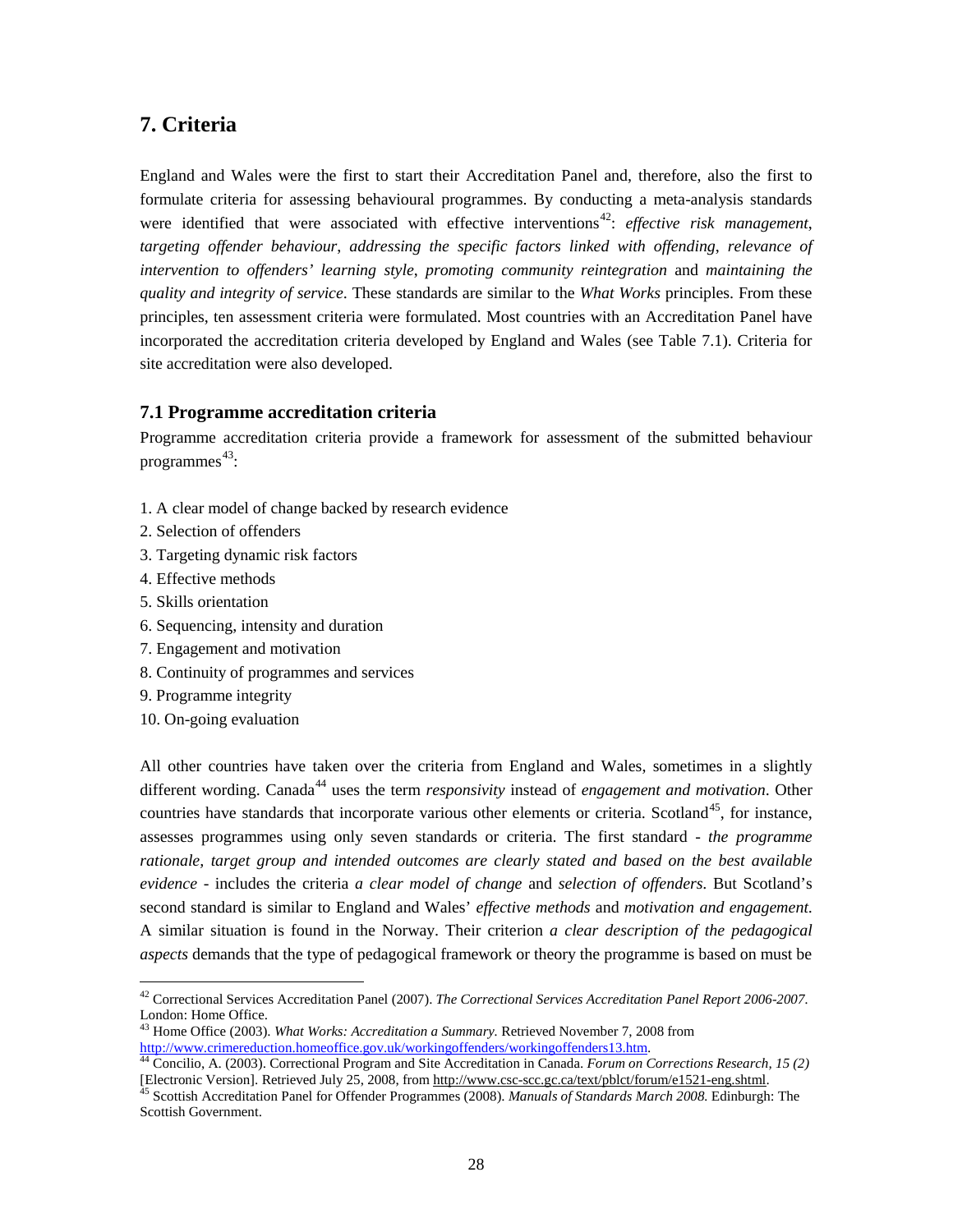described and how this is connected to seriousness and type of the target group. It includes a description of the separate parts a programme consists of, its methods, the order in which the programme needs to be presented to the offender, the amount of work, length and duration of a programme, the level of intensity and the way these aspects are connected and adapted to one another. [46](#page-28-0) In other words *selection of offenders*, *engagement and motivation* and *sequencing, intensity and duration* must all be met. Denmark, too, has standards that contain multiple criteria. Denmark's standard *target group* has incorporated the criteria *selection of offenders* and *targeting dynamic risk factors*. The standard *method and motivation* includes the criteria *effective methods* and *engagement and motivation*. A final standard is the *documentation, quality assurance and quality development*, thereby incorporating *program integrity* and *on-going evaluation*. Denmark has also embraced a new and different criterion: *ethics*. The criterion aims at stimulating programme developers and programme staff to reflect on their behaviour towards clients. Clearly, this criterion is considered important since a programme needs to receive the maximum score on this criterion in order to get accredited.

#### *Re-accreditation criteria*

Scotland has developed an additional criterion for programmes submitted for re-accreditation, i.e. when programmes seek renewal of accreditation. The following material needs to be provided:

- A new, comprehensive submission document which includes an overview of the programme, an account of its development and a detailed account of how the programme meets each of the criteria which underpin the design standards

- An account of any changes made to the programme based on the experience of delivery

- An updated theory manual to take account of any emerging research or changes in the intervening years
- Independent evaluation and outcome data.

In light of the experience of delivery and of any new research evidence submitters have to show what has changed. Also, out outcome data from the programme have to be presented in order to demonstrate effectiveness.

### **7.2 Site accreditation criteria**

Another type of assessment regards site accreditation, focusing on quality of delivery of programmes and whether or not a programme is delivered as stated in the programme protocol. To perform this kind of assessment, different accreditation criteria are needed. However, not all Accreditation Panels are involved in site accreditation. The Accreditation Panel of the Netherlands and Norway<sup>[47](#page-28-1)</sup> do not consider this type of assessment part of their responsibility<sup>[48](#page-28-2)</sup>. The Finnish Accreditation Panel does

<span id="page-28-0"></span> <sup>46</sup> Norwegian Advisory Panel (2008). *Norwegian advisory panel for the accreditation of programmes in corrections*. Retrieved October 1, 2008 from http://www.kriminalomsorgen.no/getfile.php/760075.823.twpufrpbwf/undefined.

<span id="page-28-1"></span><sup>&</sup>lt;sup>47</sup> Norwegian Advisory Panel (2008). *Norwegian advisory panel for the accreditation of programmes in corrections.*<br>Retrieved October 1, 2008 from http://www.kriminalomsorgen.no/getfile.php/760075.823.twpufrpbwf/undefined <sup>48</sup> Ministerie van Justitie (2006). Referentiedocument Erkenningscommissie Gedragsinterventies Justitie. Retrieved

<span id="page-28-2"></span>April 12, 2008 fro[m http://www.erkenningscommissie.nl.](http://www.erkenningscommissie.nl/)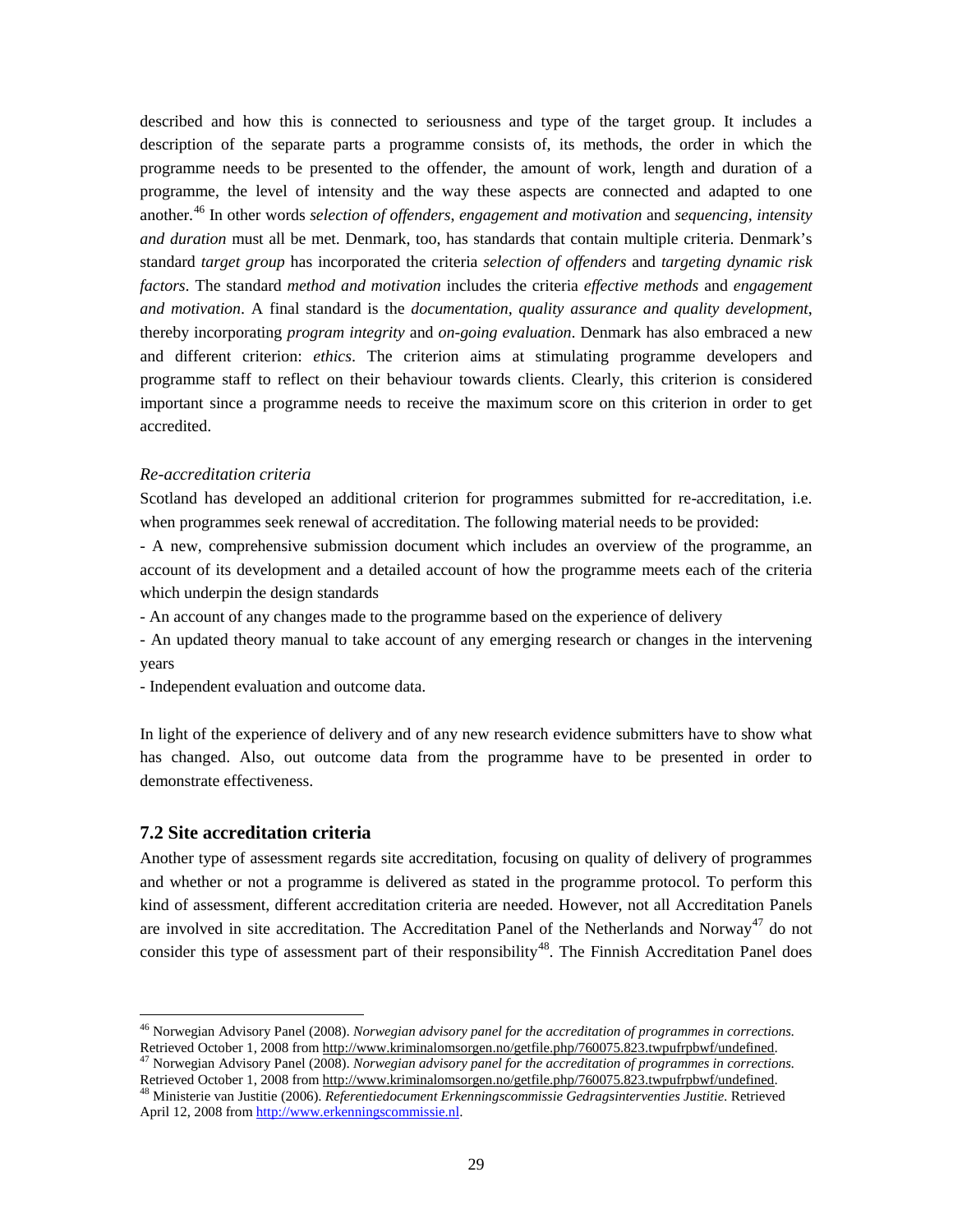not have the authority to implement a programme and is therefore not involved in site accreditation.<sup>[49](#page-29-0)</sup> Furthermore, in England and Wales site visits have not been part of the accreditation process for the Correctional Service Accreditation Panel, but in the future these visits will be facilitated if there is a specific need to view programme delivery or as part of the review process. Site accreditation is present only in a few countries, and the interpretation of these criteria differs per country.

Canada, Scotland<sup>[50](#page-29-1)</sup> and Sweden have developed site accreditation criteria. In Sweden, special rules regarding implementation and assessment have been decided by the Director General. They are to be applied to each site. Local management must report about the programme delivery to the regional director and the head office every year. This is called 'the revenue by the management' and includes general information on the site and special information regarding a specific programme. When the regional director reviews the report, other demands can be added or changed, which allows the criteria for site accreditation to change annually. In Canada, programmes that apply for programme accreditation must be also site accredited. Even though a temporary halt has been made on site accreditation, it is still considered important as it will offer support for programme integrity and consistency in programme delivery. Scotland has formulated nine delivery standards, but has not yet put it in practice.

The criteria of Canada, Scotland and Sweden are similar to one another. All demand well trained staff and that programmes are delivered to meet the needs of the offender. Yet, while Canada includes specific criteria on the correctness of the status of a programme, Scotland and Sweden focus more on specific parts of the programme such as rooms, equipment, number of staff and routines.

<span id="page-29-1"></span><span id="page-29-0"></span> 49 Laan, P. van der, Krooi H., van der Voort, P. & Wijkman, M. (2006). *Toetsing en Certificering van Preventieve,*  <sup>50</sup> Scottish Accreditation Panel for Offender Programmes (2008). Manuals of Standards March 2008. Edinburgh: The Scottish Government.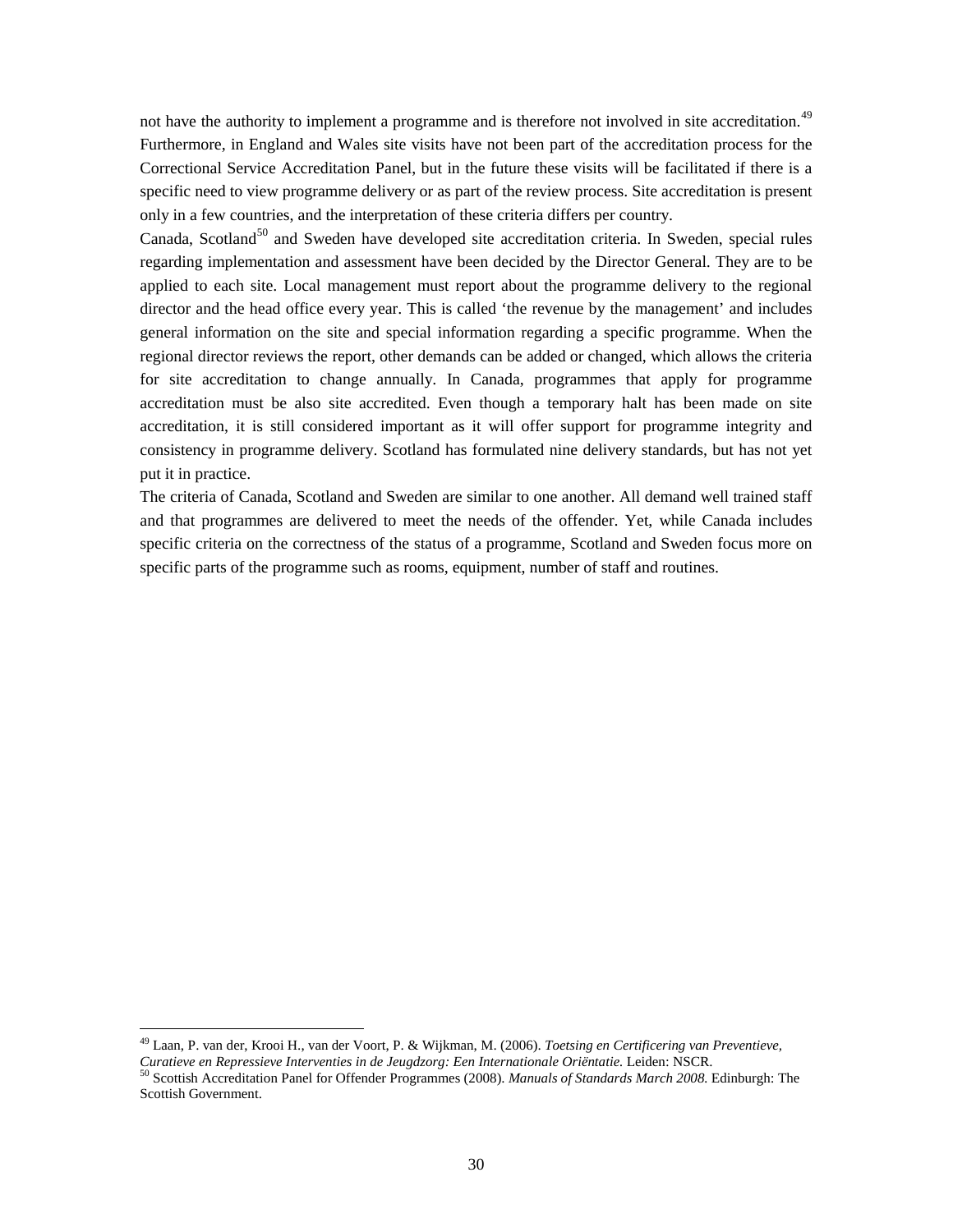# **Table 7.1 Programme Accreditation Criteria**

|                                         | Canada | <b>Denmark</b> | <b>England and Wales</b> | Finland      | <b>Norway</b> | Scotland     | Sweden       | <b>The Netherlands</b> |
|-----------------------------------------|--------|----------------|--------------------------|--------------|---------------|--------------|--------------|------------------------|
| A clear model                           |        |                |                          |              |               |              |              |                        |
| of change                               |        |                |                          |              |               |              |              |                        |
| <b>Selection of</b><br><b>Offenders</b> | ✓      | ✓              | ✓                        | $\checkmark$ | ✓             | ✓            | $\checkmark$ | ✓                      |
| <b>Targeting</b>                        | ✓      | ✓              |                          | ✓            | ✓             | ✓            | $\checkmark$ |                        |
| <b>Dynamic Risk</b>                     |        |                |                          |              |               |              |              |                        |
| Factors                                 |        |                |                          |              |               |              |              |                        |
| <b>Effective</b>                        | ✓      | ✓              | ✓                        | $\checkmark$ | $\checkmark$  | $\checkmark$ | $\checkmark$ | ✓                      |
| <b>Methods</b>                          |        |                |                          |              |               |              |              |                        |
| <b>Skills</b>                           | ✓      | ✓              | ✓                        | ✓            | $\checkmark$  | $\checkmark$ | ✓            | ✓                      |
| Orientation                             |        |                |                          |              |               |              |              |                        |
| Sequencing,                             | ✓      | ✓              | ✓                        | $\checkmark$ | $\checkmark$  | $\checkmark$ | $\checkmark$ |                        |
| <b>Intensity and</b>                    |        |                |                          |              |               |              |              |                        |
| <b>Duration</b>                         |        |                |                          |              |               |              |              |                        |
| <b>Engagement</b>                       | ✓      | ✓              | ✓                        | ✓            | $\checkmark$  | ✓            | ✓            | ✓                      |
| and Motivation                          |        |                |                          |              |               |              |              |                        |
| <b>Continuity of</b>                    | ✓      | ✓              | ✓                        | $\checkmark$ | ✓             | ✓            | ✓            |                        |
| Programme                               |        |                |                          |              |               |              |              |                        |
| and Services                            |        |                |                          |              |               |              |              |                        |
| Programme                               | ✓      | ✓              | ✓                        | ✓            | ✓             | ✓            | $\checkmark$ | ✓                      |
| <b>Integrity</b>                        |        |                |                          |              |               |              |              |                        |
| <b>Monitoring and</b>                   | ✓      | ✓              | ✓                        | ✓            | $\checkmark$  | ✓            | ✓            |                        |
| <b>Evaluation</b>                       |        |                |                          |              |               |              |              |                        |
| <b>Ethics</b>                           |        | ✓              |                          |              |               |              |              |                        |
|                                         |        |                |                          |              |               |              |              |                        |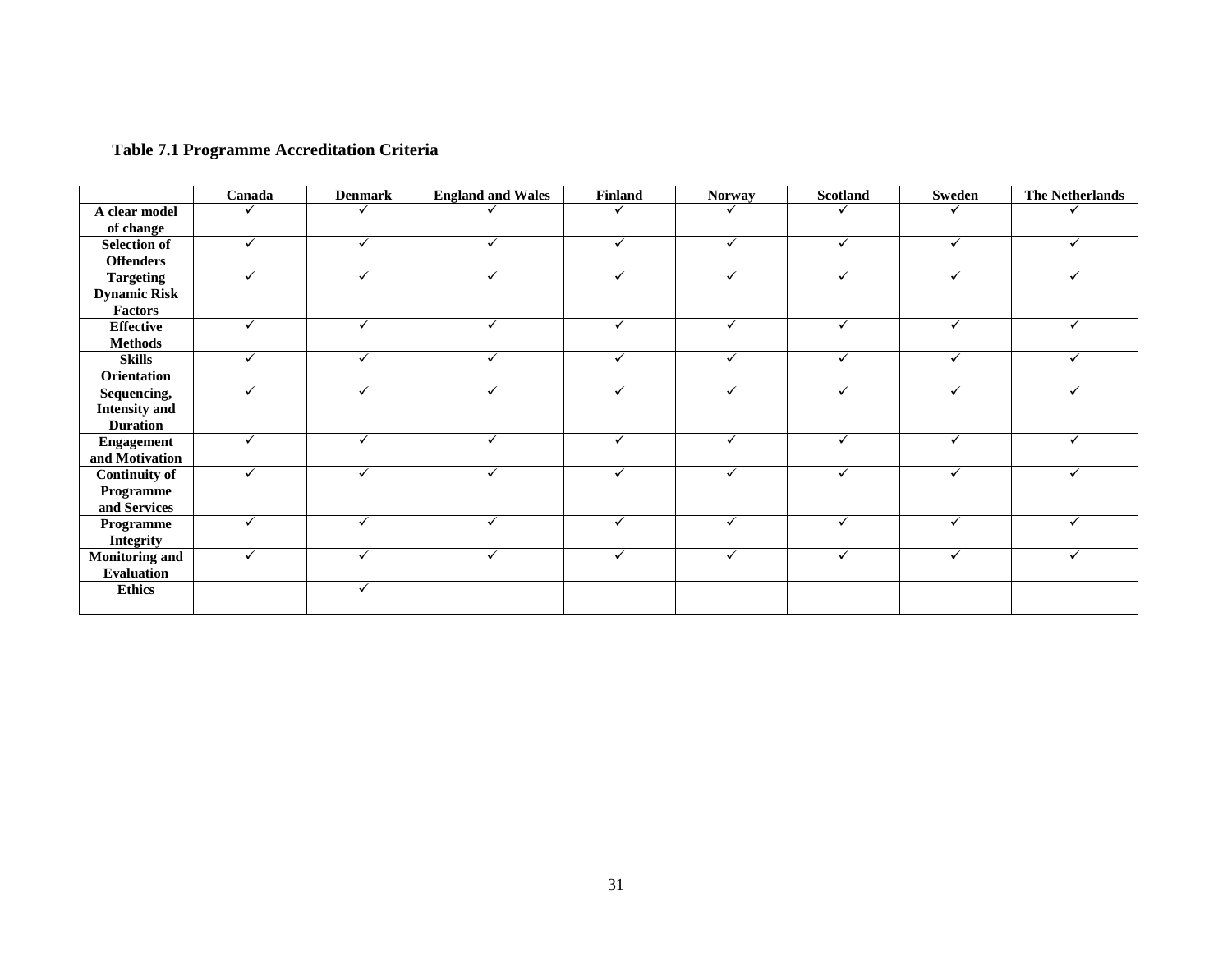# **8. Applying for accreditation**

This chapter is about various issues regarding procedures. Topics addressed are who can apply, the format according to which applications should presented, how accreditation decisions are reached by panel members, and what happens after accreditation such as informing submitters on special conditions and the possibility to appeal. Table 8.1 provides a global overview of this chapter.

### **8.1 Who can apply?**

Behaviour programmes can be initiated by governmental and non-governmental organizations. In Canada, any correctional programme that is offered by the Correctional Service of Canada or a correctional programme that is contracted can apply for accreditation. The Correctional Service has many correctional programmes that are offered to offenders while incarcerated or on parole. These programmes need to be accredited to ensure its continuance. The Swedish Prison and Probation Services are also the only organization that can design and submit a programme to the Swedish Accreditation Panel. The Service has adopted and funds the Accreditation Panel to help reduce reoffending among offenders sentenced to prison or probation. Only those programmes that are delivered within the Service and share the same goals as the Service are allowed to apply for accreditation.

In other countries, Accreditation Panels extend the application process to other organizations. The Danish Accreditation Panel allows private and governmental organizations to apply for accreditation, as long as these private organizations carry out treatment in cooperation with the Prison Service. England and Wales show a similar picture. Next to accepting programmes from the National Offender Management Service (prison and/or probation), the Correctional Service Accreditation Panel Wales considers applications for accreditation from external and third party (voluntary) organizations provided the programmes meet specific criteria. In Finland, programmes that are developed by the Criminal Sanctions System can apply for accreditation. Furthermore, organizations that are related to the System can submit a behaviour programme. In Scotland, similar to Finland, applications should come from either a) the Scottish Prison Service with or without a private organization involved in the development of a programme or b) Scottish Local Authorities with or without the involvement of a private or voluntary organization can apply for accreditation. The Netherlands too has specific requirements as to who can apply for their service, making a distinction between juvenile and adult programmes. The following organizations are allowed to submit programmes for adults: the Dutch Probation Service, the probation department of the Salvation Army, the Addiction and Probation Department of the Netherlands Association for Mental Health Care, the Dutch Prisons and Custodial Institutions Services, the Sanction and Prevention Policy Department, the Ministry of Justice. Submitters of juvenile offender programmes are: the Youth Care Agencies, HALT, the National Office of the Child Protection Board, and the Department of Correctional Institutions for Juvenile Offenders and the Judicial Youth Policy Department. Organizations that would like to submit a programme should address an organization that is allowed to apply directly.

The Norwegian advisory panel allows any organization to submit a programme. A rationale for this open application is that extensive pre-reviews of a programme are done by their secretariat. They make sure that no programmes are sent to the panel if they are not complete.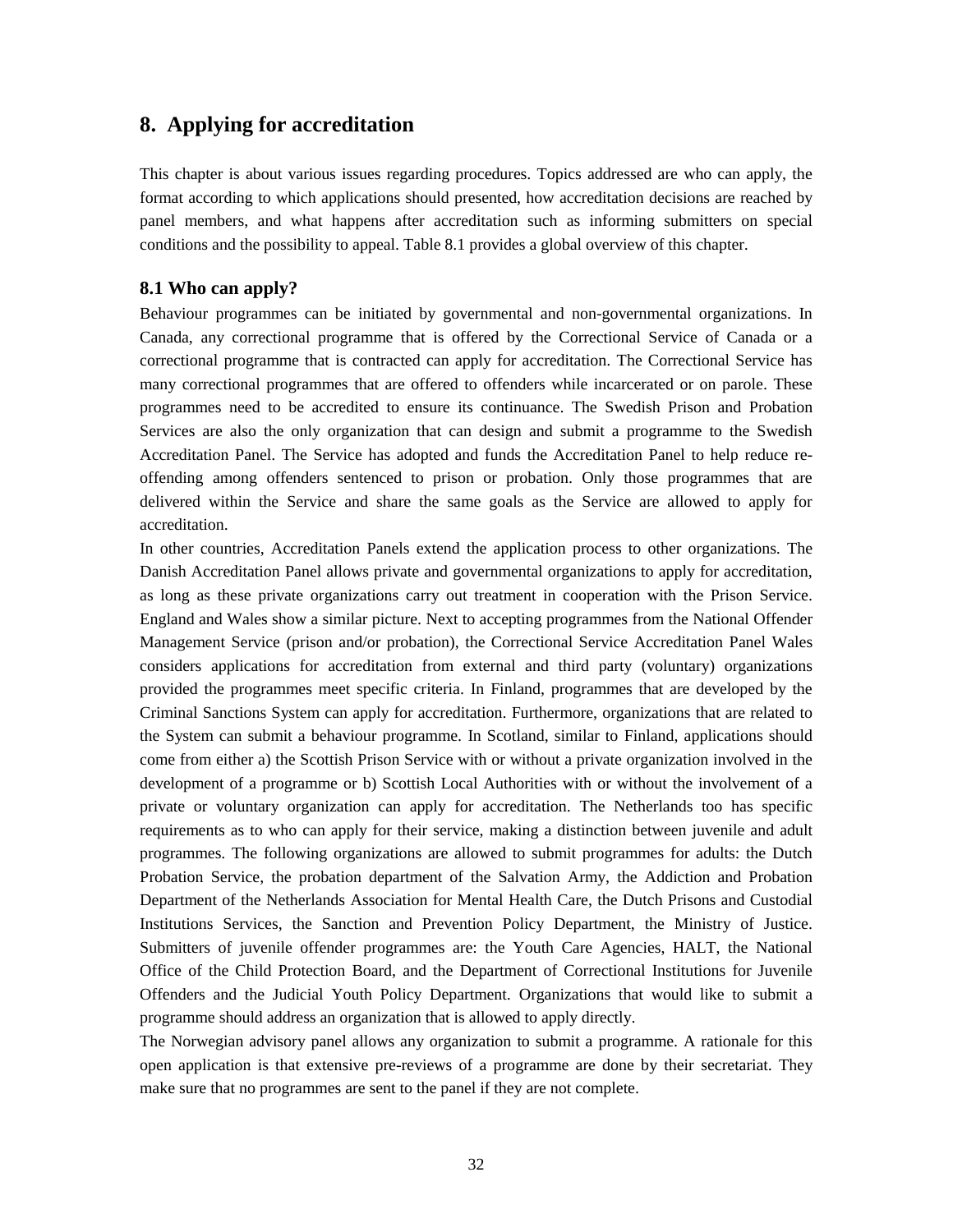### **8.2 Application process**

In Canada, the programme sponsor completes the 'Accreditation Readiness Checklist' to identify the stage a programme is in and whether it is ready for accreditation. Once the National Headquarters has reviewed the checklist and confirmed that the programme is ready to be assessed, a case file must be submitted along with the following manuals; programme- and training manuals, research and evaluation reports, awareness of materials for offenders and staff, a reference list and a cost-benefit analysis.

In Denmark, the application must be brief and specific. With the application, submitters must also enclose all treatment manuals, not exceeding fifty pages. And as accreditation is largely concerned with development, it is important that the application includes a description of the criteria that the programme does not immediately meet. Any areas for improvement must also be described and added. To apply for accreditation in England and Wales, programme developers must submit a full application of a programme and the following manuals: a theory-, programme-, assessment and evaluation-, management-, and a staff training manual. Additionally, a full application must provide an overview of the programme including target group, treatment and each of the ten criteria are addressed. The Correctional Service Accreditation Panel also allows preliminary applications of programmes. Applications for advice are generally made when a programme is at an early stage of development and the Panel's views are being sought on its suitability for accreditation. Programme developers can contact the Panel at any time throughout the accreditation process, not just at the point of application, for advice and guidance.

The application process in the Netherlands is similar to that of England and Wales. Application needs to include a theory-, programme-, assessment and evaluation-, management-, and a staff training manual. If present, folder containing information that is given to participants must also be included.<sup>[51](#page-32-0)</sup> The Bureau checks the application before sending it to the panel.

In Norway, an application for accreditation of a behaviour programme is sent to the secretariat of the Norwegian advisory panel. The secretariat decides whether the application is complete by looking to see if it has fulfilled all quality criteria. They also assess whether the descriptions are detailed enough for the panel to form an opinion. If not complete, it is sent back to the submitter with feedback. If complete, panel members receive a copy of the application including the manuals two weeks before their meeting.

In Sweden, application is a two-step process. Before applying for accreditation, there is a pilot study of the programme. The head office appoints individuals of the staff in the Swedish Prison and Probation Services to be responsible for programme development providing supervision and support. The head office makes the final decision on whether a programme is ready for assessment by the Accreditation Panel. During this stage the programme is also referred to members of the Scientific Council to ensure that the programme has fulfilled the quality criteria for further development. In the second stage, a series of documents need to be handed in to the Accreditation Panel: an application form, theory-, programme-, training-, management- and follow-up manuals. These manuals elaborate on the ten criteria set by the panel.

<span id="page-32-0"></span> <sup>51</sup> Erkenningscommissie (2007). *Interne Werkwijze van de Erkenningscommissie*. Retrieved July 3, 2008 from [http://www.erkenningscommissie.nl.](http://www.erkenningscommissie.nl/)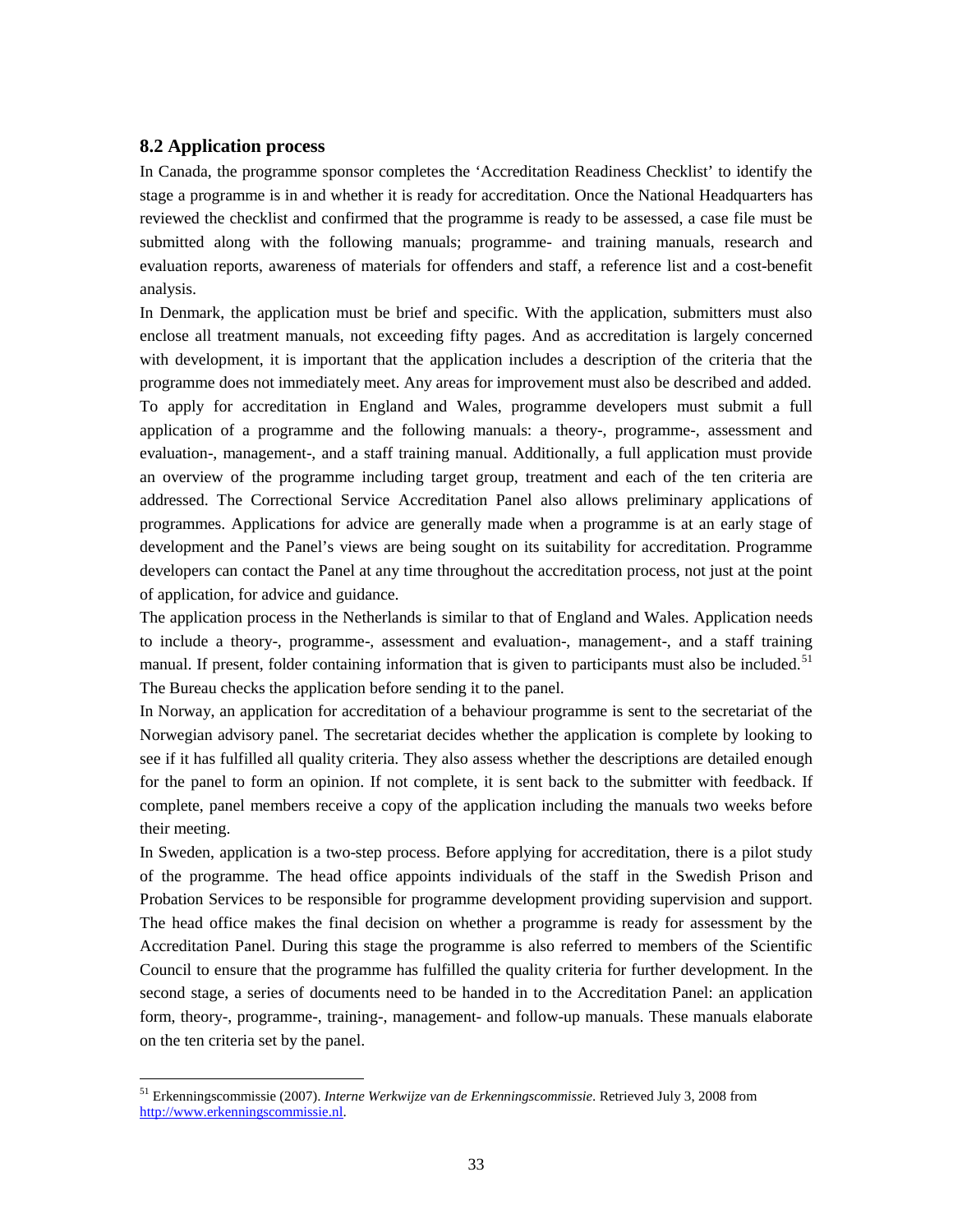In Scotland, the process of application includes the following steps. First, programme designers submit a proposal for the development of a programme. This proposal will be considered and a sponsorship decision is made by Scottish Prison Service Partnerships and Commissioning Directorate or Scottish Government Community Justice Services Division. Thereafter, if programme designers secure sponsorship, a preliminary application or concept paper should be submitted to the Scottish Offender Programme Accreditation Panel and a target date is set for full submission. This preliminary application describes the target group of the programme, the intended outcomes are and a description of how the programme will achieve these outcomes. The final step is full application. This application includes a pre-determined set of manuals (theory, programme, assessment and evaluation and management and training manual) and a document containing the aims of the programme and the links between the various manuals. These manuals must cover each criterion.

In Finland, the requirements are not as extensive as in other countries. The secretary gets acquainted with the submitted behaviour programme to make sure it has incorporated the required elements, such as all the accreditation criteria. Then the behaviour programme generally goes through a three-stage process before it is accredited. This process will be discussed in the next section.

#### **8.3 Rating procedures**

Each Accreditation Panel employs a specific rating procedure when assessing a behaviour programme. The Swedish Accreditation Panel assesses a programme against ten criteria using a point system. Following accreditation and possible advice, four possible outcomes can be given to a programme. A programme can be given the accreditation status when it has fulfilled most of the criteria. As a maximum of two points can be given per criteria, a programme with an accredited status has scored 17 points or more. Additionally, certain criteria need to have two points in order to get accredited. This distinction between criteria is made, because the panel feels that some are of more crucial importance to be entirely fulfilled than others. The second outcome is 'accredited with conditions'. In other words, a programme is temporarily accredited. The panel specifies which changes need to be made. If a programme is not given the accreditation status during the second assessment, the panel can advice the Swedish Prison and Probation Services not to use the programme before a new assessment by the panel has been made. To be accredited with conditions, the programme must have 15 out of the 20 points and at least one point per criteria. The third option is 'further development possible but not accredited'. Extensive work needs to be done on a programme before it can be accredited by the Accreditation Panel. The panel gives advice on the areas that need improvement. This may create a problem when accreditation concerns programmes imported from other countries that do not allow making changes in a programme without consulting the copyright owner first. Distribution of a programme across Sweden is not advisable until a programme has met its conditional changes. To achieve this status, a programme must achieve a minimum of 10 points out of the 20. The final possible outcome is 'not accredited', having scored below 10 points. A programme with this status is not considered worth of further development. The panel clarifies its decision to the submitters.

Denmark, too, has four possible outcomes. Working with the point system a maximum of two points can be given per criterion leading up to a total of 16 points. To receive accreditation status, a programme must receive at least 13 points with criteria 1, 2 and 7 receiving the maximum points. Similar to Sweden, Denmark also acknowledges that some criteria are essential for an effective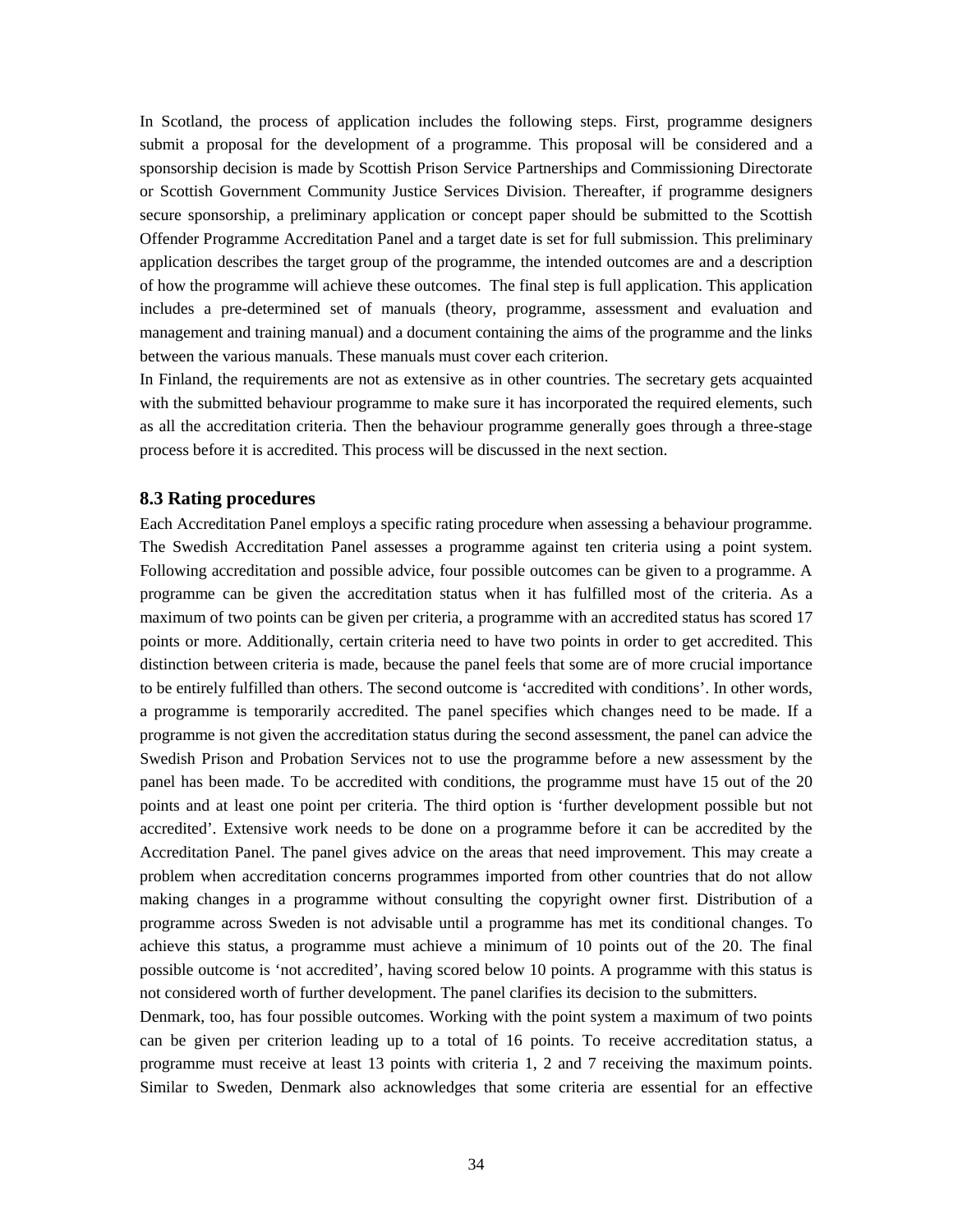behaviour programme. The second outcome is 'Accredited with conditions' for a programme receiving between 10 and 15 points. A key condition is that none of the assessed criteria can have zero points. If a programme scores under 10 points the status 'Developable, but not fully accredited' can be given and the programme needs numerous improvements. The final option is 'Not accredited', because the programme is very much out of line with the criteria of accreditation. Feedback will be given by members on the areas of improvement. After a year, a programme can come back and share changes and improvements with the panel. Before each meeting, members note their assessment scores using the above point system for the individual criteria. During the meeting, panel members discuss the application and invite programme developers for a questioning session. After the question session, members discuss whether a programme meets the individual criteria. A decision is to be reached.

In England and Wales, the Correctional Service Accreditation Panel works with a point system where a maximum of two points can be given per criterion. Individual assessments rein advance and are discussed during the meeting. At the end of the day a rating is done. Accreditation leads to four possible outcomes. A programme must score between 18 and 20 points to be accredited. The panel award provisional status when needs for specific changes are identified that can be made in less than twelve months (or longer, where specified) and the programme has reached a score of around 16 points. A programme may be identified as not yet accredited but promising, if the panel considers that a significant degree of further development work is needed to bring it up to standard. The panel may also decide that there is no value to further developing a programme. Reasons are set out and explained to programme developers.

The Netherlands also assesses behaviour programmes against ten criteria and gives advice to possible improvements that can be made to the programme. This Accreditation Panel uses a point system. A maximum of two points can be given per criteria. Following the point system, a decision can have four possible outcomes. Full accreditation is given, to programmes that have a score of 16 points or more. None of the criteria are allowed to have zero points. The second possible outcome is 'temporarily accredited'. A programme must have received a minimum of twelve points and none of the criteria a zero score. The third option, when a minimum of ten points is given, is 'not accredited, needs further improvements'. The final outcome is 'not accredited', where a programme has been given less than ten points. No further improvement is needed. In the Dutch panel, each member is a so-called foster parent for at least one criterion. This is done in order to continuously review the criteria but also to make the process more efficient for the Bureau. If they have any questions about the advice given on a certain criterion they can contact that specific member.

In Canada, programme assessment is based on eight quality criteria. Site accreditation has different criteria. To accredit a programme reference is made to the quality criteria, thereby rating them globally and not using a point system. Panel members see at whether a programme has met the criteria or not. The Canadian Accreditation Panel has three possible outcomes for programme accreditation: accredited, not accredited or not accredited, but accreditable. The first outcome is only given to those programmes that have met all eight criteria. The latter can only be accredited if certain identified deficiencies are dealt with. If a programme is given the 'not accredited' status, it is likely that the programme will end its work. Only the National Headquarters of the Correctional Service of Canada has the power to make such a decision.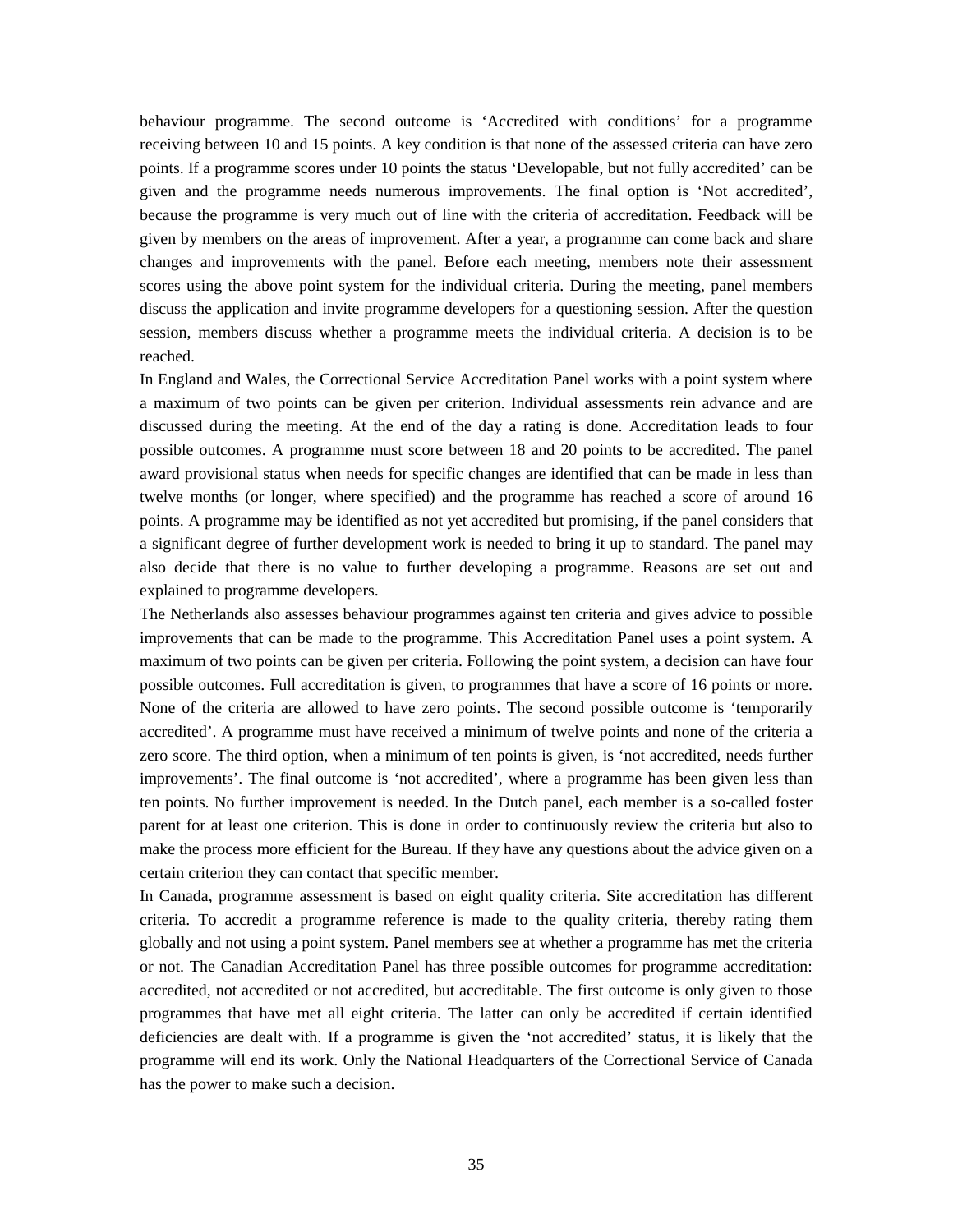Norway works in the same line as Canada. They do not employ a scoring system since they do not want to force highly-skilled and well-informed experts to quantify their judgment in a score of 0, 1 or 2. Giving a score of 1 or 2 may be highly arbitrary and the summation of several arbitrary decisions on multiple criteria may lead to a conclusion that is not fully in line with the member's overall opinion of the programme. Rather, accreditation is done by consensus. This panel has four options: accredited, temporary accredited, temporarily not accredited and not accredited. Accredited programmes are expected to submit an annual report about the progress and possible changes to the programme. Panel members motivate their decisions so that applicants are able to use these comments to improve the programme if necessary and possible.

Finland does not use a point system either but works in rounds. In the first round, panel members give their opinions on the programme and possible improvements that need to be made. The submitters are present at this meeting and take the feedback into account when changing the programme. For the second round, the programme has made the changes panel members have suggested in the first round. The changes are assessed followed by an entire programme evaluation. More suggestions are given to the submitters and this is usually done by experts of that special area the programme concentrates on. In the third and final round an evaluation takes place to make sure that all suggestions have been taken on board. It is in this round that accreditation to a programme can be given, with or without a few minor requests. Only two outcomes are possible during programme assessment: accredited or not accredited. The reason for only having two options is that the Accreditation Panel only assess a programme that have the chance of being accredited.

The Scottish Accreditation Panel Offender Programmes assesses programmes against the standards of accreditation. Each panel member offers a preliminary score against each standard using a scale of 0 (not met) to 3 (fully met) before each meeting. When the panel meets, they discuss, debate and share their views about whether the submission has met each criterion. By using this process, panel members' initial preliminary scores and views can change, thereby reaching a well-thought through decision. Since all seven criteria are considered necessary, the panel has to be convinced that all criteria are met before the programme can be accredited. When a decision is reached only two possible outcomes can be given: accredited or not accredited. The reason for having only two outcomes is to avoid major flaws still presiding in the programme. If only certain areas in a behaviour programme are changed to gain the extra point needed to receive the accreditation status other problems are left untouched.

### **8.4 Accreditation status**

In Canada, programme accreditation is valid for five years unless changes are made to the programme. A certificate is given to a programme with a date and signed by all members who were part of the decision. Implementation of the programme is valid for three years. In order to retain their accreditation status, programmes must focus on all the deficiencies mentioned by the panel. A programme must also go through the site accreditation process. In addition, programmes need to apply for re-accreditation before the expiracy date. In Norway, the accreditation status is valid for five years; a yearly progress report is obligatory. After five years, an application for renewal needs to be made and sent to the panel. An accredited programme also needs to keep the panel informed of its progress on an annual basis. The Netherlands is similar as the accreditation status is also valid for five years.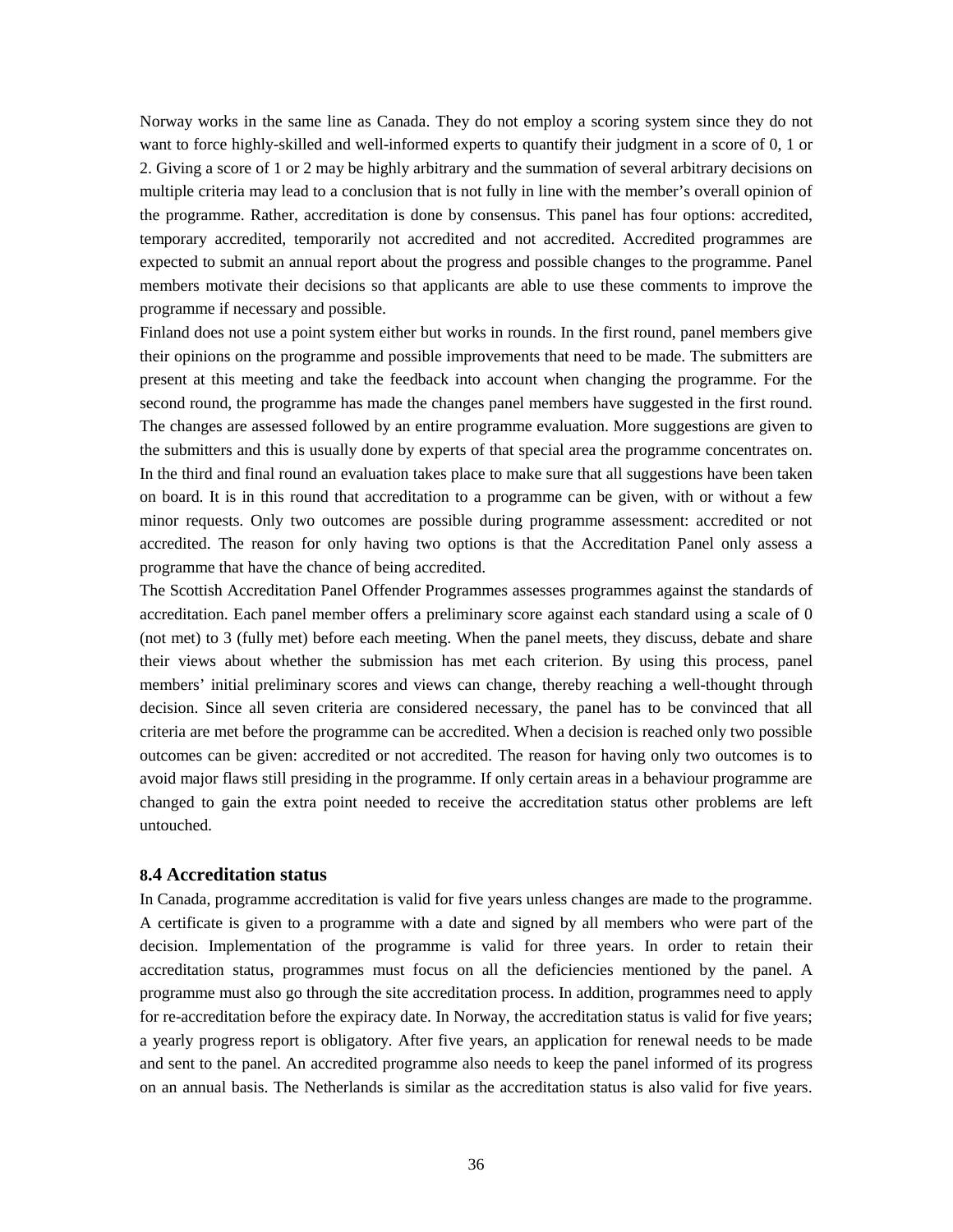After this period, the programme needs to be re-assessed by the Panel. In the Netherlands, the procedures for re-accreditation are the same as described in 9.2. In Denmark the accreditation status is valid for five years. The assessment of whether a programme continues to comply with the accreditation criteria is made on the basis of ongoing monitoring and evaluation of that particular programme. These reports must be submitted to the panel on an annual basis. When applying for reaccreditation, a new comprehensive application must be submitted to the panel that also includes alterations and additions. The Finish Accreditation Panel has not yet applied any special conditions programmes need to fulfill in order to keep their accreditation status. This status is for some years (usually 4 to 6 years) and after this period, it is expected that programmes need to be reassessed. The panel does not adhere to a fixed number of years as the situation varies individually from programme to programme. The Swedish Accreditation Panel requires that behaviour programmes report back in two years after they have received accreditation. This report must also include results from evaluations that have taken place during implementation. A condition that all programmes need to uphold when receiving accreditation is that no major changes are to be made without the permission of the panel.

In England and Wales, programmes are generally awarded accreditation for a five-year period. The Panel may ask for a programme to submit for review earlier than this. This may be the case, for example, where evidence from evaluation is required. The Scottish Accreditation Panel Offender Programmes takes on-going research also into account when determining the validity of the accreditation status. Normally, programme accreditation is valid for five years. However, if there is on-going research within a particular field present in a submitted programme, the panel may shorten its validity by a number of years. This to ensure a programme's effectiveness. When a programme applies for re-assessment, it must submit the results of all evaluations taken place during implementation and any changes. A separate criterion has been developed for re-accreditation, where a behaviour programme must answer the following questions: what is done differently and what are the outcome data?

### **8.5 Implementation**

Once accredited, a programme is ready to be implemented. Essential for implementation are management and treatment manuals. In Canada, the programmes that are being accredited originally belong to or are contracted by the Correctional Service of Canada. Therefore, accredited programmes will continually be offered to offenders. Programmes that have not been accredited are either phased out or replaced with an accredited programme. This is also the case in England and Wales. Accredited programmes are commissioned by the National Offender Management Service to run in prison- or community-settings depending on the need. In Finland, when a programme is accredited, the Criminal Sanctions Agency can buy the programme or the training. If the programmes have not been fully accredited, the Agency is able to subsidize them until their new application. Most of the programmes are intended to be used in prisons as programmes for the Probation Service are believed to be more difficult to develop. Group interventions are difficult to realize and individual client work is preferred during probation. Norway similarly finances accredited programmes by the Correctional Services in both its delivery and in dissemination. In Scotland accredited programmes implementation is the responsibility of either the Scottish Government or the Scottish Prison Service. Local authorities are funded through Community Justice Authorities for this purpose. In Sweden, a programme cannot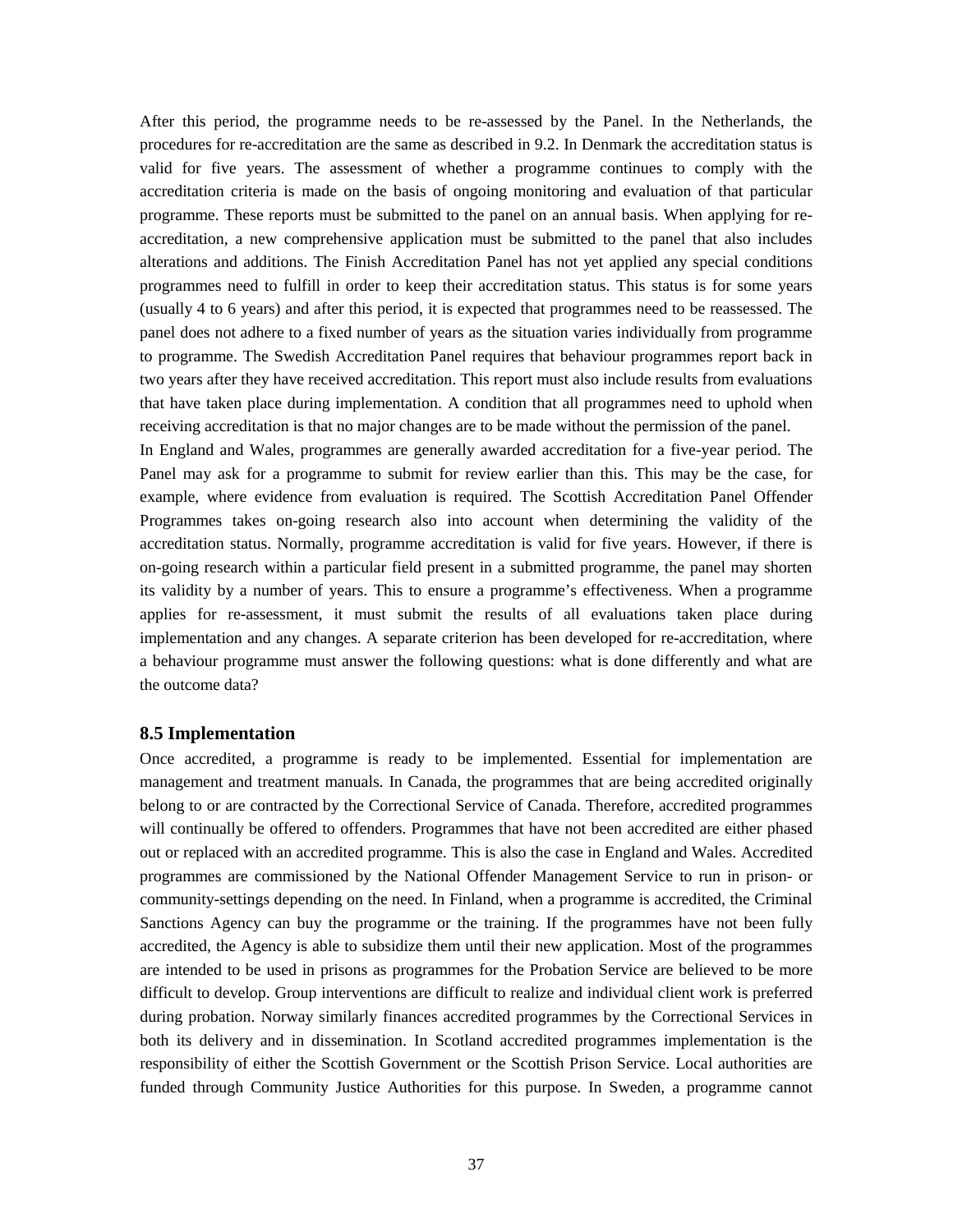reach the status of a 'National Programme' (permitted to be used nation-wide) without accreditation status. All accredited programmes are taken over by the Swedish Prison and Probation Services, including all responsibilities (such as reporting back to the panel). When accreditation is approved, the aim is to offer the programme to all offenders, according to their assessed risks and needs. Starting next year ISO 9000 will be part of the regular planning to prevent money for programmes being spent on other issues. In the Netherlands, accreditation is a prerequisite for a programme to be funded by the Ministry of Justice.

Denmark is the only country that does provide possibilities for the continuance of a behaviour programme that is not accredited, due to practical matters on a given prison for a given period. A programme will not be subsidized by any organization.

### **8.6 Possibility of appeal**

Accreditation can have important consequences for a programme; whether they can be continued or not. Therefore, the possibility is an important issue. In Canada, programme developers cannot appeal to a panel decision. When it has been presented to the Commissioner of the Correctional Service of Canada, the decision is final. However, warden or District Directors of sites that have been reviewed for site accreditation can appeal to a decision made on site accreditation. A new site accreditation tool should prevent such appeals. The Dutch Accreditation Panel does not give submitters an opportunity to appeal to their decision, but the Ministry of Justice does. This possibility becomes available when the Ministry decides not to fund the programme. Norway too has no such provision in their procedures. Since the panel only gives advice, and the Ministry makes the decision final, any complaint or appeal should be directed towards the Ministry. These complaints will be brought under general complaint procedures. The Finnish Panel does not feel that is necessary to create a system of appeal as all programmes that have applied for accreditation do eventually receive the accreditation status. Also, as their decision is only guiding for the Criminal Sanctions Agency, programme developers need to appeal to the Agency. In Scotland the situation is similar. The panel feels that giving feedback to programme developers allows them to make the necessary changes so they can reapply for accreditation in the future. If all the issues have been identified and changes made, accreditation is likely to follow. Sweden, Denmark and England and Wales currently have no plans for appeal procedures.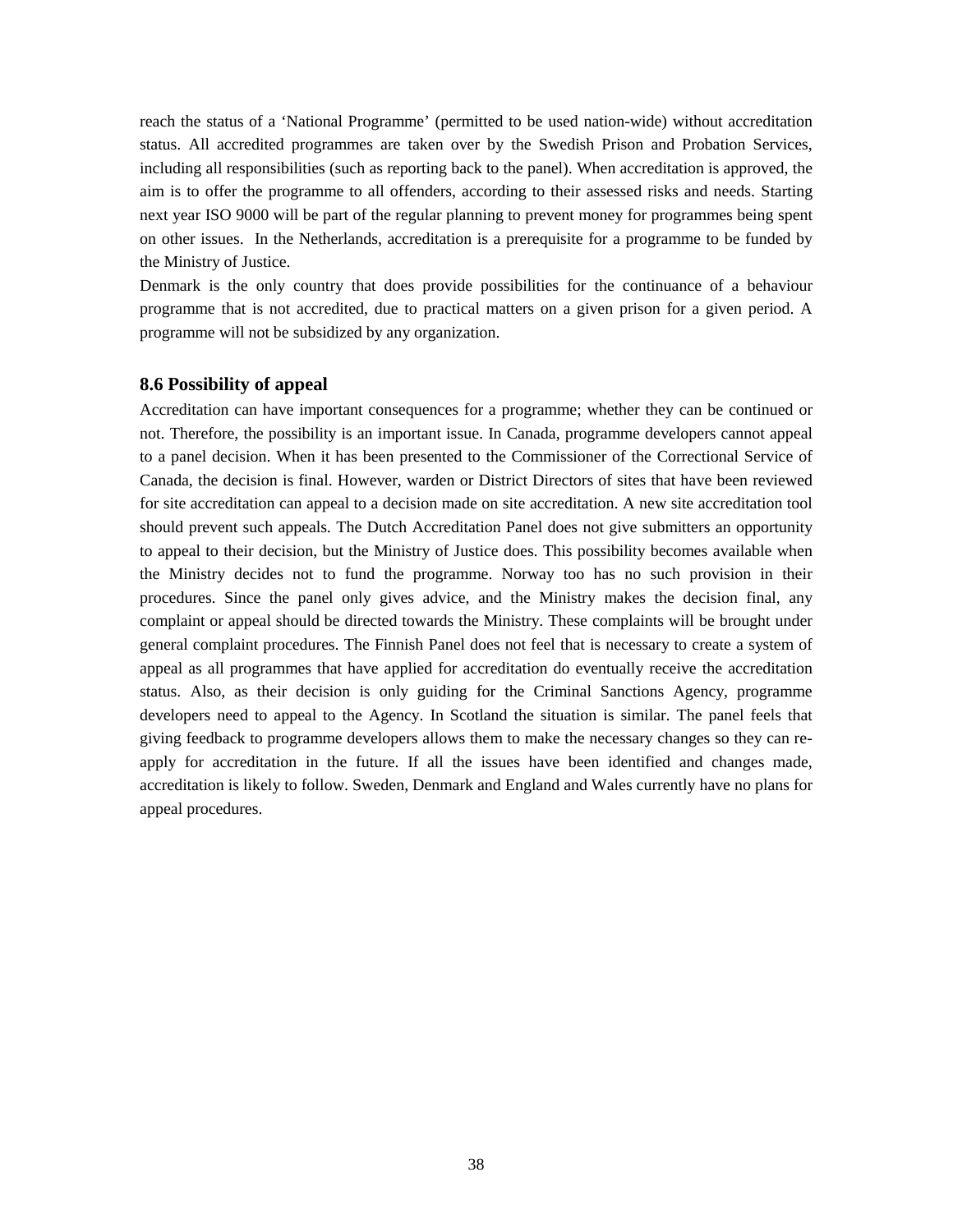# **Table 8.1 Applying for Accreditation**

|                          | <b>Submitters</b>             | <b>Assessment</b>   | <b>Accreditation Status</b> | <b>Funding when accredited</b> | <b>Possibility of Appeal</b> |
|--------------------------|-------------------------------|---------------------|-----------------------------|--------------------------------|------------------------------|
| Canada                   | - Correctional Service of     | Discussion          | 5 years                     | Yes                            | For site accreditation only  |
|                          | Canada                        | 3 possible outcomes |                             |                                |                              |
|                          | - External contract providers |                     |                             |                                |                              |
| <b>Denmark</b>           | - Criminal Sanctions System   | Point system        | 5 years                     | No                             | N <sub>o</sub>               |
|                          | - Non-governmental            | 4 possible outcomes |                             |                                |                              |
|                          | organizations related to      |                     |                             |                                |                              |
|                          | System                        |                     |                             |                                |                              |
| <b>England and Wales</b> | - Governmental organizations  | Point system        | 5 years, with exceptions    | No                             | N <sub>o</sub>               |
|                          | - External or third party     | 4 possible outcomes |                             |                                |                              |
|                          | providers                     |                     |                             |                                |                              |
| <b>Finland</b>           | - Governmental organizations  | Discussion          | Individual consideration,   | Yes, even when temporarily     | No                           |
|                          | - Non-governmental            | 2 possible outcomes | approximately 4-6 years     | accredited                     |                              |
|                          | organizations in agreement    |                     |                             |                                |                              |
|                          | with government               |                     |                             |                                |                              |
| <b>Norway</b>            | - Governmental organizations  | Discussion          | 5 years                     | Yes                            | N <sub>o</sub>               |
|                          | - Non-governmental            | 4 possible outcomes |                             |                                |                              |
|                          | organizations                 |                     |                             |                                |                              |
| <b>Scotland</b>          | - Scottish Prison Service     | Point system        | 5 years, with exception     | Yes                            | N <sub>o</sub>               |
|                          | - Scottish local authorities  | 2 possible outcomes |                             |                                |                              |
|                          | - Non-governmental            |                     |                             |                                |                              |
|                          | organizations in agreement    |                     |                             |                                |                              |
|                          | with Service or local         |                     |                             |                                |                              |
|                          | authorities                   |                     |                             |                                |                              |
| <b>Sweden</b>            | Swedish Prison and Probation  | Point system        | 2 years                     | Yes                            | N <sub>o</sub>               |
|                          | Service                       | 4 possible outcomes |                             |                                |                              |
| <b>The Netherlands</b>   | - Governmental organizations  | Point system        | 5 years                     | Yes                            | No                           |
|                          | - Non-governmental            | 4 possible outcomes |                             |                                |                              |
|                          | organizations in agreement    |                     |                             |                                |                              |
|                          | with government               |                     |                             |                                |                              |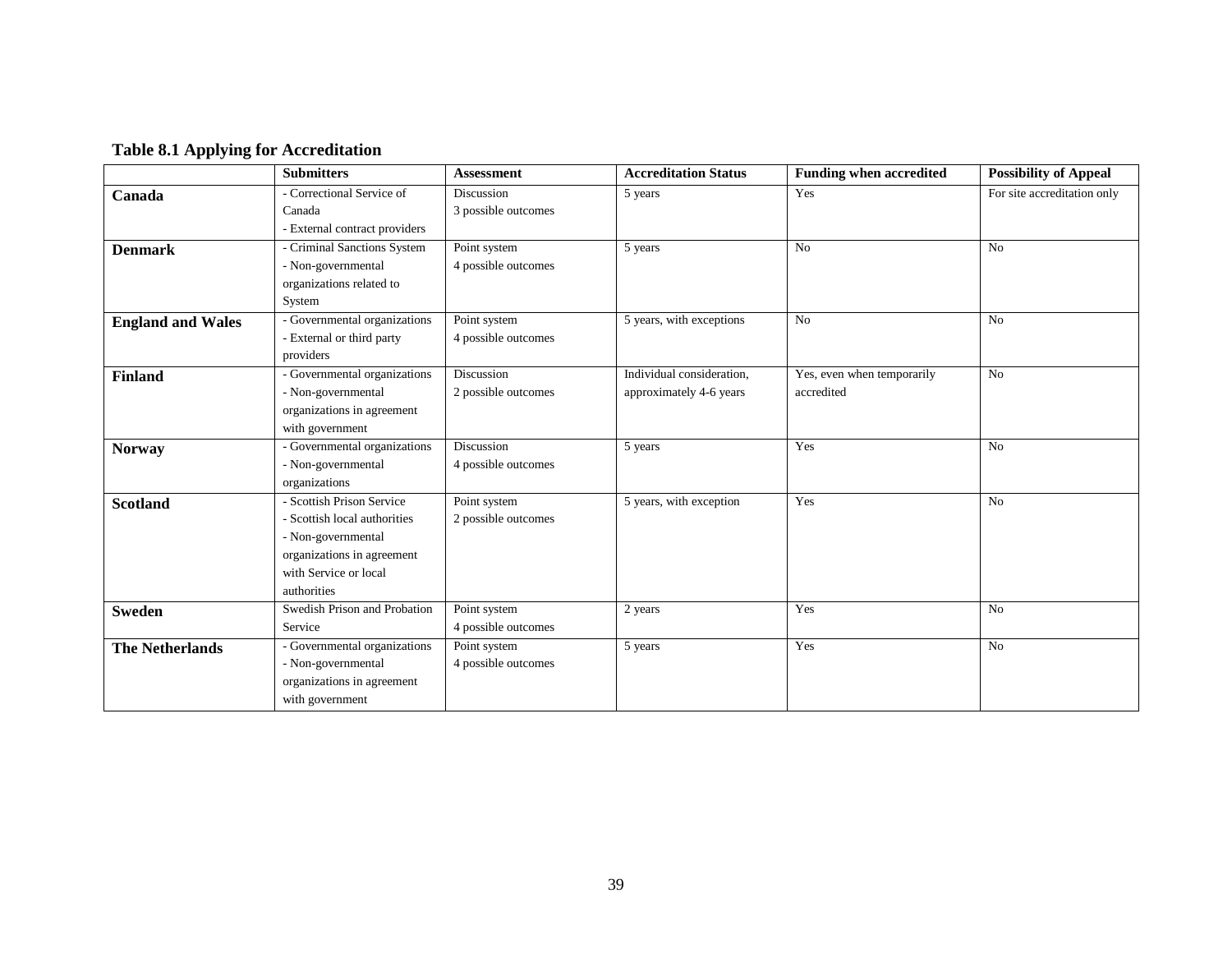# **9. Summary and conclusions**

Accreditation of behaviour programmes for offenders started in England and Wales in the mid 1990s and expanded to other countries during the following ten years. Perceived benefits of adopting accreditation are to protect the public and help reducing re-offending. Accrediting behaviour programmes for offenders stimulates effective, high quality programmes to be instigated in prisons and probation services and thus contributing to a safer society. To ensure its continuance accreditation has been embedded in national policies.

In this concluding chapter we mention a few issues that we believe are important to consider in our thinking and further development of accreditation procedures.

#### *Organization of accreditation*

The organizational structure and support of a panel is important as it is essential for its credibility. Due to a good organizational structure society has faith in a panel's high-quality decision making. Such a good organization is realized firstly by providing all means necessary to allow a panel to function. Ministries or governmental services are responsible for this task by providing administrative and financial support. Less attention seems to be given to the evaluation of the Panel and the use of annual reports since these issues are not found in all countries possibly due to a lack of funds and resources.

A second feature of a good organizational structure is the panel and panel composition. Panel members are competent and should have insight in criteria and how these need to be applied. Panel members bring an array of expertise to the panel and their knowledge is particularly important when accrediting behaviour programmes that fall in their specific area of expertise.

Panel members are usually appointed by justice departments. Some countries allow members from governmental and non-governmental agencies to join the panel. Other countries only accept members from non-governmental agencies in order to safeguard independence of the panel. Yet, allowing experts from justice department or justice-related organizations can help maintaining consistency and focus. Whatever the model, all panels stress the importance of being an independent body with independent panel members. In some countries the latter is laid down in a Code of Conduct. And when no formal code exists, the general rule for panel members is to be independent when assessing a behaviour programme. Member integrity, therefore, becomes a key issue in making sure that only those behaviour programmes that have proven to be effective are given the accreditation status and not because of an individual interest in that programme. Even though independence is believed to be important for a panel, not all chairpersons are considered independent since they are nominated civil servants. Another aspect of independence is proximity to practice. All panels agree that some distance must be maintained between panel and programme developers. But panels differ in the extent to which they collaborate with and give advice to programme developers before or during the process of programme submission.

Most countries have one panel that is responsible for programme and/or site accreditation. Some countries have also sub-panels that look into special programmes for specific offender groups. There is no consensus whether a single panel or several (sub)panels are to be preferred. Sub-panels may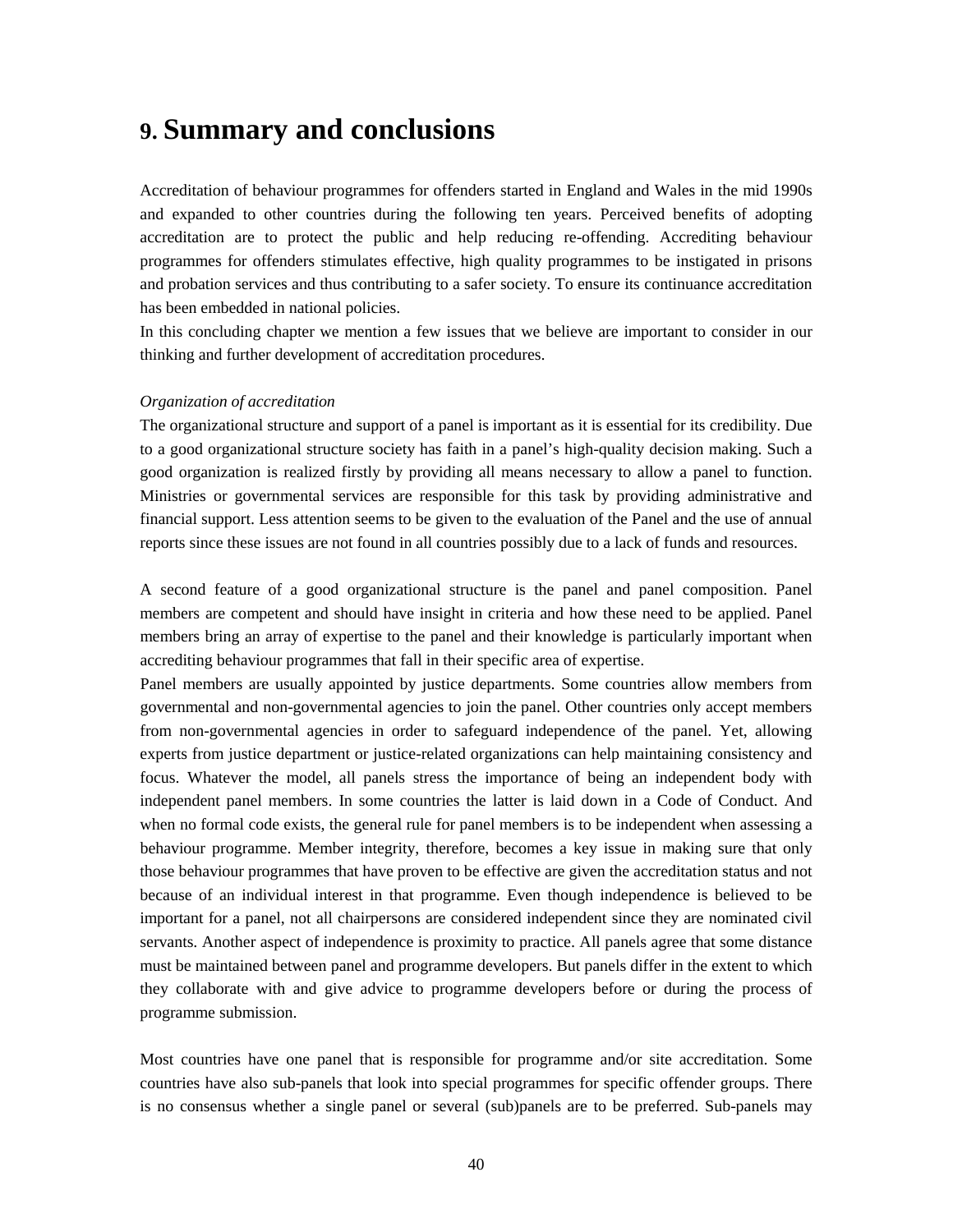bring along the risk of stigmatizing certain offender groups. Sub-panels may also differ from each other in how to apply assessment criteria or they may look at programmes in a too detailed manner. Single panels may gain authority and respect because of it knowledge-based membership but it can also have certain power-effects and thus block innovation.

All panels receive - sometimes rather substantial - financial support. This allows an accreditation panel to exist. Administrative support facilitates panel members to focus exclusively on submissions instead of spending time on incomplete applications. In some countries financial support is not limited to the panel. In some countries programme developers also receive administrative and/or financial support through guidance and ability to evaluate their own behaviour programme.

#### *Scope of accreditation*

To understand the procedures of accreditation panels it is important to consider the scope of assessment. Accreditation mainly focuses on general and specific repressive behaviour programmes developed for adult offenders. These behaviour programmes can be prison- or community-based. Accrediting programmes with a similar scope may have a downside since it may limit innovation as it is easier to accredit programmes that are similar to one another. Additionally, there seems to be a need for system accreditation. As specific targets do not sufficiently work, a more holistic point of view addressing not only programmes but correctional systems as a whole may be helpful. This may lead to a more stepping stone-like attitude towards offenders providing them with a job, healthcare and education in addition to specific behavioural programmes. Besides re-offending addressing other relevant and protective factors can help to keep them away from crime. These activities could also be part of an accreditation system, similar to what Scotland is trying to realize. The focus then turns more on social capital, instead on human capital only.

Looking at the various forms of accreditation of each panel it becomes clear that programme accreditation is done by every panel, but currently site assessment is more or less absent. Accreditation panels tend to follow a hands-off policy where site accreditation is not considered the responsibility of the accreditation panels. Panels, however, do look at programme integrity, for instance by demanding a training manual. Programme staff skills are important to consider. They need to be specialized, highly educated and reflexive. It is also important that the next person in line to work with an offender should be involved in the programme as well. Assessment, however, remains a theoretical or paper exercise; trust is given to programmes that they operate according to what has been written down on paper but it is not checked.

Another problem regarding appropriate programme delivery is that it is expensive. Organizations constantly to look for efficient and cost-effective implementation. This may lead to a loss of quality in delivery, for instance if there is a tendency to save on qualified staff. Manuals may give the impression that the mere existence of a manual guarantees programme delivery as intended. Panels are convinced that some kind of evaluation must take place to ensure that programmes are implemented as designed and accredited. Site accreditation is believed very important, but more arrangements should be made for it to happen.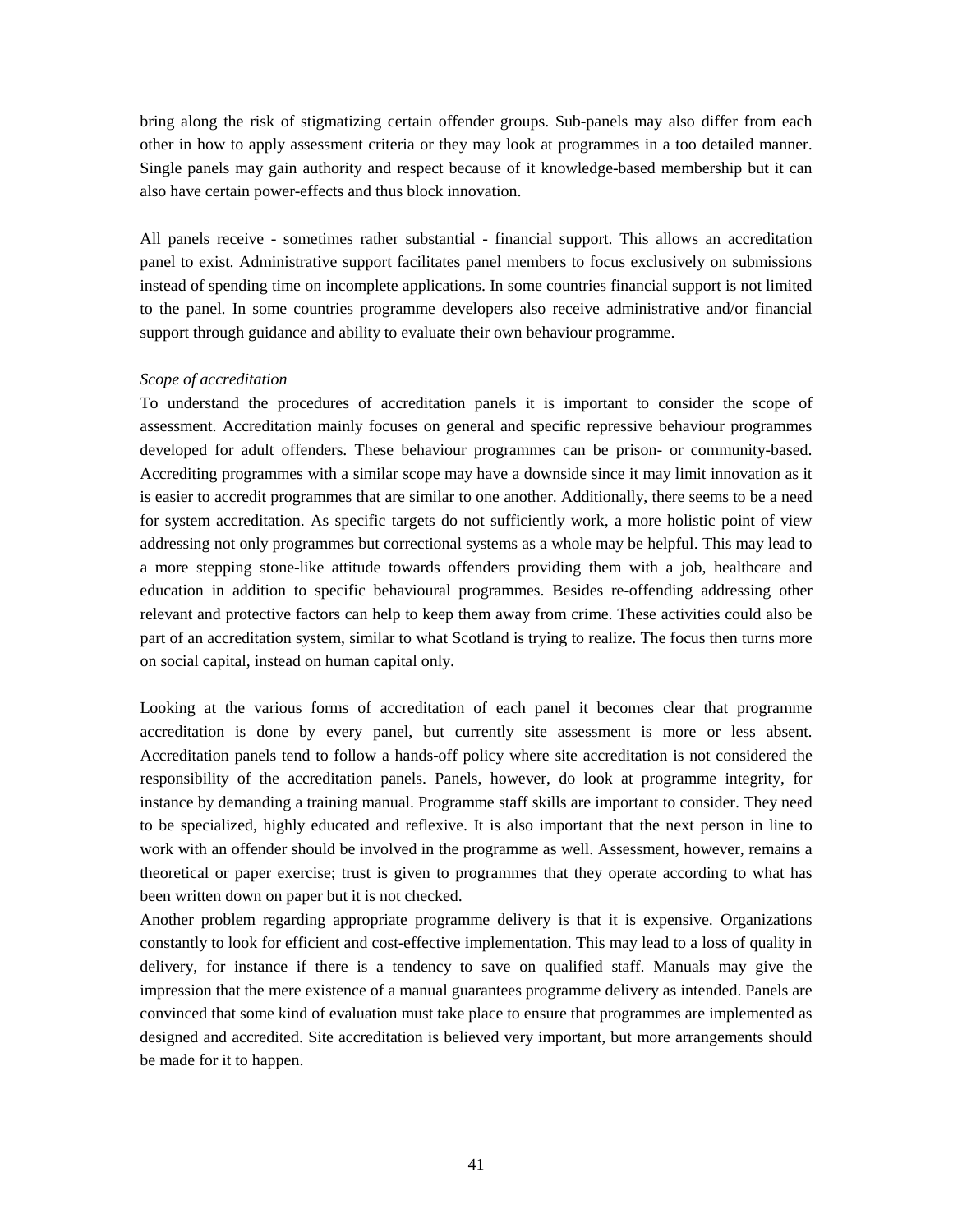Core of procedures are the assessment criteria. The various accreditation criteria are shared by all panels and considered equally important. However, some criteria are seen as more fundamental than others, thereby implying some kind of order. Panels using point systems do not yet weigh their credits according to the importance of a criterion but receiving no points or credits for specific criteria may lead to denial of accreditation. The criterion *a clear model of change* is considered very important. This model articulates the risk- and protective factors that need to be addressed and perhaps changed in the behaviour programme. If such a model of change is not presented, then the other criteria cannot be met. The theoretical basis needs to be correct and complete before the other criteria can be fulfilled. Most panels consider the criterion *continuity of care* also very important, but not easy to fulfill. Another important criterion regards *evaluation*. Programme developers are asked to present evaluation plans with their programme submission. However, evaluation designs are sometimes lacking or do not meet adequate scientific standards. And often no funding for evaluation is available and, therefore, making this criterion a controversial aspect of programme accreditation. When evaluations are hindered, the quality of a programme remains unknown. Site accreditation will b difficult as no effect studies can show the quality of a programme. Audits cannot fill this gap. Monitoring is becoming more important, but it cannot fully replace evaluation. This is not to say that evaluation is positive in all respects. Evaluation may block future developments since it does not fully allow flexibility in future planning. Also the focus may become too narrow.

The Danish Accreditation Panel has added one new criterion: *ethics*. The purpose of this criterion is making the programme think about what they are doing with regard to offenders and how this affects offender's position in the correctional system. Whether this can be seen as a separate criterion or it can be categorized under any of the other criteria remains to be seen, but it certainly adds to a more fundamental thinking about offender programmes.

Application and other procedures were the focus of the final chapter. Most Accreditation Panels limit the possibility to apply for accreditation to certain organizations. Only those involved in or linked to Justice Departments are allowed to submit a programme. Applications should also be well prepared by means of pilot studies and/or a series of detailed manuals. It is believed that limiting application to only a few organizations and by asking programme developers to prepare ample and appropriate material helps to make submissions and the accreditation process more controllable and allow the panel to reach a decision more quickly. Rating procedures are similar in the various countries. Decisions are based on discussions between panel members. Some panels additionally use a point system. The downside of using a point system is that scoring may become rather mechanical. It may also drive developers to seek for the extra (missing)point and thus ignoring the broader picture. Accreditation of a behaviour programme is often valid for a period of five years with a few exceptions.